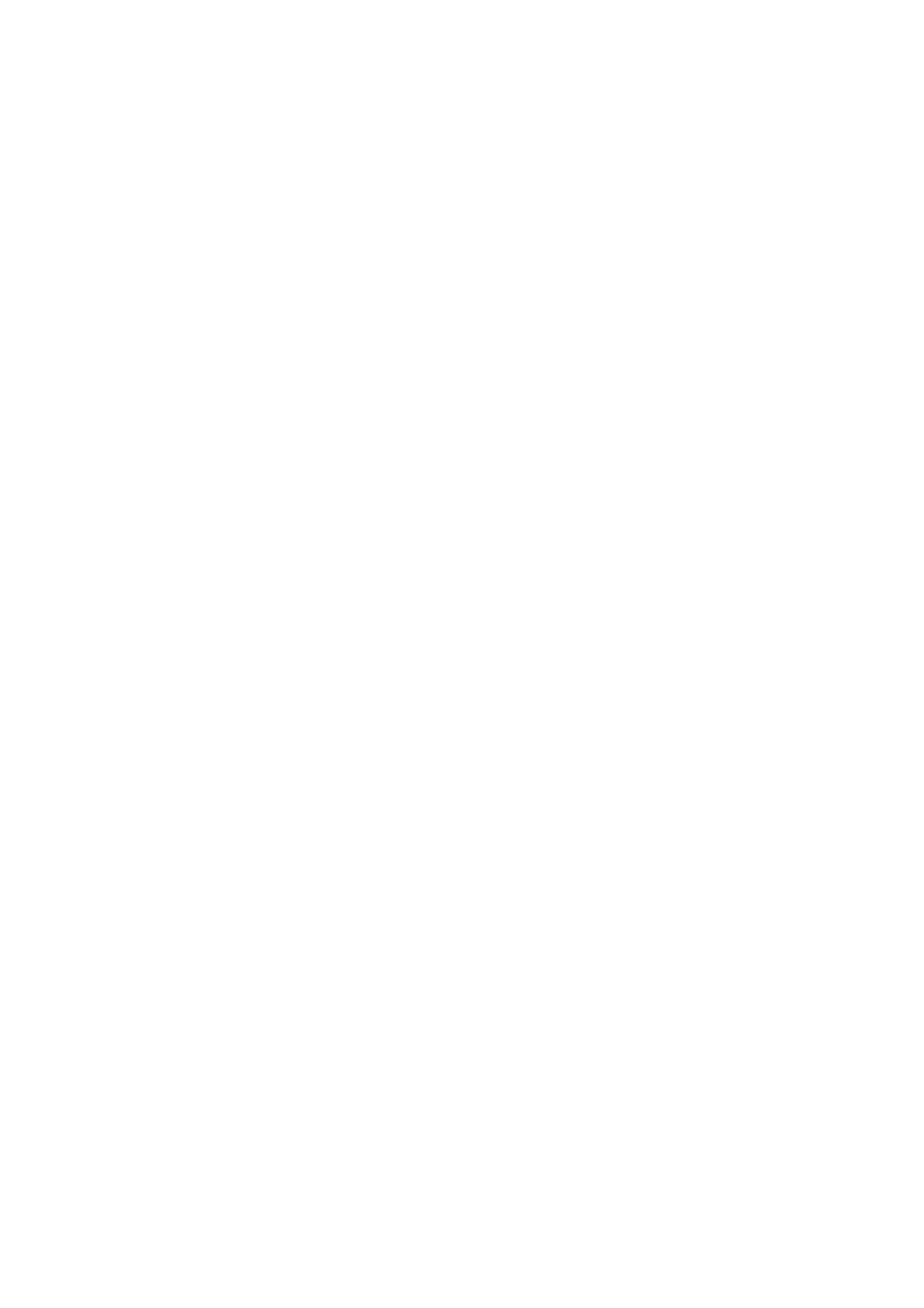# Remuneration report

The following remuneration report describes the principles governing the remuneration of the Board of Managing Directors and Supervisory Board of Commerzbank Aktiengesellschaft and explains the level and structure of remuneration for the 2021 financial year. It complies with the requirements laid down in Art. 162 of the German Stock Corporation Act (AktG) and the recommendations of the German Corporate Governance Code.

### Board of Managing Directors

#### Introduction

The Supervisory Board ratified the remuneration system for the members of the Board of Managing Directors in December 2014; it has been in force since 1 January 2015. It has since been amended to bring it into line with the revised version of the Remuneration Regulation for Institutions, the new requirements of the German Stock Corporation Act following implementation of the Second Shareholders' Rights Directive (SRD II), and the revised version of the German Corporate Governance Code. The 2020 Annual General Meeting approved the remuneration system, although there was also a certain amount of criticism. Through meetings with investors, the Supervisory Board was subsequently able to identify areas where the remuneration system could be better adapted to Commerzbank's new strategic direction.

At its meeting on 16 February 2022, the Supervisory Board of Commerzbank Aktiengesellschaft decided to further develop the

remuneration system for the Board of Managing Directors in order to provide the best possible support for Commerzbank's successful transformation by ensuring that the remuneration system for the Board of Managing Directors is optimally adapted to the situation. The revised remuneration system is to be submitted to the 2022 Annual General Meeting for approval and will then apply from the 2023 financial year. The amount of remuneration for the new position of Deputy Chairperson of the Board of Managing Directors is to take effect in the remuneration system immediately after the system has been submitted for endorsement at the Annual General Meeting. See the "Outlook" section below for details.

This remuneration report significantly increases the transparency of reporting. In particular, the targets and target achievement of the members of the Board of Managing Directors are shown in more detail than in previous years. The new legal requirements laid down in the revised version of Art. 162 of the German Stock Corporation Act have also been implemented. The auditor also checked the content of the remuneration report in addition to ensuring that it meets the legal requirements.

#### Overview of the remuneration system

The following section provides an overview of the components of the remuneration system for the members of the Board of Managing Directors:

| Component                                                                                                                | <b>Description</b>                                                                                                                                                                                                                                                                                                                                                                                                                                                                                                                                                                                                                                                                                                                                                                                                                                                                                                                                                                                                                                                                                                                                                                      |
|--------------------------------------------------------------------------------------------------------------------------|-----------------------------------------------------------------------------------------------------------------------------------------------------------------------------------------------------------------------------------------------------------------------------------------------------------------------------------------------------------------------------------------------------------------------------------------------------------------------------------------------------------------------------------------------------------------------------------------------------------------------------------------------------------------------------------------------------------------------------------------------------------------------------------------------------------------------------------------------------------------------------------------------------------------------------------------------------------------------------------------------------------------------------------------------------------------------------------------------------------------------------------------------------------------------------------------|
| Fixed remuneration                                                                                                       | Chairman of the Board of Managing Directors: €1,674,247 gross<br>Ordinary member of the Board of Managing Directors: €990,000 gross                                                                                                                                                                                                                                                                                                                                                                                                                                                                                                                                                                                                                                                                                                                                                                                                                                                                                                                                                                                                                                                     |
| Non-monetary elements of<br>remuneration                                                                                 | The non-monetary elements include the use of a company car with driver, security measures and insurance<br>contributions, and the applicable tax thereon.                                                                                                                                                                                                                                                                                                                                                                                                                                                                                                                                                                                                                                                                                                                                                                                                                                                                                                                                                                                                                               |
| Retirement and surviving<br>dependants' pension                                                                          | The members of the Board of Managing Directors receive a defined contribution pension commitment that<br>also provides for a pension for surviving dependants.                                                                                                                                                                                                                                                                                                                                                                                                                                                                                                                                                                                                                                                                                                                                                                                                                                                                                                                                                                                                                          |
| Target amount                                                                                                            | The target amount of variable remuneration is $660,000$ gross for the ordinary members of the Board of<br>Managing Directors and $\epsilon$ 1,116,165 gross for the Chairman. The amount paid out is dependent on target<br>achievement (Group, departmental and individual targets) in the past financial year. The Remuneration<br>Requlation for Institutions stipulates a three-year accrual period for measuring the variable remuneration of<br>members of the Board of Managing Directors, meaning that target achievement for the past financial year is<br>also incorporated into overall target achievement for the two subsequent financial years.                                                                                                                                                                                                                                                                                                                                                                                                                                                                                                                           |
| Short-term and long-term<br>variable remuneration<br>(short-term incentive,<br>"STI", and long-term<br>incentive, "LTI") | Variable remuneration consists of a short-term incentive (STI) and a long-term incentive (LTI) component.<br>The STI (40% of the total target achievement amount) is paid out half in cash after the end of the financial year.<br>The other half is paid out on the basis of the share price after a retention period of 12 months, also in cash.<br>The LTI (60% of the total target achievement amount) is subject to a retrospective performance evaluation after a<br>regular period of five years (deferral period). This retrospective performance evaluation allows the Supervisory<br>Board to check whether the target achievement as originally determined is still appropriate in hindsight. If the<br>success rewarded by the variable remuneration has not proved to be sustainable, the Supervisory Board has the<br>option of amending its original assessment of target achievement. This may result in the LTI being reduced or<br>revoked altogether. Half of the LTI is paid out in cash after the retrospective performance evaluation. The other<br>half is paid out on the basis of the share price after a further retention period of 12 months, also in cash. |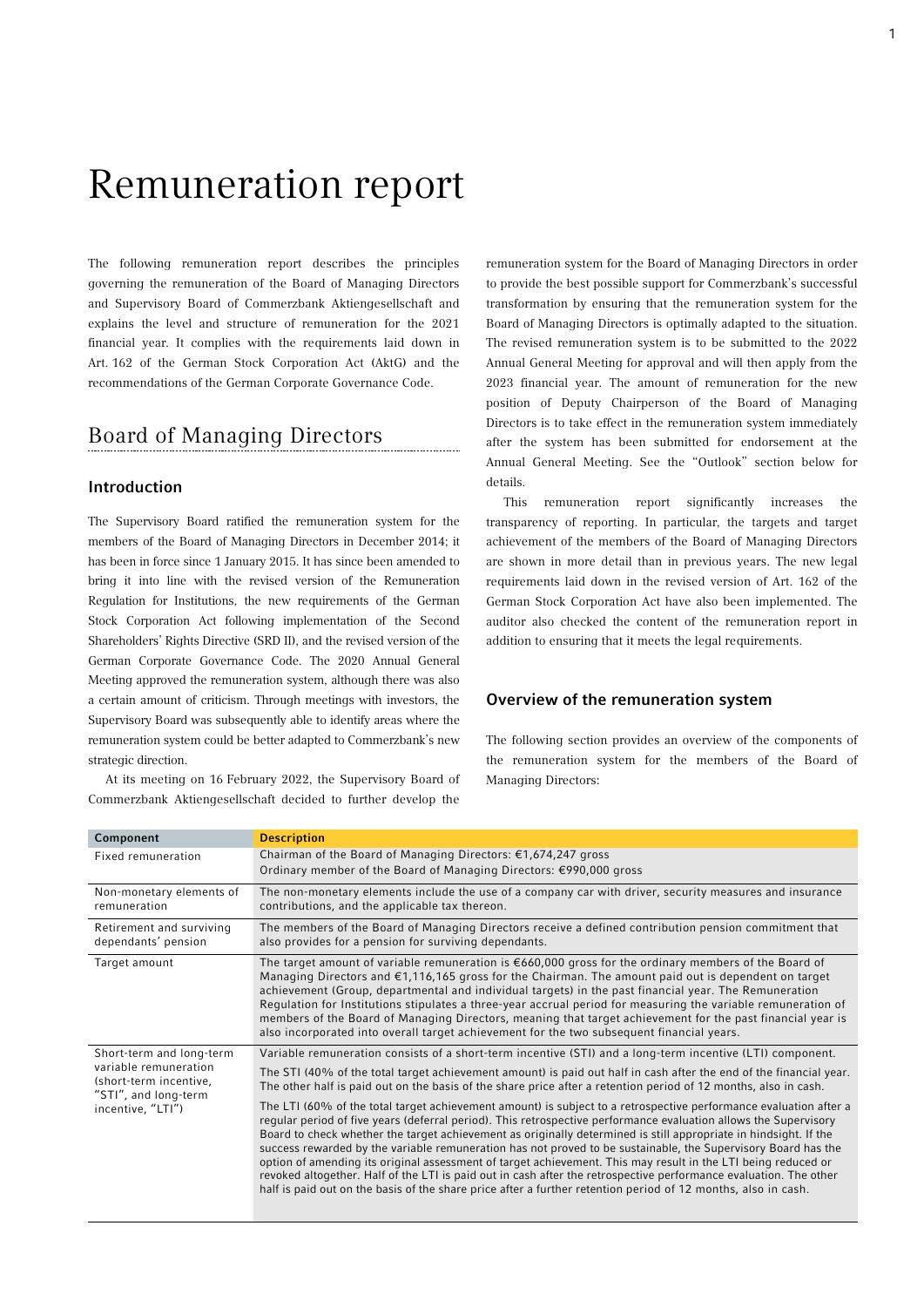| Component                                                                            | <b>Description</b>                                                                                                                                                                                                                                                                                                                                                                                                                                                                                                                                                                                                                                                                                                                                                                      |
|--------------------------------------------------------------------------------------|-----------------------------------------------------------------------------------------------------------------------------------------------------------------------------------------------------------------------------------------------------------------------------------------------------------------------------------------------------------------------------------------------------------------------------------------------------------------------------------------------------------------------------------------------------------------------------------------------------------------------------------------------------------------------------------------------------------------------------------------------------------------------------------------|
| Limit on the amount of<br>variable remuneration                                      | To discourage Board members from taking inappropriate risks, variable remuneration is limited to a<br>maximum of 140% of fixed remuneration. Overall target achievement is also capped at a maximum of<br>150%, which means that the maximum total target achievement amount for ordinary members of the Board<br>of Managing Directors – without taking into account the performance of the STI and LTI share elements – is<br>€990,000 gross per financial year.                                                                                                                                                                                                                                                                                                                      |
| Maximum remuneration                                                                 | The allocation from all remuneration components is limited to a maximum of $\epsilon$ 6m gross per financial year<br>for each member of the Board of Managing Directors.                                                                                                                                                                                                                                                                                                                                                                                                                                                                                                                                                                                                                |
| Determination of the bonus<br>pool for variable<br>remuneration                      | After the end of the financial year, the Supervisory Board determines the total amount available for variable<br>remuneration (bonus pool). The Supervisory Board has the option of reducing the bonus pool if specified<br>economic or regulatory indicators are inadequate, in order to comply with regulatory reguirements. This<br>may result in a complete loss of variable remuneration.                                                                                                                                                                                                                                                                                                                                                                                          |
| Adjustment of Group target<br>achievement if<br>extraordinary<br>circumstances apply | If extraordinary circumstances arise, the Supervisory Board may increase or reduce the Group's target<br>achievement by up to 20 percentage points in order to neutralise positive and/or negative effects. This is<br>subject to the condition that the change in circumstances is beyond the Bank's control and was<br>unforeseeable (e.g. windfall profits or decline in earnings due to losses caused by extreme natural<br>disasters). This provision allows the Supervisory Board to take extraordinary factors not related to the<br>performance of the individual members of the Board of Managing Directors into account when determining<br>the achievement of targets. Any application of this adjustment clause would be explained in detail in the<br>remuneration report. |
| Malus and clawback<br>provisions                                                     | If the retrospective performance evaluation conducted after a regular period of five years does not confirm<br>the original assessment of target achievement, this may result in the LTI being reduced or revoked<br>altogether (malus).                                                                                                                                                                                                                                                                                                                                                                                                                                                                                                                                                |
|                                                                                      | Furthermore, the Supervisory Board has the option, particularly in the event of serious misconduct on the<br>part of a member of the Board of Managing Directors, to reclaim previously paid variable remuneration (STI<br>and LTI) from the Board member in question and/or to void shares that have not yet been paid out<br>(clawback).                                                                                                                                                                                                                                                                                                                                                                                                                                              |

#### Principles of the remuneration of the Board of Managing Directors

#### Link between the remuneration system and strategy

The remuneration system supports the long-term development of Commerzbank's Group strategy. It is aligned with the requirements of the strategic agenda and the overall risk strategy, and is consistent with the Bank's risk, capital and liquidity structure. To strengthen successful corporate governance and ensure it remains stable over the long term, variable remuneration is based on a multi-year assessment. In addition, half of it is sharerelated and thus based on the Commerzbank share price. To encourage the Board of Managing Directors to act sustainably and thus achieve long-term value growth, 60% of the variable remuneration is structured as a long-term component (LTI). The malus and clawback provisions act as an incentive for sustainable action on the part of the Board of Managing Directors. The targets set annually for variable remuneration promote the long-term performance of Commerzbank. For a number of years, they have included targets relating to environmental, social and governance (ESG) aspects. In particular, these may include targets regarding sustainability, customer and employee satisfaction, and demographic change, along with specific targets for risk and reputation management and compliance targets. Sustainability is one of Commerzbank's key strategic objectives. With this in mind, the remuneration system is now geared more strongly to environmental targets, which are gradually being given a larger weighting.

#### Expansion of environmental targets for the 2022 financial year

At the heart of Commerzbank's strategy is the Bank's commitment to achieve net zero by 2050 at the latest. Commerzbank has thus aligned itself with the Paris Climate Agreement's goal of limiting global warming to a maximum of 1.5 degrees Celsius compared with pre-industrial times.

To this end, Commerzbank has set itself the following targets in particular:

- The carbon emissions of the loan and investment portfolio are to be reduced to net zero by 2050 at the latest.
- The volume of sustainable financial products is to be increased to €300bn by the end of 2025.
- Commerzbank's own banking operations are to be net zero by 2040, including a climate-neutral supplier portfolio.

To support these targets, the Supervisory Board has already expanded the ESG targets for the 2022 financial year. They form an essential basis for setting individual targets and are also anchored in the departmental targets of the individual members of the Board of Managing Directors. For example, the Supervisory Board has given departmental targets for both Thomas Schaufler and Michael Kotzbauer as the members of the Board of Managing Directors responsible based on the target from the sustainability strategy of increasing the volume of sustainable financial products to €300bn. The Bank's sustainability strategy is also to be further developed in line with the objectives mentioned above, which will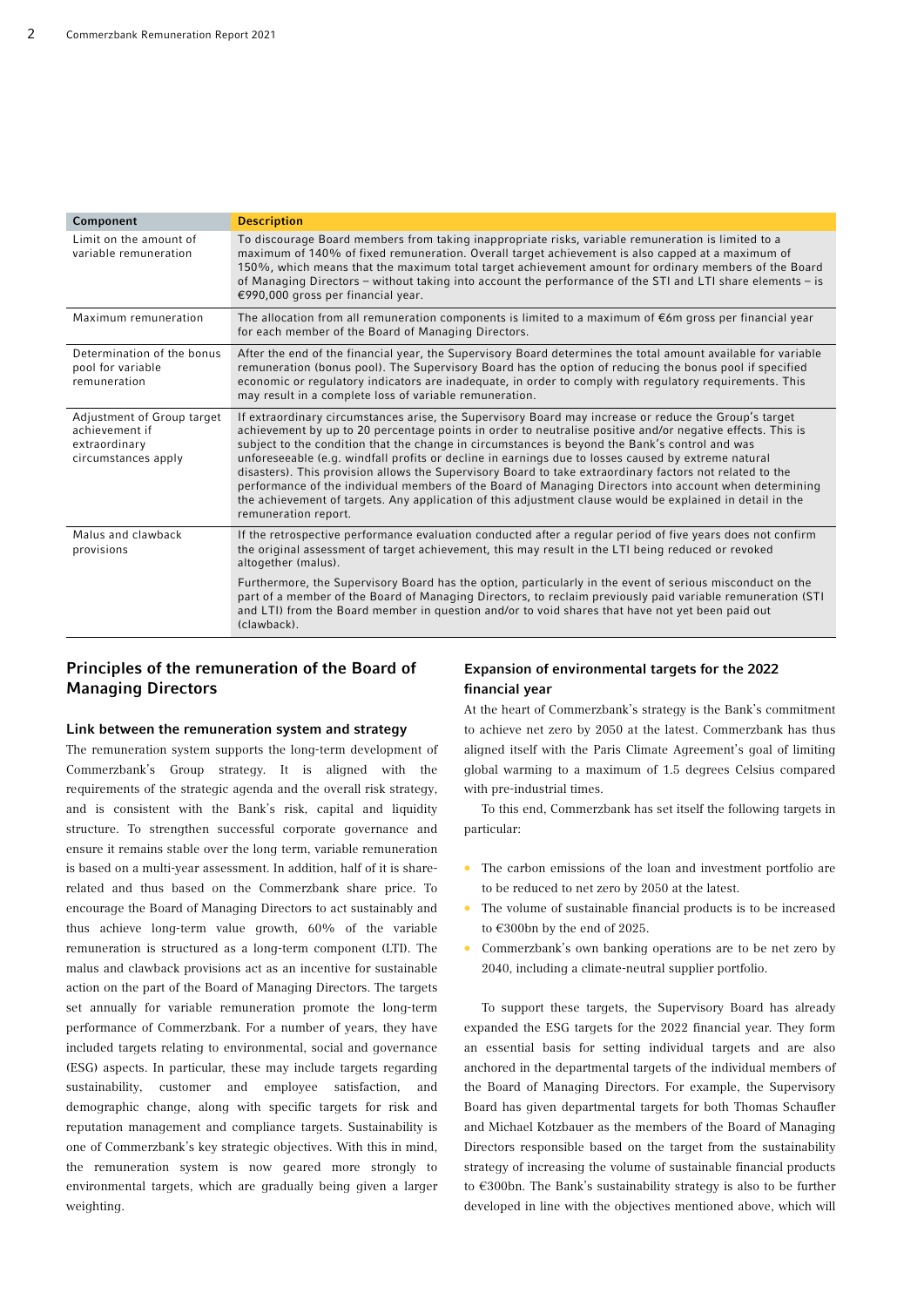also form the basis for ESG targets. ESG targets are key core objectives within individual targets. This includes the requirement for each member of the Board of Managing Directors to consistently implement and engage with sustainability topics in the Bank's segments and back office functions in order to implement the targets within the Bank. Further details on sustainability can be found on the Commerzbank website under the heading "Our Responsibility".

#### Core elements of the remuneration system

The core elements of the remuneration system are fixed (nonperformance-related) and variable (performance-related) remuneration components.

#### Fixed remuneration components

The fixed remuneration components include the basic annual salary and non-monetary elements. The basic annual salary is €990,000 for ordinary members of the Board of Managing Directors and  $€1,674,247$  for the Chairman. The basic annual salary is payable in 12 equal monthly instalments. The nonmonetary elements mainly consist of the use of a company car with driver, security measures and insurance contributions, and payment of the applicable tax thereon. Members of the Board of Managing Directors are also entitled to company pension arrangements, which are set down in pension agreements and described in the separate "Pension provision" section below.

#### Performance-related remuneration components (variable remuneration)

The remuneration system provides for variable remuneration linked to the achievement of targets set by the Supervisory Board at the start of each financial year. Variable remuneration consists of a short-term incentive (STI) and a long-term incentive (LTI). It is calculated based on (i) target achievement by the Commerzbank Group, (ii) target achievement by the departments (segments and/or shared functions) for which the member of the Board of Managing Directors in question is responsible, and (iii) achievement of individual performance targets. Target achievement for the Group and the department and individual performance can each be between 0% and 200%; however, the overall level of target achievement from these three components is limited to 150%. Multiplying the overall level of target achievement by the target amount for variable remuneration purposes gives the total amount of variable remuneration based on target achievement. Thus, the total amount of variable remuneration based on target achievement is likewise capped at a maximum of 150% of the Board member's target variable remuneration.

Short-term incentive (STI) 40% of the variable remuneration takes the form of a short-term incentive. Entitlement to the STI arises upon determination by the Supervisory Board of the total amount of variable remuneration based on target achievement and notification to the member of the Board of Managing Directors in question. Half of this remuneration component is payable in cash after the end of the financial year; the other half is payable after a 12-month retention period, also in cash but based on share price performance. This half is linked to the performance of the Commerzbank share since the January following the end of the financial year.

Long-term incentive (LTI) The remaining 60% of the variable remuneration takes the form of a long-term incentive. Entitlement to the LTI arises only after a regular five-year deferral period and is subject to a retrospective performance evaluation. The purpose of the retrospective performance evaluation is to enable the Supervisory Board to check whether the total target achievement amount determined is still appropriate in retrospect, for example whether risks were underestimated or not recognised or whether unexpected losses were incurred. The Supervisory Board also adjusts the LTI, if necessary, based on the follow-up review of the bonus pool (shown below). The retrospective performance evaluation can thus result in the LTI being reduced or cancelled altogether. Half of the LTI element resulting from the retrospective performance evaluation is payable in cash and half after a further 12-month retention period, also in cash but on the basis of the share price. As with the share-based part of the STI, the performance of the Commerzbank share since the January following the end of the relevant financial year is taken into account. The share-based half of the LTI therefore reflects the performance of the Commerzbank share during the regular five-year retention period and the subsequent 12-month retention period.

Target amount The target amount for variable remuneration is €660,000 for the ordinary members of the Board of Managing Directors and €1,116,165 for the Chairman, based on target achievement of 100%.

Target setting Before the beginning of each financial year, the Supervisory Board sets targets for the members of the Board of Managing Directors. The setting of targets is based on the corporate strategy and multi-year planning and is geared towards promoting success-oriented, sustainable corporate governance:

- Company targets The Supervisory Board sets targets based on economic value added (EVA) or another ratio that it may choose for the Group and for the departments for which the member of the Board of Managing Directors in question is responsible.
	- Group target The Supervisory Board sets the Group target for all members of the Board of Managing Directors uniformly as a performance curve. As in previous years, the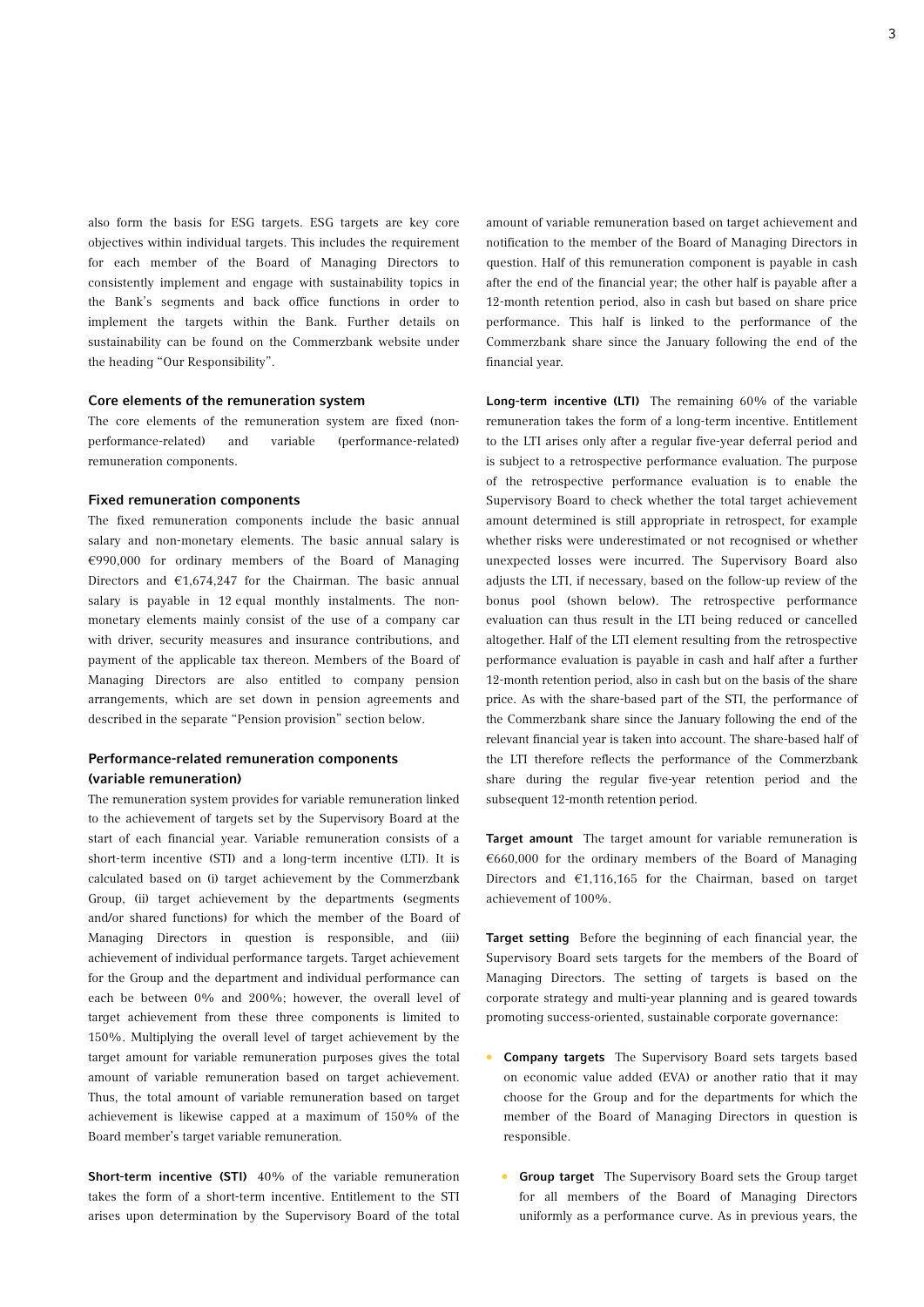target for the 2021 financial year was set on the basis of EVA values. Weighted at 70% of company target achievement, the Group target is the decisive factor for the overall target achievement of the members of the Board of Managing Directors for the financial year. Variable remuneration is thus largely linked to the Group's business success.

- Departmental targets In addition to the Group target, departmental targets are agreed with each member of the Board of Managing Directors in accordance with the schedule of business responsibilities. A total of 30% of the departmental targets is incorporated into the achievement of the company targets. The departmental targets are derived from the corporate and segment strategy and the multi-year plan. One or more targets can be defined for each department to reflect the targets for the individual areas of responsibility of the respective members of the Board of Managing Directors. The Supervisory Board sets quantitative and qualitative targets and defines the basis for their measurement, relying on a recommendation of the Compensation Control Committee. For the Private and Small-Business Customers and Corporate Clients segments, departmental target achievement is chiefly based on the performance of each segment. The Supervisory Board defines performance curves for the segments based on EVA values or another ratio determined by the Supervisory Board.
- Individual targets The Supervisory Board also sets individual targets for the members of the Board of Managing Directors and defines the basis for their measurement. Achievement of the individual targets is reflected in overall target achievement with a factor of 0.7 to 1.3; the results of the multi-year achievement of the company targets are multiplied by the corresponding factor.

The system is described in more detail in the "Target achievement" section below and is also shown in the diagram.

Target achievement Following the end of each financial year, the Supervisory Board decides to what extent the targets were achieved, relying on a recommendation of the Compensation Control Committee. The measurement of target achievement for company targets is based 70% on the Group's business success and 30% on the results and target achievement of the departments for which the Board member in question is responsible. To fulfil the requirement for a multi-year measurement basis for variable remuneration, the level of target achievement is determined by feeding company target achievement (covering Group and departmental target achievement) for the financial year in question into target achievement for subsequent years using declining weightings. For example, company target achievement from the 2021 financial year will be taken into account with weightings of 3/6 in target achievement for the current financial year, 2/6 in target achievement for the 2022 financial year and 1/6 in target achievement for the 2023 financial year. A transitional arrangement applies to the first two years for newly appointed members of the Board of Managing Directors. For them, company target achievement in the first year of their appointment to the Board of Managing Directors is based exclusively on the company target achievement for the financial year. To offset this, the deferral period for the LTI of the variable remuneration has been extended by two years to seven years. In the following year, the achievement of company targets is calculated as follows: 2/6 based on company target achievement for the first financial year of the member's appointment and 4/6 based on company target achievement in the second year, with the deferral period for the LTI extended by one year to six years. The results of the multi-year company target achievement are then multiplied by a factor of between 0.7 and 1.3, in line with the level of achievement of the Board member's individual targets. The factor 0.7 corresponds to individual target achievement of 0% (minimum), 1.0 to individual target achievement of 100% and 1.3 to individual target achievement of 200% (maximum). For intermediate figures, the Supervisory Board defines the factor in increments when setting the targets. The target achievement system is illustrated in the following diagram.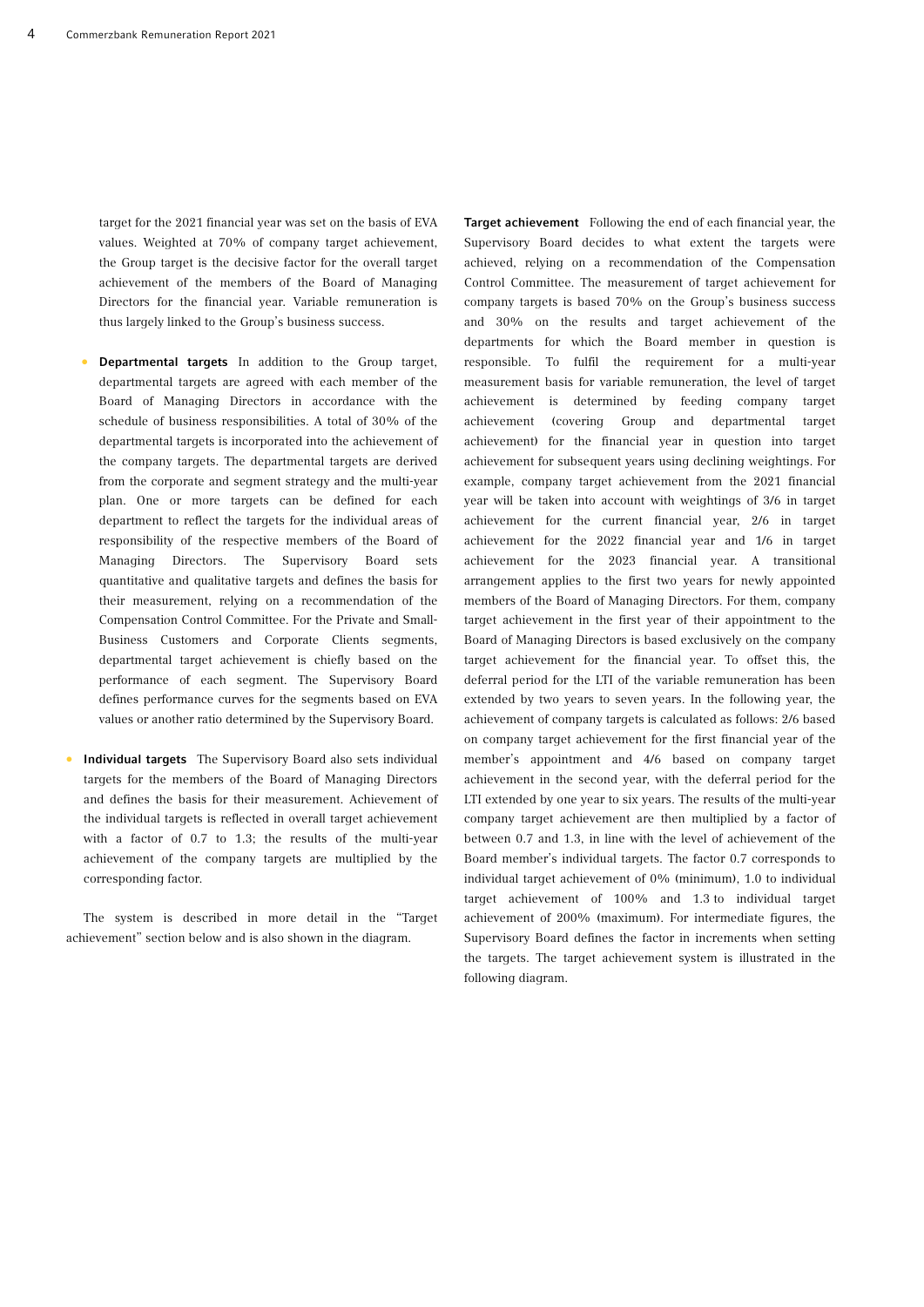

Remuneration of the Board of Managing Directors

Review of bonus pool for variable remuneration/amendment clause The Supervisory Board may reduce or even cancel the variable remuneration if specified regulatory or economic requirements are not met. In order to amend the bonus pool, in other words the total amount of variable remuneration for all members of the Board of Managing Directors, the Supervisory Board must take account of the Bank's risk-bearing capacity, multi-year capital planning and profitability and ensure that the Bank is able to maintain or rebuild sufficient capital or liquidity resources and meet the capital buffer requirements of the German Banking Act over the long term. If predefined levels are not met, the Supervisory Board may be obliged to cancel the variable remuneration (review and amendment of bonus pool for variable remuneration).

The Supervisory Board may also reduce or cancel a Board member's variable remuneration in certain circumstances, for example misconduct or negligence in the performance of their duties in the relevant financial year. The variable remuneration is also not payable if, in the course of their activities during the financial year, the member of the Board of Managing Directors was significantly involved in or responsible for conduct that led to significant losses for the Bank or a significant regulatory sanction, or if they seriously violated relevant external or internal fit and proper regulations. In such cases, the Bank may reclaim variable

remuneration that has already been paid out for up to two years after the end of the deferral period for the respective LTI portion of the variable remuneration for the financial year in question ("clawback"). This includes not only the LTI portions but also any STI portions of the variable remuneration that have already been paid out.

If extraordinary circumstances arise that are beyond the Bank's control, the Supervisory Board can increase or reduce Group target achievement by up to 20 percentage points in order to appropriately neutralise both positive and negative effects on Group target achievement. This adjustment option for banks is expressly provided for under supervisory law. If the Supervisory Board makes use of this option, the adjustment and the reasons for it are explained in detail in the remuneration report.

#### Remuneration for serving on the boards of other companies

The remuneration accruing to an individual member of the Board of Managing Directors from serving on the boards of consolidated companies counts towards the total remuneration paid to the Board member in question. Where a member serves on the boards of non-consolidated companies, the Supervisory Board decides on a case-by-case basis whether and to what extent any remuneration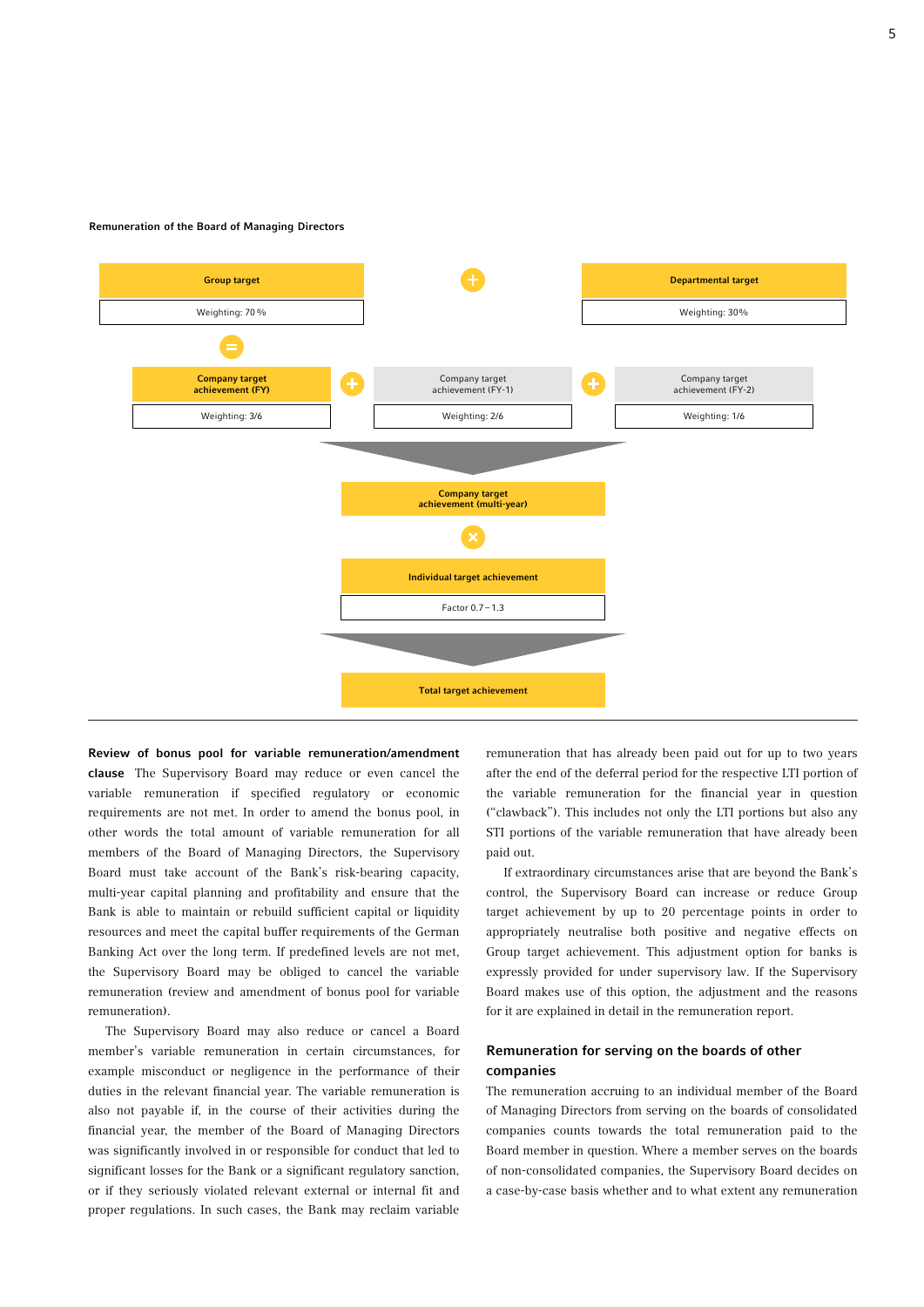for the mandate counts towards the remuneration paid to the Board member in question.

#### Pension provision

The pension scheme for members of the Board of Managing Directors is defined according to the Commerzbank capital plan for company pension benefits for non-pay-scale employees of Commerzbank Aktiengesellschaft. Provided their employment has ended, members of the Board of Managing Directors receive a retirement benefit in the form of a capital payment, subject to the following conditions:

- they have reached age 65 (retirement capital) or
- they have reached age 62 but not yet age 65 (early retirement capital) or
- they become permanently unable to work before they reach age 62.

As an alternative to a lump-sum payment, the Board member in question may elect to receive a life-long pension.

If a member of the Board of Managing Directors leaves the Bank before the pension benefits become due, any entitlement to vested benefits is retained.

For each calendar year during the employment relationship until pension benefits start to be paid out, each member of the Board of Managing Directors is credited an annual module equating to 40% of the pensionable basic annual salary (annual contribution for ordinary members of the Board of Managing Directors is currently 40% calculated on  $\epsilon$ 788,250, i.e.  $\epsilon$ 315,300, and for the Chairman of the Board of Managing Directors, Dr. Manfred Knof, 40% calculated on €1,585,387, i.e. €634,155), multiplied by an age-dependent conversion factor. Increases in the

fixed basic annual salary only increase the annual module if so resolved by the Supervisory Board.

Upon reaching age 61, a premium of 2.5% of the amount in the Board member's pension account at the end of the previous year is additionally credited to the member's pension account until the pension benefits start to be paid out.

The annual contribution is invested in investment funds and placed in a virtual custody account.

The retirement capital (or early retirement capital) corresponds to the amount in the virtual custody account or the amount in the pension account, whichever is higher when the pension benefits become payable. For the first two months after pension benefits become due, the Board member in question will generally receive transitional pay of one-twelfth of his/her fixed basic annual salary per month.

If a member of the Board of Managing Directors dies before the pension benefits become due, his/her dependants are entitled to receive dependants' capital, which is the amount in the virtual custody account on the value date or the amount in the pension account plus any applicable supplement, whichever is higher. Since September 2021, both the transitional pay and any supplement have been omitted when concluding new employment contracts for members of the Board of Managing Directors or extending existing contracts.

The table below shows the annual pension entitlements at a pensionable age of 62 for active members of the Board of Managing Directors as at 31 December 2021, the corresponding actuarial net present values on 31 December 2021, the service costs for 2021 contained in the net present value and the comparable amounts for the previous year: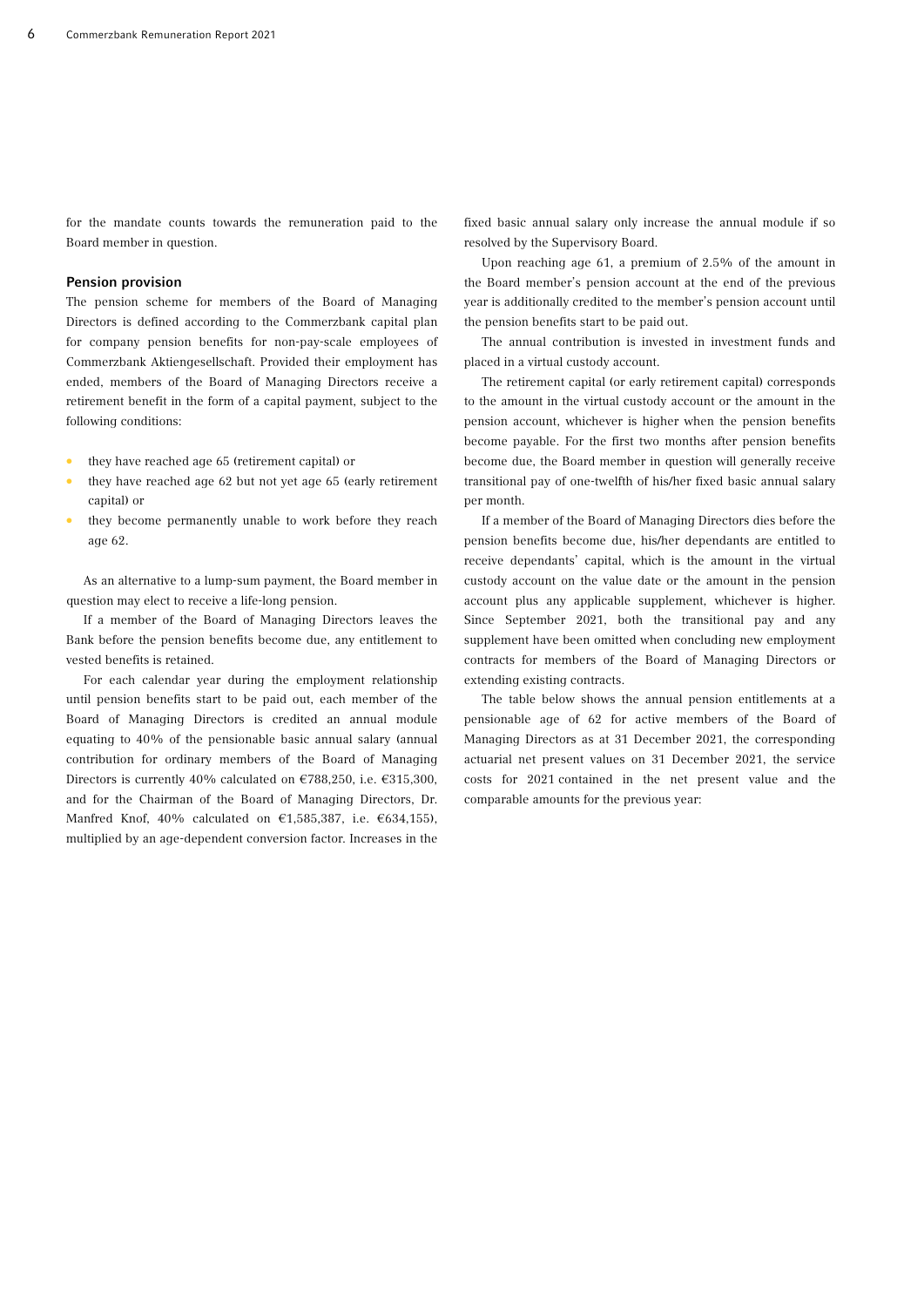| €1,000                         |      | <b>Pension entitlements</b><br>projected annual pension at<br>pensionable age of 62 | Net present values of<br>pension entitlements | Service costs <sup>10</sup> |
|--------------------------------|------|-------------------------------------------------------------------------------------|-----------------------------------------------|-----------------------------|
|                                |      | As at 31.12.                                                                        | As at 31.12.                                  |                             |
| Dr. Manfred Knof <sup>1</sup>  | 2021 | 749                                                                                 | 1,757                                         | 1,850                       |
|                                | 2020 |                                                                                     |                                               |                             |
| Martin Zielke <sup>2</sup>     | 2021 |                                                                                     |                                               |                             |
|                                | 2020 | 357                                                                                 | 11,794                                        | 1,177                       |
| Roland Boekhout <sup>3</sup>   | 2021 |                                                                                     |                                               |                             |
|                                | 2020 | 15 <sup>9</sup>                                                                     | 343                                           | 333                         |
| Dr. Marcus Chromik             | 2021 | 1019                                                                                | 2,263                                         | 404                         |
|                                | 2020 | 90 <sup>9</sup>                                                                     | 2,094                                         | 383                         |
| Stephan Engels <sup>4</sup>    | 2021 | $\overline{\phantom{m}}$                                                            |                                               |                             |
|                                | 2020 | 123 <sup>9</sup>                                                                    | 2,841                                         | 84                          |
| Jörg Hessenmüller <sup>5</sup> | 2021 | 479                                                                                 | 1,032                                         | 389                         |
|                                | 2020 | 33 <sup>9</sup>                                                                     | 770                                           | 371                         |
| Michael Kotzbauer <sup>6</sup> | 2021 | 15 <sup>9</sup>                                                                     | 357                                           | 382                         |
|                                | 2020 |                                                                                     |                                               |                             |
| Michael Mandel <sup>7</sup>    | 2021 | $\overline{\phantom{m}}$                                                            | $\overline{\phantom{0}}$                      |                             |
|                                | 2020 | 709                                                                                 | 1,596                                         | 267                         |
| Dr. Bettina Orlopp             | 2021 | 689                                                                                 | 1,535                                         | 391                         |
|                                | 2020 | 559                                                                                 | 1,273                                         | 374                         |
| Thomas Schaufler <sup>8</sup>  | 2021 | 1 <sup>9</sup>                                                                      | 30                                            | 33                          |
|                                | 2020 |                                                                                     |                                               |                             |
| Sabine Schmittroth             | 2021 | 29 <sup>9</sup>                                                                     | 713                                           | 380                         |
|                                | 2020 | 16 <sup>9</sup>                                                                     | 388                                           | 352                         |
| <b>Total</b>                   | 2021 |                                                                                     | 7,687                                         | 3,829                       |
|                                | 2020 |                                                                                     | 21,099                                        | 3,341                       |

1 Dr. Manfred Knof was appointed as CEO and member of the Board of Managing Directors with effect from 1 January 2021. As well as the annual module for 2021, he received an additional one-off contribution of €1,000,000 to his company pension scheme. This increased the service costs by €1,216,000. See also footnote 10.

2 The appointment of Martin Zielke as a member and Chairman of the Board of Managing Directors ended at the close of 31 December 2020.

<sup>3</sup> Roland Boekhout was appointed as a member of the Board of Managing Directors with effect from 1 January 2020. His appointment as a member of the Board of Managing Directors ended at the close of 31 December 2020.

4 The appointment of Stephan Engels as a member of the Board of Managing Directors ended at the close of 31 March 2020.

5 The appointment of Jörg Hessenmüller as a member of the Board of Managing Directors ended at the close of 30 September 2021.

6 Michael Kotzbauer was appointed as a member of the Board of Managing Directors with effect from 14 January 2021.

7 The appointment of Michael Mandel as a member of the Board of Managing Directors ended at the close of 30 September 2020.

8 Thomas Schaufler was appointed as a member of the Board of Managing Directors with effect from 1 December 2021.

9 Capital payment annualised.

10 Service costs are calculated using the interest rate as at the reporting date for the previous year. Only then are actuarial effects from the increase in the interest rate as at 31

December 2021 will be offset. As a result, service costs may be higher than the associated increase in the present value of the pension entitlements accrued. This system is also applied for new members of the Board of Managing Directors.

The assets backing these pension obligations were transferred under a contractual trust arrangement to Commerzbank Pension-Trust e. V.

As at 31 December 2021, defined benefit obligations for members of the Commerzbank Aktiengesellschaft Board of Managing Directors serving in the 2021 financial year totalled €7.7m (previous year: €21.1m). The significant reduction in pension obligations compared with the previous year is mainly due to the departure of long-serving members of the Board of Managing Directors in 2020.

#### Maximum remuneration

The maximum remuneration for each member of the Board of Managing Directors is €6m per financial year. This maximum remuneration limits the maximum allocation from all remuneration components for a given financial year, and in particular the allocation from the share-based components of variable remuneration, which would otherwise not be subject to any restrictions. The maximum remuneration does not represent the remuneration level that the Supervisory Board intends or considers appropriate. It merely sets a maximum limit in order to prevent the remuneration of the Board of Managing Directors from being disproportionately high. Since it was added to the remuneration system in March 2020, this provision has been included in employment contracts concluded with new members of the Board of Managing Directors or where existing contracts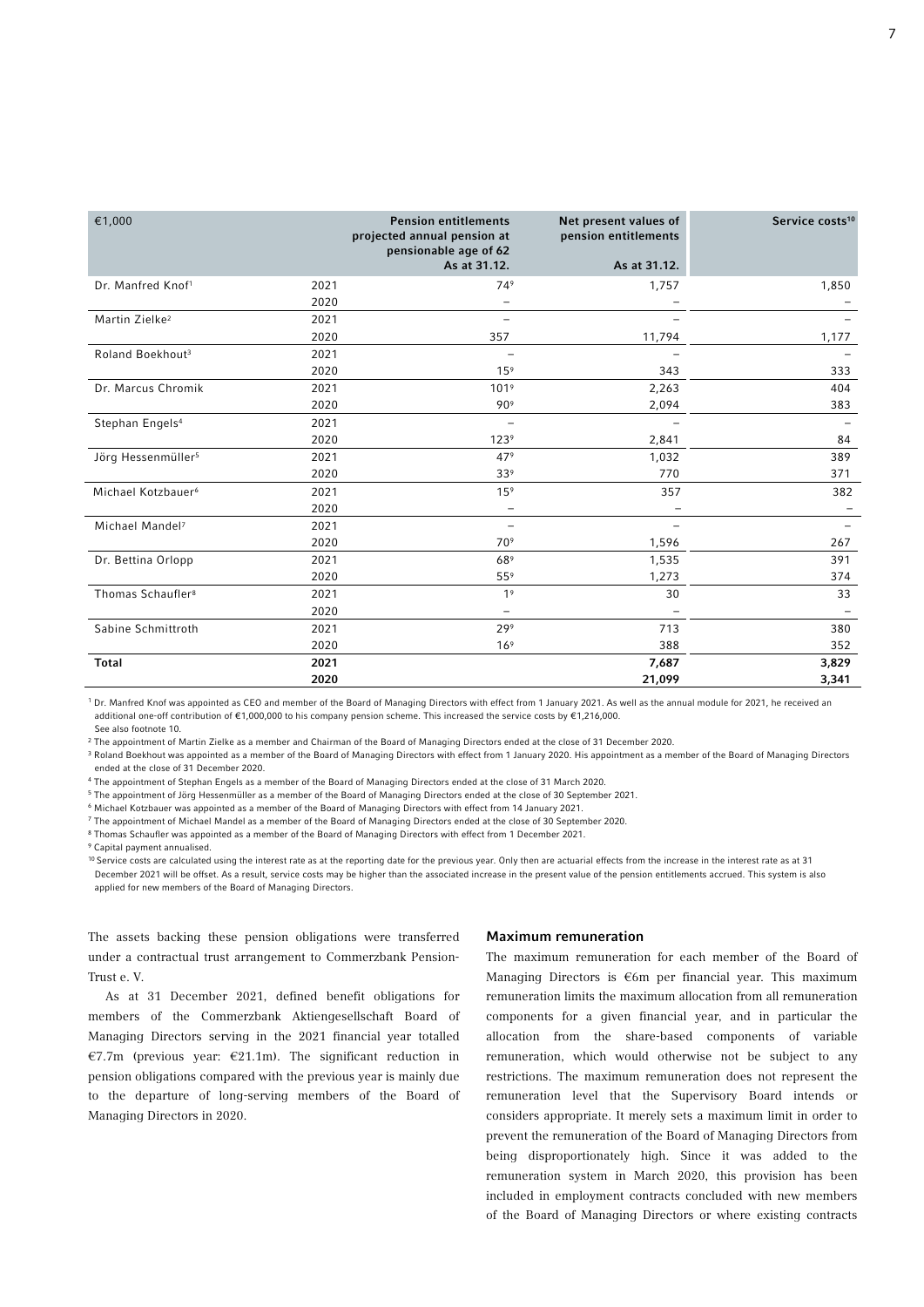have been extended. When salary payments are made, a check is carried out to ensure that the maximum remuneration limit is not exceeded. To date, no member of the Board of Managing Directors has achieved the maximum remuneration of €6m for a financial year from remuneration components received.

#### Temporary deviation from the remuneration system

In exceptional cases the Supervisory Board may, on the recommendation of the Compensation Control Committee, temporarily deviate from the components of the remuneration system for the Board of Managing Directors in respect of the procedures and rules governing the structure and level of remuneration and the individual remuneration components. This is permitted where necessary in the interests of the Bank's long-term well-being. Such an exception may arise in particular where the deviation is necessary in order to recruit a new member of the Board of Managing Directors who is highly likely to have a significant positive impact on the Bank's long-term success. Temporary deviations may affect both the level and structure of remuneration and the rules governing the individual remuneration components. The new remuneration system limits temporary deviations from the remuneration system exclusively to the basic salary and the target amount of variable remuneration. Even in the event of a deviation, remuneration must still be geared to the longterm and sustainable performance of the Bank and must be consistent with the success of the Bank and the performance of the Board member in question.

To date, the Supervisory Board has only made use of this option once – to recruit Dr. Manfred Knof as the new CEO. The terms deviating from the remuneration system for his term of office (fixed salary:  $\epsilon$ 1,924,247, target amount for variable remuneration: €1,282,832) are presented in detail on page 41 of the Annual Report 2020 under "Temporary deviation from the remuneration system" together with an explanation of why the deviations were necessary.

#### Appropriateness of remuneration

The Supervisory Board reviews the appropriateness of the remuneration of the Board of Managing Directors every two years. In 2021, the Supervisory Board consulted an independent external expert to assess the appropriateness of the total remuneration of the members of the Board of Managing Directors and ensure it was in line with the market. The total remuneration is determined in appropriate proportion to the duties and performance of the members of the Board of Managing Directors and the Bank's situation. The appropriateness of the remuneration in relation to

other comparable companies (horizontal comparison) and in relation to the remuneration of employees (vertical comparison) is also taken into account. To carry out the horizontal comparison, the Supervisory Board compared the level and structure of remuneration of the members of the Board of Managing Directors with the executive board remuneration of 43 companies listed in the MDAX<sup>1</sup> and selected companies listed in the DAX, and with the executive board remuneration of selected domestic banks. Five DAX companies<sup>2</sup> were selected that were most similar to Commerzbank in terms of the equal weighting of size criteria. When selecting the MDAX companies, only companies that do not disclose individual remuneration in line with the recommendation of the German Corporate Governance Code were not taken into account. In the reference group for banks, there are nine banks<sup>3</sup> that could be used for comparison purposes in terms of size indicators such as total assets, market capitalisation and number of employees. For the vertical comparison, the Supervisory Board also considered the ratio and development of the remuneration of the Board of Managing Directors relative to the remuneration of the first level of management and the total workforce in Germany. Overall, the remuneration of the Board of Managing Directors proved to be in line with the market and appropriate.

#### Termination of employment

#### Rules applying to the termination of office

Under the main scenarios for the termination of the term of office of a member of the Board of Managing Directors, the following applies:

The employment contracts are concluded for a fixed period and end upon expiry of the agreed period unless they are extended. If the term of office of a member of the Board of Managing Directors ends prematurely, the employment contract normally expires six months later (linking clause). In this case, the Board member continues to receive the basic annual salary and variable remuneration – subject to Art. 615 sentence 2 of the German Civil Code (crediting of remuneration otherwise acquired) – beyond the end of employment until the end of the original term of office.

<sup>1</sup> Aareal Bank AG, Aixtron SE, alstria office REIT-AG, Aurubis AG, Bechtle AG, Brenntag AG, Carl Zeiss Meditec AG, CompuGroup Medical SE, CTS Eventim AG & Co KGaA, Deutsche Lufthansa AG, Dürr AG, Evonik Industries AG, Evotec AG, Fraport AG, Freenet AG, Fuchs Petrolub SE, Gerresheimer AG, Hannover Rück SE, HOCHTIEF AG, Hugo Boss AG, K+S AG, KION Group AG, Knorr-Bremse AG, LANXESS AG, LEG Immobilien AG, METRO AG, MorphoSys AG, Nemetschek SE, ProSiebenSat.1 Media SE, Puma SE, Rheinmetall AG, Scout24 AG, Siemens Healthineers AG, Siltronic AG, Software AG, Symrise AG, TAG Immobilien AG, Teamviewer AG, Telefónica DE AG, ThyssenKrupp AG, Uniper SE, Wacker Chemie AG, Zalando SE.

<sup>&</sup>lt;sup>2</sup> Adidas AG, HeidelbergCement AG, Henkel AG & Co. KGaA, Infineon Technologies AG, Merck KGaA.

<sup>3</sup> Aareal Bank AG, Bayrische Landesbank, Deutsche Bank AG, Deutsche Pfandbriefbank AG, DZ Bank AG, Landesbank Hessen-Thüringen (Helaba), KfW, Landesbank Baden-Württemberg, UniCredit Bank AG.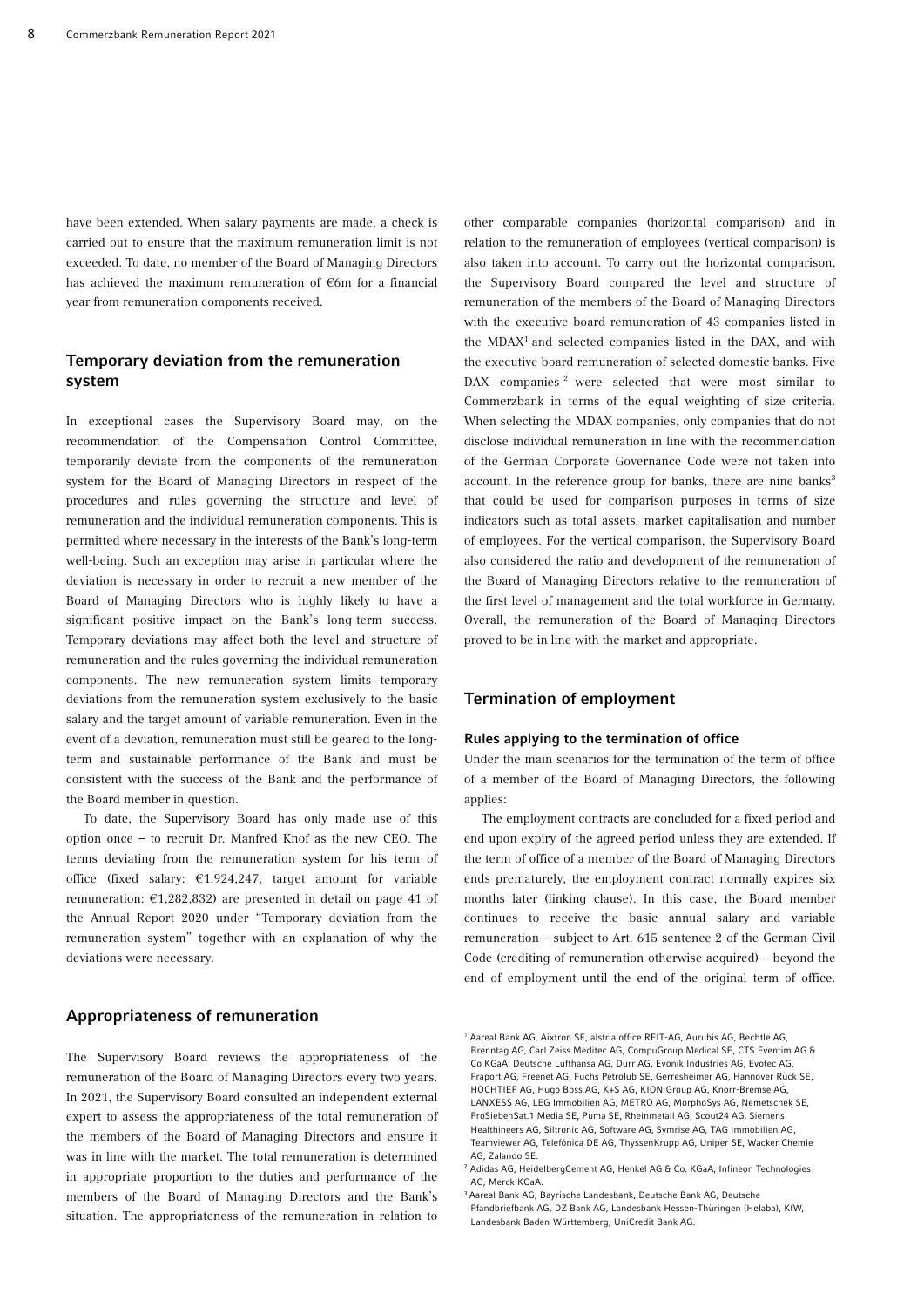From the time the term of office is ended, target achievement is the average target achievement of the other members of the Board of Managing Directors for the year in question. The variable remuneration otherwise remains subject to the rules of the remuneration system, including retrospective performance evaluation.

If the employment contract is not extended upon expiry of the respective term of office, without there being good cause within the meaning of Art. 626 of the German Civil Code, or if the employment contract ends as a result of a linking clause as described above, the Board member will continue to receive his or her basic annual salary for a maximum period of six months beyond the end of the original term of office ("transitional pay"). This payment ceases as soon as the Board member starts receiving pension payments. From May 2022, members of the Board of Managing Directors who have concluded new employment contracts since September 2021 or do so in the future will no longer receive transitional pay.

In each case, the specified payments for the time after the effective termination of the term of office may not exceed two years' annual remuneration<sup>4</sup> (cap).

The remuneration system does not provide for change of control clauses.

#### Termination agreements with members of the Board of Managing Directors

Commerzbank Aktiengesellschaft concluded a termination agreement with Jörg Hessenmüller on 13 September 2021. He had proposed to the Supervisory Board that his employment relationship be terminated to enable the Bank to make a fresh start in the COO department. His appointment as a member of the Board of Managing Directors ended at the close of 30 September 2021. His employment relationship ended on the original end date at the close of 31 December 2021. The extension of his employment relationship until 31 December 2026 was cancelled by mutual consent. In return, Jörg Hessenmüller received a payment of  $\epsilon$ 1,980,000 on 15 January 2022 to cover the early termination of his appointment and the cancellation of his contract extension. The payment is significantly lower than the cap of two years' remuneration provided for in his contract, as Jörg Hessenmüller waived his right to have his variable remuneration claims and fringe benefits included in the calculation of the cap. Jörg Hessenmüller further waived his right to receive the transitional pay provided for in his contract.

#### Reimbursement of forfeited variable remuneration

Commerzbank Aktiengesellschaft has agreed to reimburse Thomas Schaufler for demonstrable variable remuneration of up to €750,000 for the 2021 financial year that he has forfeited by moving to Commerzbank. The demonstrable amount will be treated in the same way as variable remuneration for the 2022 financial year and will increase the total target achievement amount for the 2022 financial year. To comply with regulatory requirements, the demonstrable amount will be treated in accordance with the rules governing variable remuneration laid down in the remuneration system. This includes in particular the division into short- and long-term components, with half of each awarded on the basis of the share price. The approach therefore also takes into account core elements of the remuneration structure at his previous company. The actual amounts will be published in the 2022 remuneration report.

#### Targets and target achievement for the 2021 financial year

The targets and target achievement of the members of the Board of Managing Directors for the 2021 financial year are shown below.

Group target The consolidated profit and accordingly the consolidated EVA 5 improved significantly compared with the previous year. Despite the high special charges of almost €2bn, Commerzbank posted a consolidated profit of €430m (2020: €–2.9bn). The basis for this was good performance in customer business, with stable net interest income and significantly higher commission income. Commerzbank reduced its current costs as planned. The risk result was also lower in the second year of the pandemic at  $\epsilon$ –570m (2020:  $\epsilon$ –1.7bn). Overall, the Bank posted an operating result of just under €1.2bn (2020: €–233m), resulting in achievement of the Group target being calculated at 146%. Further details of the consolidated profit can be found in the Annual Report 2021.

#### Adjustment of Group target achievement – tax rate

The Supervisory Board has the option of increasing or reducing Group target achievement by up to 20 percentage points if the actual tax rate for the financial year deviates by more than 5 percentage points from the imputed tax rate assumed when the target was set. The background to this provision in the employment contract is that it enables the Supervisory Board to neutralise the result of a significantly different tax rate, for which

<sup>&</sup>lt;sup>4</sup> The cap is twice the basic annual salary including fringe benefits (in particular, the use of a company car with driver, security measures and insurance contributions, and payment of the applicable tax thereon) plus the average variable remuneration awarded for the three financial years prior to termination of the term of office.

<sup>5</sup> Restructuring expenses as well as possible dissolution of restructuring provisions are not taken into account in determining the achievement of targets.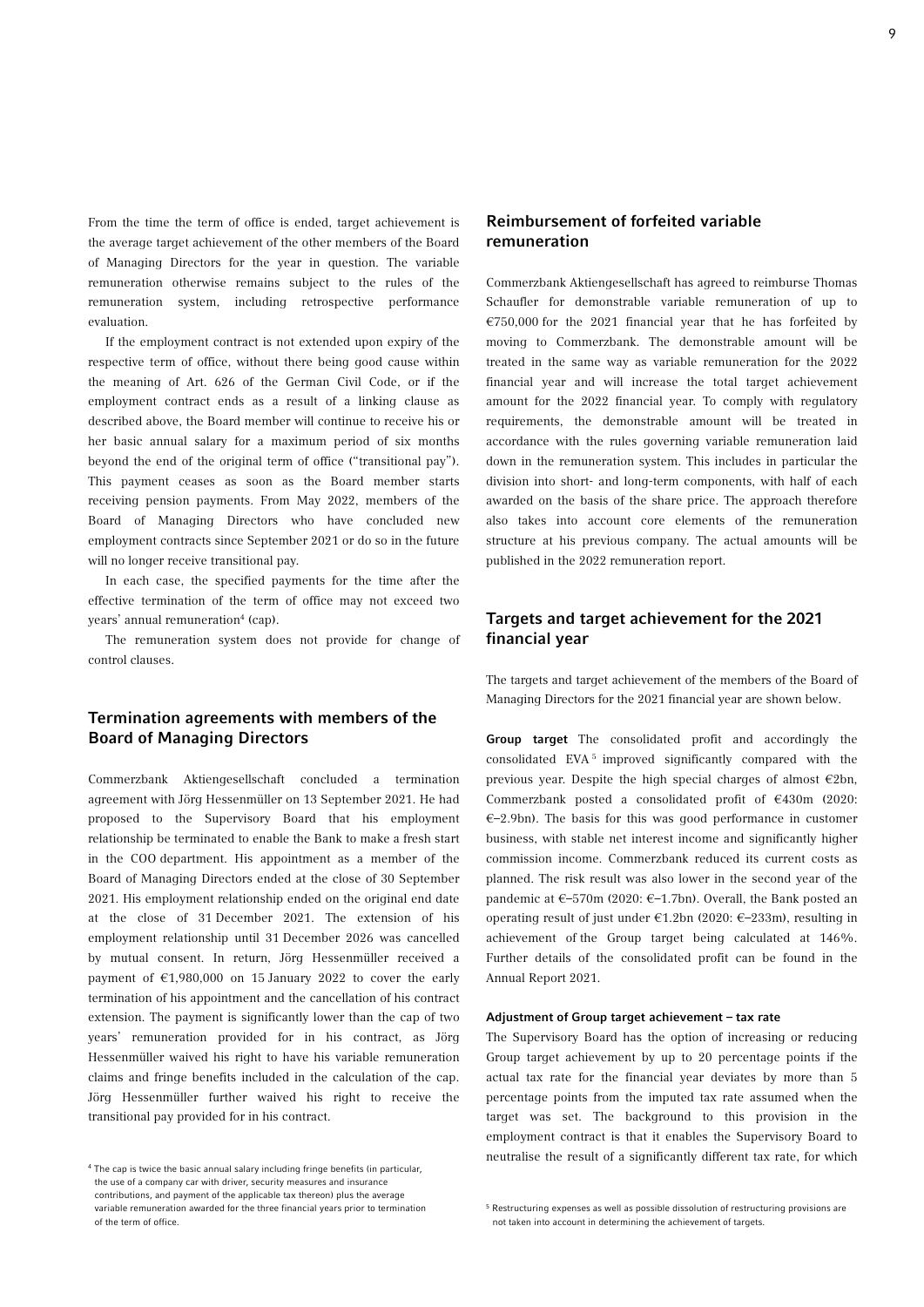the Board of Managing Directors is not materially responsible, within a range of up to 20 percentage points. The Supervisory Board exercised its discretion and made use of this option after the actual tax rate (–236% due to the improved outlook and the corresponding recognition of deferred tax assets in income) deviated significantly from the calculated tax rate of 20%. The Supervisory Board therefore decided to reduce Group target achievement, which was calculated as 146% (with an actual EVA of €-534m and a target (100%) of €-985m), by 20 percentage points to 126%.

|                                                                     | Group target 2021                  | <b>Target</b><br>achievement |
|---------------------------------------------------------------------|------------------------------------|------------------------------|
| Uniform for all<br>members of the<br>Board of Managing<br>Directors | Consolidated EVA:<br>€–985m (100%) | $126\%$ <sup>6</sup>         |

Departmental targets Departmental targets are based on the departmental responsibilities of the members of the Board of Managing Directors. The departmental targets for the 2021 financial year and the achievement of these targets are shown below:

The largest component of the departmental targets of the Chairman of the Board of Managing Directors, Dr. Manfred Knof, relates to the performance of his CEO function (40%). This includes first and foremost the successful implementation of the "Strategy 2024" programme, which the Supervisory Board measured for the 2021 financial year on the basis of operating result and the progress made with the necessary headcount reduction. This target was exceeded. Despite high special charges, Commerzbank posted an operating result of more than €1bn and a consolidated profit in 2021, thereby successfully completing the first year of its transformation. In addition, Dr. Knof achieved this target while at the same time successfully establishing himself as Chairman of the Board of Managing Directors of Commerzbank. He also succeeded in positioning Commerzbank as a sustainable bank. He implemented an ambitious sustainability strategy, which contributed to the achievement of his sustainability targets. The sustainability strategy was published before the 2021 Annual General Meeting, and the ESG-related key figures were achieved. Commerzbank's ratings from five relevant agencies (CDP, MSCI, Sustainalytics, S&P Corporate Sustainability, WWF Bank Rating) were also targeted to be in the top third compared with its European peers. Dr. Knof also achieved this goal.

In the case of the Chief Risk Officer, Dr. Marcus Chromik, his careful risk management in the second year of the pandemic had a positive effect on his achievement of departmental targets. This also applies to his management of Compliance, Cyber Risk & Information Management, and Big Data & Advanced Analytics. The Supervisory Board also set him an ESG target of implementing the regulatory transparency requirements for determining physical and transitory climate risks in the loan portfolio. Dr. Chromik also achieved this target. In lending business, for example, he introduced a climate risk analysis and climate risk scores.

The achievement of departmental targets by the member of the Board of Managing Directors responsible for Corporate Clients, Michael Kotzbauer, was 40% dependent on the financial performance of the Corporate Clients segment. This financial target was exceeded. He also achieved the other targets for the Corporate Clients segment, in particular to improve RWA efficiency.

The Chief Financial Officer, Dr. Bettina Orlopp, exceeded her departmental targets thanks to the good result posted by Group Management Treasury and effective cost and income measures under the "Strategy 2024" programme. The targets for the Tax and Investor Relations departments, which Dr. Orlopp is responsible for, were also achieved.

The achievement of departmental targets by Thomas Schaufler, who was appointed as the new member of the Board of Managing Directors responsible for Private and Small-Business Customers on 1 December 2021, was largely driven by the good result posted by the Private and Small-Business Customers segment.

The departmental targets of Sabine Schmittroth were determined by her duties as the member of the Board of Managing Directors responsible for Group Human Resources and the performance of the Private and Small-Business Customers segment for which she was responsible until 30 November 2021. She exceeded her HR targets under the "Strategy 2024" programme. Incentive programmes for employees were developed in 2021 but had not been mutually negotiated and implemented by the end of the year. Her targets in the Private and Small-Business Customers segment and for Commerz Real were achieved. The segment's economic targets and transformation milestones were exceeded.

The Supervisory Board does not plan to decide the variable remuneration of the Chief Operating Officer, Jörg Hessenmüller, until its meeting in March 2022 and thus after completion of the 2021 remuneration report. It will therefore be presented in the 2022 remuneration report.

<sup>6</sup> Before adjustment, calculated as 146% (corresponding to EVA of €–534m).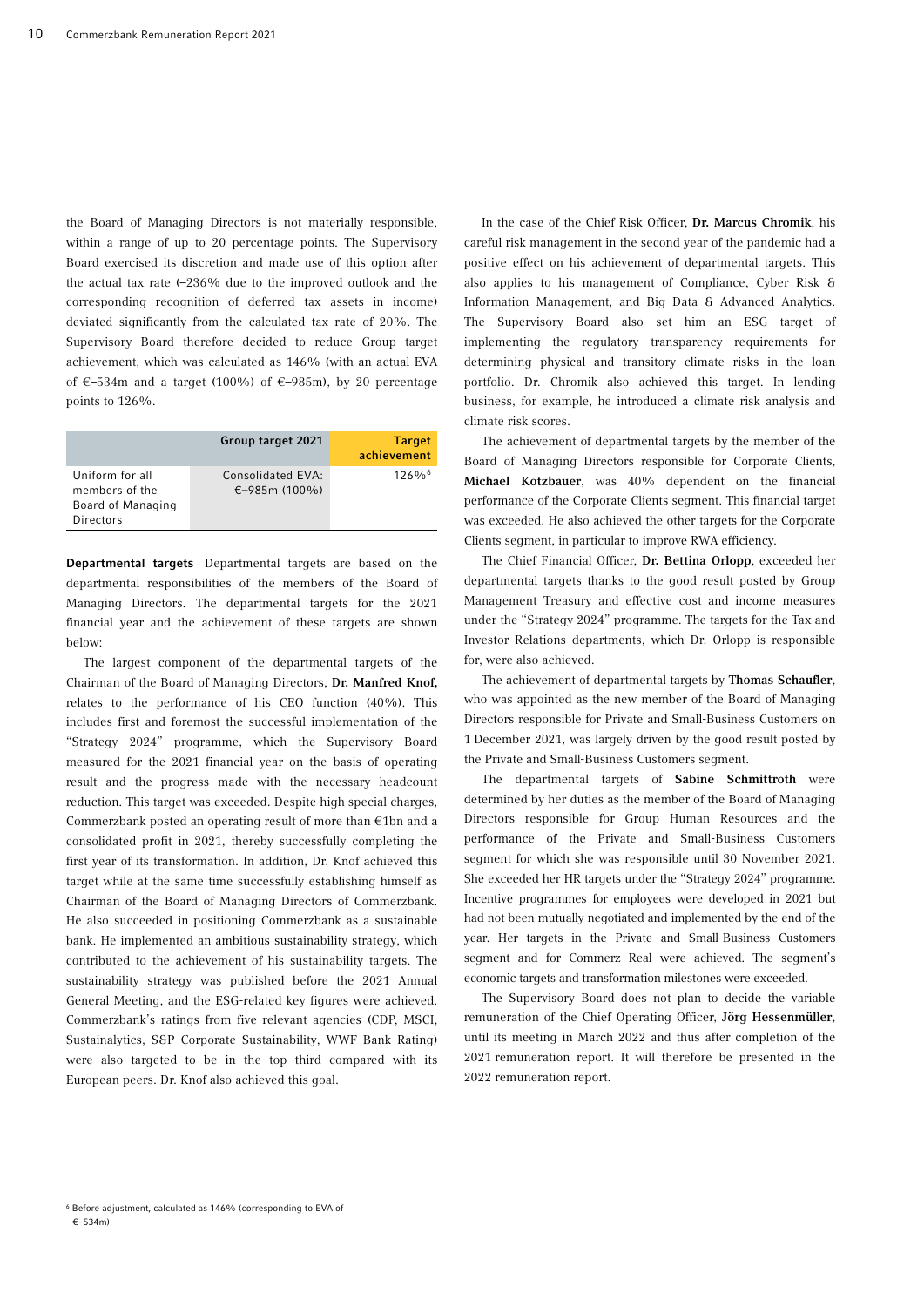| Dr. Manfred Knof                                                                |                                                                                                                                                                                                                        |                                      |
|---------------------------------------------------------------------------------|------------------------------------------------------------------------------------------------------------------------------------------------------------------------------------------------------------------------|--------------------------------------|
| Departmental targets 2021<br>Weighting in %                                     | Targets/criteria                                                                                                                                                                                                       | <b>Target</b><br>achievement<br>119% |
| <b>Chief Executive Officer (CEO) function</b><br>40%                            | Successful implementation of "Strategy 2024" targets<br>Establishing himself as CEO in the Board of Managing<br>Directors and with relevant stakeholders; strong leadership of<br>the full Board of Managing Directors |                                      |
| Group Management Strategy,<br><b>Transformation &amp; Sustainability</b><br>20% | Driving progress towards the targets relating to "Strategy<br>2024" and the sustainability strategy                                                                                                                    |                                      |
| <b>Group Management Communications</b><br>20%                                   | Targets for the external perception of the Bank<br>Targets for internal communication                                                                                                                                  |                                      |
| <b>Group Management Audit</b><br>10%                                            | Targets relating to audit tasks                                                                                                                                                                                        |                                      |
| <b>Group Management Legal</b><br>10%                                            | Targets relating to legal department tasks                                                                                                                                                                             |                                      |

| Dr. Marcus Chromik                                         |                                                                                                                                                                                                                                                                                                         |                                      |
|------------------------------------------------------------|---------------------------------------------------------------------------------------------------------------------------------------------------------------------------------------------------------------------------------------------------------------------------------------------------------|--------------------------------------|
| <b>Departmental targets 2021</b><br>Weighting in %         | Targets/criteria                                                                                                                                                                                                                                                                                        | <b>Target</b><br>achievement<br>116% |
| <b>Group Risk Management</b><br>(GRM)<br>60%               | Management of overall risk<br>Optimisation of processes, systems and models in GRM<br>ESG target: Implementation of the regulatory transparency<br>requirements for physical and transitory climate risks in the<br>loan portfolio<br>Achievement of cost target in Group Risk Management<br>department |                                      |
| <b>Group Management Compliance</b><br>20%                  | Targets relating to management systems for global<br>compliance conformity and further development of the same<br>for the relevant risk types AML, sanctions, anti-bribery,<br>corruption and fraud and markets compliance in the 2nd line<br>of defence                                                |                                      |
| <b>Group Cyber Risk&amp; Information Management</b><br>10% | Targets relating to cyber risk and information security<br>processes                                                                                                                                                                                                                                    |                                      |
| Big Data &<br><b>Advanced Analytics</b><br>10%             | Monetisation of data through automated analyses to<br>approach customers and reduce costs through automated<br>processes (decisions), while meeting the cost targets set                                                                                                                                |                                      |

| <b>Michael Kotzbauer</b>                    |                                                     |                                      |
|---------------------------------------------|-----------------------------------------------------|--------------------------------------|
| Departmental targets 2021<br>Weighting in % | Targets/criteria                                    | <b>Target</b><br>achievement<br>139% |
| <b>Corporate Clients (CC)</b>               | Segment result CC<br>$\bullet$                      |                                      |
| 100%                                        | Improvement in RWA efficiency                       |                                      |
|                                             | Implementation of strategic targets for CC segment  |                                      |
|                                             | Targets for internal process improvements within CC |                                      |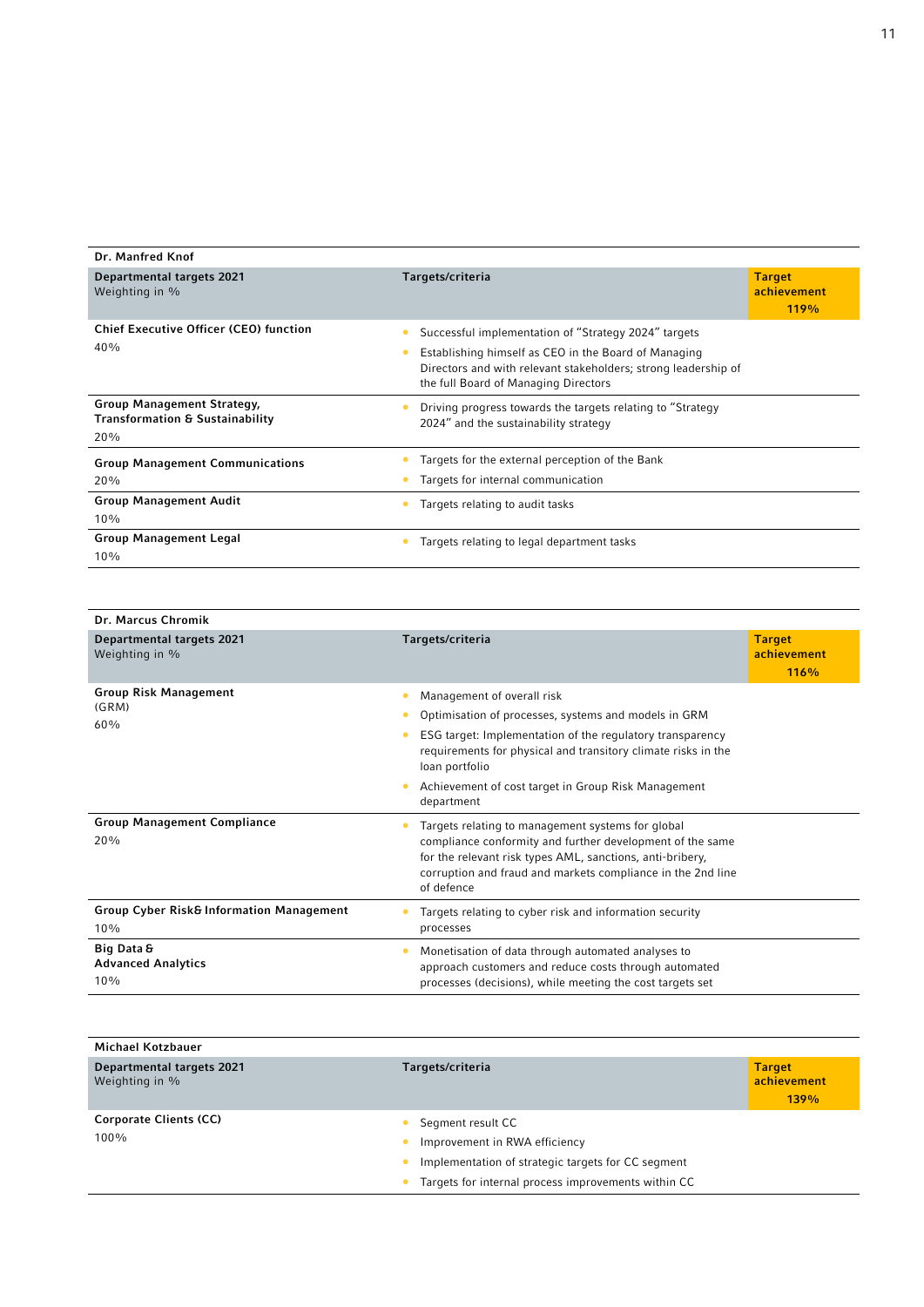| Dr. Bettina Orlopp                                 |                                                                                                                           |                                      |
|----------------------------------------------------|---------------------------------------------------------------------------------------------------------------------------|--------------------------------------|
| <b>Departmental targets 2021</b><br>Weighting in % | Targets/criteria                                                                                                          | <b>Target</b><br>achievement<br>113% |
| <b>Group Management Finance</b><br>35%             | Coordination and monitoring of the cost and income<br>۰<br>measures in the Group strategy<br>Efficient capital management |                                      |
| <b>Group Management Treasury</b><br>35%            | Treasury result<br>Reduction of legacy portfolio                                                                          |                                      |
| <b>Group Management Tax</b><br>10%                 | Targets relating to tax compliance                                                                                        |                                      |
| <b>Group Management Investor Relations</b><br>20%  | Targets relating to financial market communication and<br>investor relations                                              |                                      |

| <b>Thomas Schaufler</b>                                                                 |                                                                                                                                                                                                                         |                                      |
|-----------------------------------------------------------------------------------------|-------------------------------------------------------------------------------------------------------------------------------------------------------------------------------------------------------------------------|--------------------------------------|
| Departmental targets 2021<br>Weighting in %                                             | Targets/criteria                                                                                                                                                                                                        | <b>Target</b><br>achievement<br>122% |
| <b>Private and Small-Business Customers (PSBC)</b><br>(from 1 December 2021)<br>$100\%$ | Segment result PSBC<br>Start of work as member of the Board of Managing<br>Directors responsible for PSBC (onboarding and<br>induction as PSBC Board member, including in<br>accordance with the suitability quideline) |                                      |

| <b>Sabine Schmittroth</b>                          |                                                                                                     |                                      |
|----------------------------------------------------|-----------------------------------------------------------------------------------------------------|--------------------------------------|
| Departmental targets 2021<br>Weighting in %        | Targets/criteria                                                                                    | <b>Target</b><br>achievement<br>103% |
| <b>Group Management Human Resources</b><br>45%     | HR management targets, in particular under the<br>"Strategy 2024" programme                         |                                      |
|                                                    | HR targets relating to incentive programmes and training                                            |                                      |
| <b>Private and Small-Business Customers (PSBC)</b> | Segment result PSBC                                                                                 |                                      |
| 45%                                                | Target-oriented cost management and building up of<br>advisory centre staff                         |                                      |
|                                                    | Targets relating to the expansion of digital banking                                                |                                      |
|                                                    | Targets relating to customer satisfaction and assets<br>under control in the transformation process |                                      |
| <b>Commerz Real</b>                                | Achievement of quantitative targets (specified operating                                            |                                      |
| 10%                                                | result for Commerz Real)                                                                            |                                      |

Individual targets The Supervisory Board set the same individual targets for each member of the Board of Managing Directors. The achievement of individual targets was determined individually for each member of the Board of Managing Directors. The individual targets included sustainability targets. The aim was in part to embed an ambitious sustainability strategy across all divisions of the Bank. In this context, the Supervisory Board expected

segment-specific assessments and initial successes with the implementation of the sustainability strategy. The targets also centred on the assessment of Commerzbank's sustainability performance by five relevant rating agencies (CDP, MSCI, Sustainalytics, S&P Corporate Sustainability, WWF Bank Rating). The achievement of the individual targets is shown in the table below.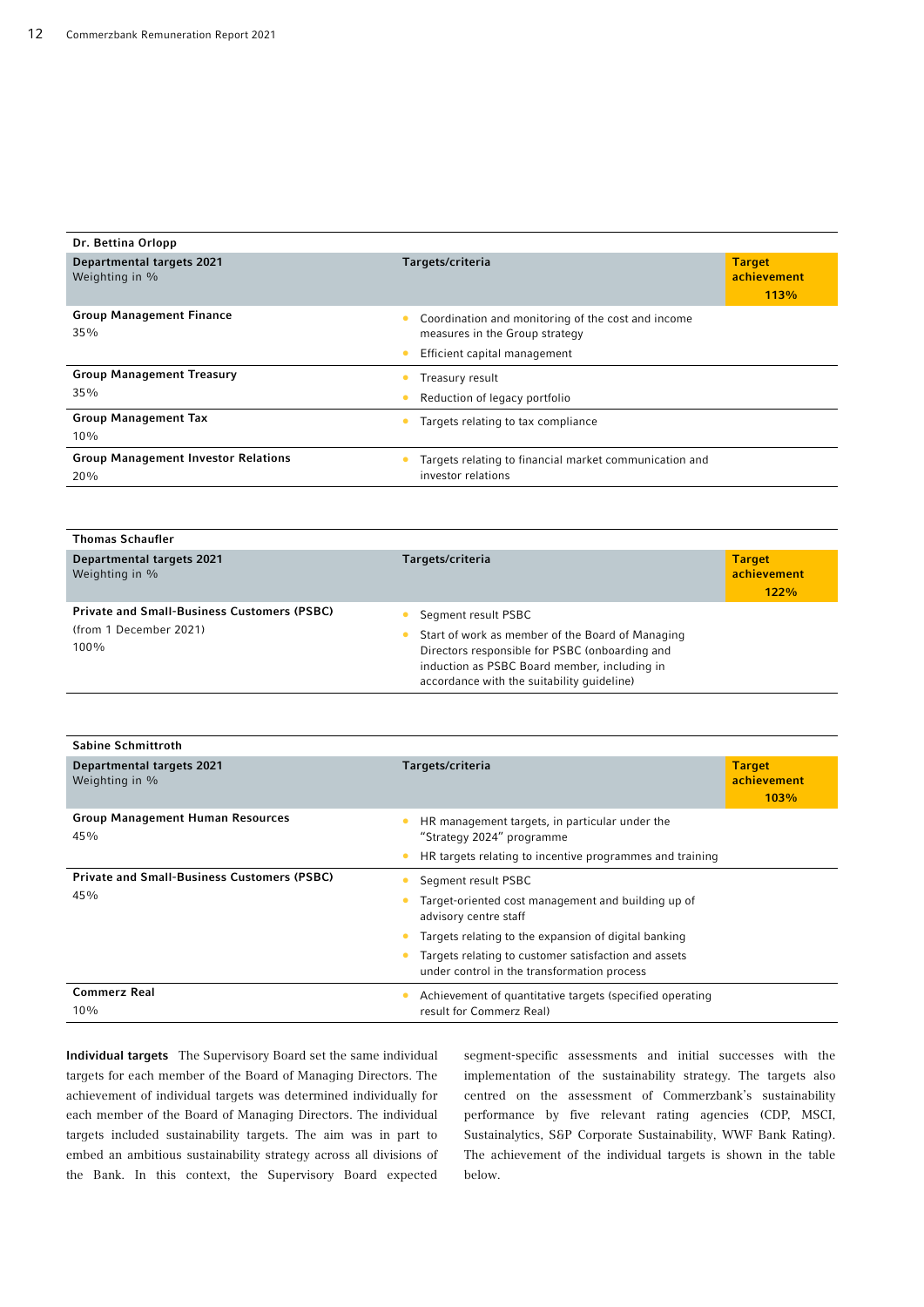| <b>Board member</b> | Individual targets 2021<br>(set uniformly for all members of the Board of Managing<br>Directors)                 | <b>Target</b><br>achievement/<br>(factor) |
|---------------------|------------------------------------------------------------------------------------------------------------------|-------------------------------------------|
| Dr. Manfred Knof    | Improvement in employee satisfaction via active support<br>through the transformation process; to be determined  | $94\%$ / (0.9)                            |
| Dr. Marcus Chromik  | through employee surveys<br>Consolidation of customer satisfaction; to be determined<br>through customer surveys | $95\%$ / (1.0)                            |
| Michael Kotzbauer   | Sustainability (segment-specific sustainability targets<br>and initial successes with regard to implementation)  | $93\% / (0.9)$                            |
| Dr. Bettina Orlopp  | Cooperation within the Board of Managing Directors and<br>promotion of the Bank's values vis-à-vis colleagues,   | $94\%$ / (0.9)                            |
| Thomas Schaufler    | partners and customers                                                                                           | $86\%$ / (0.9)                            |
|                     | Processing of audit findings and assurance of                                                                    |                                           |
| Sabine Schmittroth  | compliance with requirements for identifying customers                                                           | $84\%$ / (0.9)                            |
|                     | Commitment to implementation of the "Strategy 2024"<br>programme                                                 |                                           |

Total target achievement 2021 The total target achievement of the members of the Board of Managing Directors, taking into account the multi-year company target achievement, was in a

range between 76.0% and 116.9% and is shown in the table below:

| <b>Board member</b> | Company<br>target achievement<br>2021 | Company<br>target achievement<br>2020 | Company<br>target achievement<br>2019 | Multi-year<br>company target<br>achievement /<br>(factor) | Overall target<br>achievement<br>(multi-year company<br>target achievement x<br>factor) |
|---------------------|---------------------------------------|---------------------------------------|---------------------------------------|-----------------------------------------------------------|-----------------------------------------------------------------------------------------|
| Dr. Manfred Knof    | 123.9%                                |                                       |                                       | $123.9\%$ / (0.9)                                         | 111.5%                                                                                  |
| Dr. Marcus Chromik  | 123.0%                                | $33.1\%$                              | 74.0%                                 | $84.9\%$ / (1.0)                                          | 84.9%                                                                                   |
| Michael Kotzbauer   | 129.9%                                | $\overline{\phantom{0}}$              |                                       | $129.9\%$ / (0.9)                                         | 116.9%                                                                                  |
| Dr. Bettina Orlopp  | 122.1%                                | 33.4%                                 | 73.7%                                 | $84.5\%$ / (0.9)                                          | 76.0%                                                                                   |
| Thomas Schaufler    | 124.8%                                | $\overline{\phantom{0}}$              | -                                     | $124.8\%$ / (0.9)                                         | 112.3%                                                                                  |
| Sabine Schmittroth  | 119.1%                                | 29.6%                                 |                                       | $89.2\%$ / (0.9)                                          | $80.3\%$                                                                                |

The overall target achievement of the individual members of the Board of Managing Directors for 2021 is comparable only to a limited extent. For the members of the Board of Managing Directors appointed prior to 2021, namely Dr. Marcus Chromik, Dr. Bettina Orlopp and Sabine Schmittroth, it is determined using the multi-year assessment basis. As Group target achievement for 2020 was 0%, a low figure for company target achievement resulted in 2020, the effect of which is to significantly reduce the current level of overall target achievement of these members for the 2021 financial year.

#### LTI for the 2015 financial year

The table below shows the remuneration awarded and owed in respect of the long-term component of the variable remuneration for the 2015 financial year (LTI 2015). In March 2021, after the five-year deferral period had expired, the Supervisory Board reviewed whether the LTI component of the variable remuneration for the 2015 financial year should be reduced or cancelled due to circumstances that became known later.

To this end, the Supervisory Board identified and examined four key matters in particular. The matters in question were the following:

In March 2015, after several years of negotiations, Commerzbank Aktiengesellschaft reached settlements with the US authorities regarding violations of US sanctions against Iran and of US guidelines, procedures and practices to prevent money laundering. The settlements included a payment of USD 1,452m by the Bank. Since the underlying violations all occurred well before 2015, the Supervisory Board decided not to make any reduction. With regard to a large individual case of insolvency in the Corporate Clients segment, there were also no links to the 2015 financial year that would have called for a reduction in the variable remuneration. The same was true for the Swiss franc loan portfolio of the Polish subsidiary mBank. mBank had not concluded any foreign currency loans in Swiss francs since 2012, and no foreign currency loans whatsoever since 2014. Finally, the Supervisory Board examined whether the penalty payment of around €42m to the UK Financial Conduct Authority in 2020 due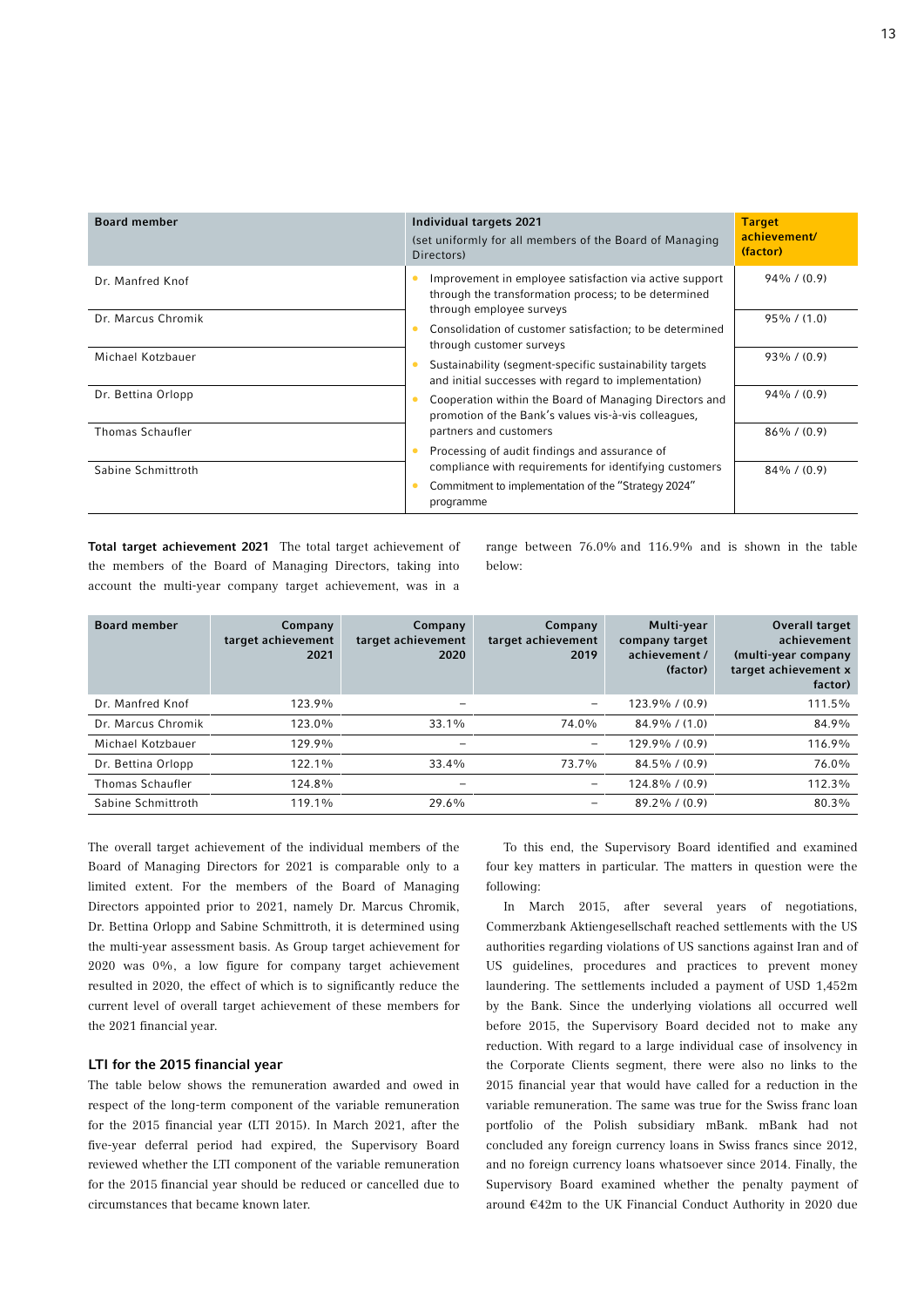to weaknesses in anti-money laundering systems at the London branch could lead to a reduction in the LTI for the 2015 financial year. An expert opinion commissioned by the Supervisory Board concluded that there were no breaches of duty by members of the Board of Managing Directors and that the requirements for a reduction in the LTI 2015 were not met.

Since no applicable adjustments were required, the Supervisory Board did not reduce the LTI 2015 for the members of the Board of Managing Directors serving at that time. The cash part was paid out in April 2021. The share-based part will be payable in April 2022.

#### Clawback

In the past financial year, the Supervisory Board did not assert any claims for repayment of variable remuneration that had already been paid out.

#### Remuneration awarded and due pursuant to Art. 162 AktG

The tables below show the remuneration awarded and owed pursuant to Art. 162 (1) sentence 2 no. 1 AktG for the current and former members of the Board of Managing Directors. The remuneration "awarded" to members of the Board of Managing Directors is the remuneration actually received by the member of the Board of Managing Directors in the 2021 financial year, i.e. what was paid out. The remuneration "due" includes remuneration that is due but has not yet been fulfilled, in other words that has generally not yet been paid out.

In addition to the basic salary and fringe benefits, variable remuneration from previous years paid out in the 2021 financial year and other payments are also shown. The section on shortterm variable remuneration only shows the share-based part of the STI 2019, which was paid out in April 2021. The variable remuneration of the members of the Board of Managing Directors for the 2020 financial year and thus also its short-term components, which would have been paid out in April 2021, were cancelled. Since the tables only show the remuneration that was paid out in the 2021 financial year, the components from the variable remuneration for the 2021 financial year, which will only be paid out from 2022, are not shown in this table. The cash part of the long-term variable remuneration component for 2015 was also paid out in the 2021 financial year to the members of the Board of Managing Directors serving at that time. The "Other" line comprises all other payments that cannot be assigned to any of the other remuneration groups listed. These include in particular nonregular payments such as the reimbursement of forfeited variable remuneration, sign-on bonuses or transitional pay after leaving the Bank. The tables also show the percentage of the individual remuneration components paid out relative to total remuneration.

In addition, the prior-year figures for each individual member of the Board of Managing Directors are shown for comparison purposes. To provide a comprehensive overview of individual remuneration, the pension expense for the company pension scheme for 2021 is also shown individually for each member of the Board of Managing Directors. Pension expense is not classed as remuneration awarded or due under statutory regulations.

Since the table below showing the remuneration awarded and due pursuant to Art. 162 AktG therefore does not include the variable remuneration for the 2021 financial year, a separate table is provided in the section "Remuneration for the 2021 financial year" showing the remuneration for the 2021 financial year including the variable remuneration for the financial year. In line with the pay-for-performance approach, this will allow the remuneration of members of the Board of Managing Directors for the 2021 financial year to be compared with the Bank's performance in the financial year.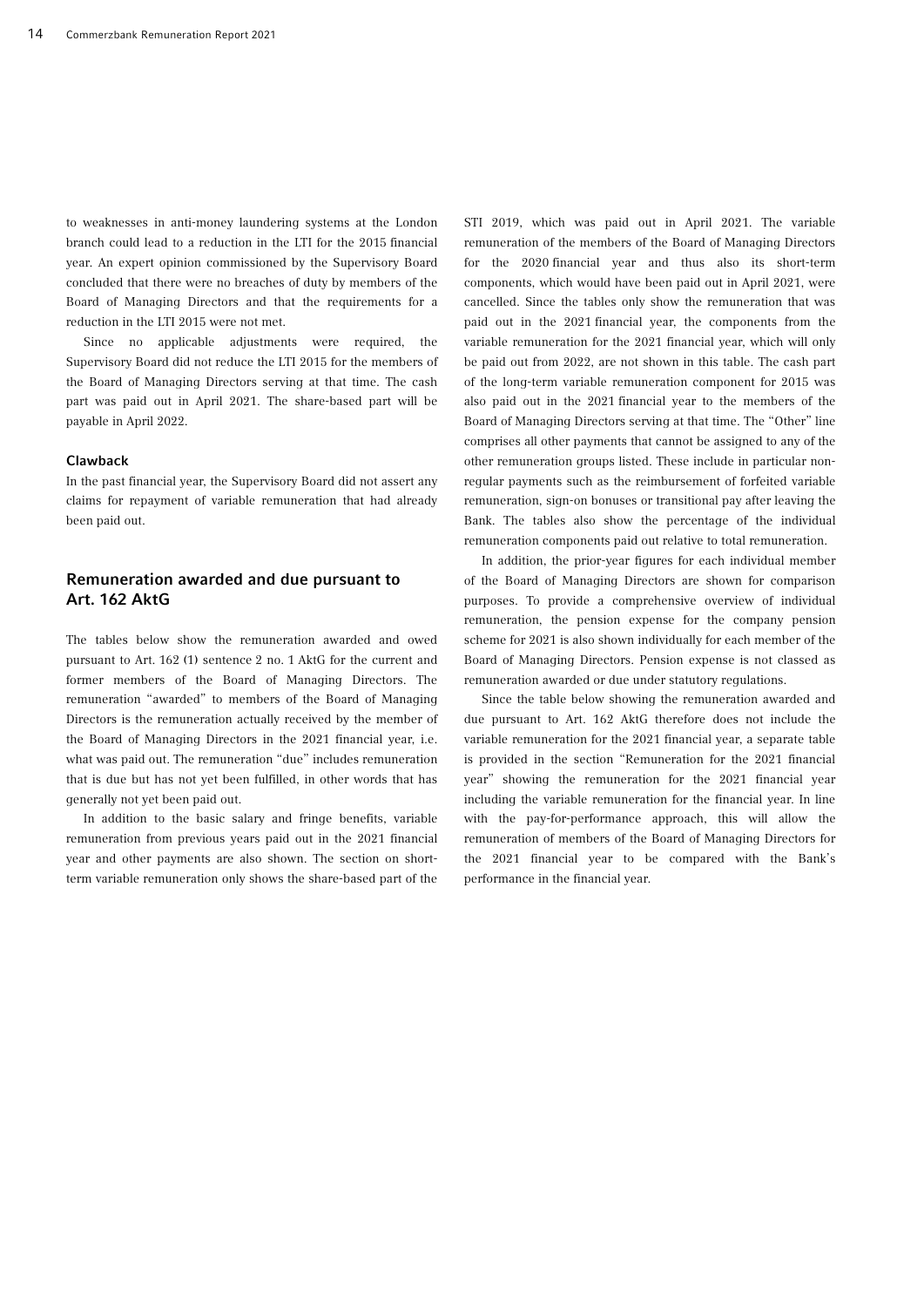| Members of the Board of Directors acting as<br>of 31 December 2021 |        | <b>Dr. Manfred Knof</b> |        |         |              | <b>Dr. Marcus Chromik</b> |        |         |
|--------------------------------------------------------------------|--------|-------------------------|--------|---------|--------------|---------------------------|--------|---------|
|                                                                    |        | Chairman                |        |         |              | <b>Chief Risk Officer</b> |        |         |
|                                                                    |        | (since 1 January 2021)  |        |         |              |                           |        |         |
|                                                                    | 2021   |                         | 2020   |         | 2021         |                           | 2020   |         |
|                                                                    | €1,000 | in $\frac{9}{6}$        | €1,000 | in $\%$ | €1,000       | in $\%$                   | €1,000 | in $\%$ |
| Basic salary                                                       | 1,924  |                         |        |         | 990          |                           | 990    |         |
| Fringe benefits <sup>1</sup>                                       | 153    |                         |        |         | 77           |                           | 135    |         |
| <b>Fixed remuneration</b>                                          | 2,077  | 100                     |        |         | 1,067        | 91                        | 1,125  | 89      |
| Short-term variable remuneration                                   |        |                         |        |         | 104          |                           | 133    |         |
| STI 2018 in virtual shares                                         |        |                         |        |         |              |                           | 31     |         |
| STI 2019 in virtual shares                                         |        |                         |        |         | 104          |                           |        |         |
| STI 2019 in cash                                                   |        |                         |        |         |              |                           | 102    |         |
| STI 2020 in cash                                                   | -      |                         |        |         | $\mathbf{0}$ |                           |        |         |
| Long-term variable remuneration                                    | -      |                         |        |         |              |                           |        |         |
| LTI 2015 in cash                                                   |        |                         |        |         |              |                           |        |         |
| Variable remuneration                                              |        |                         |        |         | 104          | 9                         | 133    | 11      |
| Other                                                              |        |                         |        |         |              |                           |        |         |
| Total remuneration in p. d. § 162 AktG                             | 2,077  | 100                     |        |         | 1,171        | 100                       | 1,258  | 100     |
| Service costs acc. to IFRS <sup>2</sup>                            | 1,850  |                         |        |         | 404          |                           | 383    |         |
| Total remuneration incl. service costs                             | 3,927  |                         |        |         | 1,575        |                           | 1,641  |         |

| Members of the Board of Directors acting as<br>of 31 December 2021 |                          | <b>Michael Kotzbauer</b> |        |         |                   | <b>Dr. Bettina Orlopp</b>                      |        |         |
|--------------------------------------------------------------------|--------------------------|--------------------------|--------|---------|-------------------|------------------------------------------------|--------|---------|
|                                                                    |                          | <b>Corporate Clients</b> |        |         |                   | <b>Chief Financial Officer, Group Treasury</b> |        |         |
|                                                                    |                          | (since 14 January 2021)  |        |         |                   |                                                |        |         |
|                                                                    | 2021                     |                          |        | 2020    |                   | 2021                                           | 2020   |         |
|                                                                    | €1,000                   | in $\%$                  | €1,000 | in $\%$ | €1,000            | in $\frac{9}{6}$                               | €1,000 | in $\%$ |
| Basic salary                                                       | 955                      |                          | -      |         | 990               |                                                | 990    |         |
| Fringe benefits <sup>1</sup>                                       | 176                      |                          |        |         | 120               |                                                | 90     |         |
| <b>Fixed remuneration</b>                                          | 1,131                    | 100                      |        |         | 1,110             | 92                                             | 1,080  | 89      |
| Short-term variable remuneration                                   |                          |                          |        |         | 98                |                                                | 127    |         |
| STI 2018 in virtual shares                                         | $\overline{\phantom{0}}$ |                          |        |         | -                 |                                                | 31     |         |
| STI 2019 in virtual shares                                         |                          |                          |        |         | 98                |                                                |        |         |
| STI 2019 in cash                                                   | $\qquad \qquad -$        |                          | -      |         | $\qquad \qquad -$ |                                                | 96     |         |
| STI 2020 in cash                                                   | $\qquad \qquad -$        |                          |        |         | $\mathbf{0}$      |                                                |        |         |
| Long-term variable remuneration                                    |                          |                          |        |         |                   |                                                |        |         |
| LTI 2015 in cash                                                   | $\overline{\phantom{0}}$ |                          |        |         | -                 |                                                |        |         |
| Variable remuneration                                              | —                        |                          |        |         | 98                | 8                                              | 127    | 11      |
| Other                                                              |                          |                          |        |         |                   |                                                |        |         |
| Total remuneration in p. d. § 162 AktG                             | 1,131                    | 100                      |        |         | 1,208             | 100                                            | 1,207  | 100     |
| Service costs acc. to IFRS <sup>2</sup>                            | 382                      |                          |        |         | 391               |                                                | 374    |         |
| Total remuneration incl. service costs                             | 1,513                    |                          |        |         | 1,599             |                                                | 1,581  |         |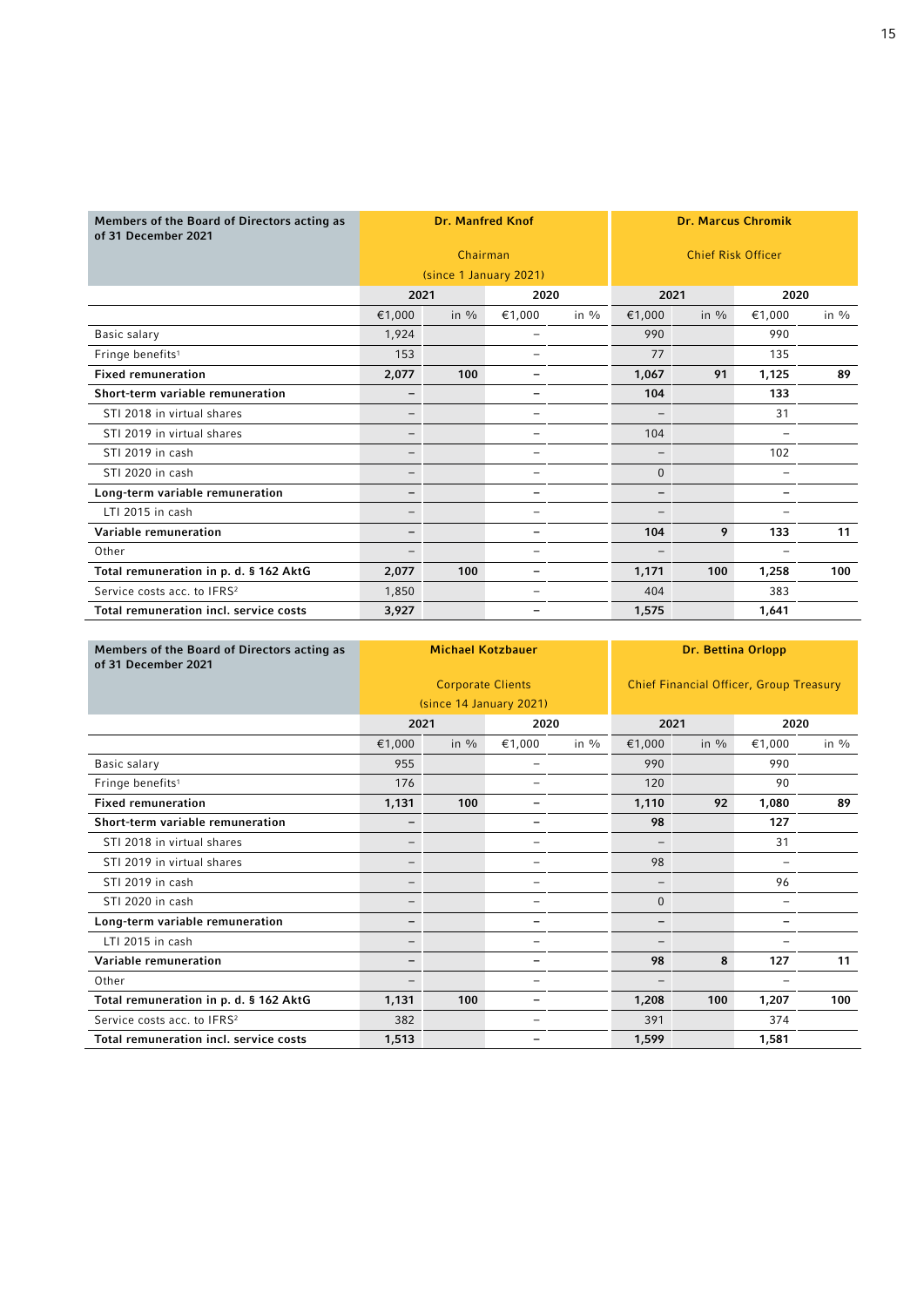| Members of the Board of Directors acting as<br>of 31 December 2021 |                          | <b>Thomas Schaufler</b>                     |        |         |                              | Sabine Schmittroth <sup>3</sup>              |        |                  |
|--------------------------------------------------------------------|--------------------------|---------------------------------------------|--------|---------|------------------------------|----------------------------------------------|--------|------------------|
|                                                                    |                          | <b>Private and Small-Business Customers</b> |        |         |                              | <b>Private and Small-Business Customers,</b> |        |                  |
|                                                                    |                          | (since 1 December 2021)                     |        |         | <b>Group Human Resources</b> |                                              |        |                  |
|                                                                    | 2021<br>2020             |                                             |        | 2021    |                              | 2020                                         |        |                  |
|                                                                    | €1,000                   | in $\frac{0}{0}$                            | €1,000 | in $\%$ | €1,000                       | in $\frac{9}{6}$                             | €1,000 | in $\frac{9}{6}$ |
| Basic salary                                                       | 83                       |                                             |        |         | 958                          |                                              | 990    |                  |
| Fringe benefits <sup>1</sup>                                       | $\overline{4}$           |                                             |        |         | 142                          |                                              | 204    |                  |
| <b>Fixed remuneration</b>                                          | 87                       | 100                                         |        |         | 1,100                        | 100                                          | 1,194  | 95               |
| Short-term variable remuneration                                   |                          |                                             |        |         | $\bf{0}$                     |                                              |        |                  |
| STI 2018 in virtual shares                                         |                          |                                             |        |         |                              |                                              |        |                  |
| STI 2019 in virtual shares                                         |                          |                                             |        |         |                              |                                              |        |                  |
| STI 2019 in cash                                                   | -                        |                                             | -      |         |                              |                                              |        |                  |
| STI 2020 in cash                                                   | -                        |                                             |        |         | $\overline{0}$               |                                              |        |                  |
| Long-term variable remuneration                                    | $\overline{\phantom{0}}$ |                                             |        |         |                              |                                              |        |                  |
| LTI 2015 in cash                                                   |                          |                                             |        |         |                              |                                              |        |                  |
| Variable remuneration                                              | -                        |                                             |        |         | $\bf{0}$                     | $\bf{0}$                                     |        |                  |
| Other                                                              |                          |                                             |        |         |                              |                                              | 58     | 5                |
| Total remuneration in p. d. § 162 AktG                             | 87                       | 100                                         |        |         | 1,100                        | 100                                          | 1,252  | 100              |
| Service costs acc. to IFRS <sup>2</sup>                            | 33                       |                                             |        |         | 380                          |                                              | 352    |                  |
| Total remuneration incl. service costs                             | 120                      |                                             |        |         | 1,480                        |                                              | 1,604  |                  |

٦

| Members of the Board of Directors who left<br>in the 2021 financial year |             | Jörg Hessenmüller              |        |                  |
|--------------------------------------------------------------------------|-------------|--------------------------------|--------|------------------|
|                                                                          |             | <b>Chief Operating Officer</b> |        |                  |
|                                                                          |             | (until 30 September 2021)      |        |                  |
|                                                                          |             | 2021                           | 2020   |                  |
|                                                                          | €1,000      | in $\frac{0}{0}$               | €1,000 | in $\frac{0}{0}$ |
| Basic salary                                                             | 990         |                                | 990    |                  |
| Fringe benefits <sup>1</sup>                                             | 145         |                                | 161    |                  |
| <b>Fixed remuneration</b>                                                | 1,135       | 92                             | 1,151  | 92               |
| Short-term variable remuneration                                         | 96          |                                | 94     |                  |
| STI 2018 in virtual shares                                               |             |                                |        |                  |
| STI 2019 in virtual shares                                               | 96          |                                |        |                  |
| STI 2019 in cash                                                         |             |                                | 94     |                  |
| STI 2020 in cash                                                         | $\mathbf 0$ |                                |        |                  |
| Long-term variable remuneration                                          |             |                                |        |                  |
| LTI 2015 in cash                                                         |             |                                |        |                  |
| Variable remuneration                                                    | 96          | 8                              | 94     | 8                |
| Other                                                                    |             |                                |        |                  |
| Total remuneration in p. d. § 162 AktG                                   | 1,231       | 100                            | 1,245  | 100              |
| Service costs acc. to IFRS <sup>2</sup>                                  | 389         |                                | 371    |                  |
| <b>Total remuneration incl. service costs</b>                            | 1,620       |                                | 1,616  |                  |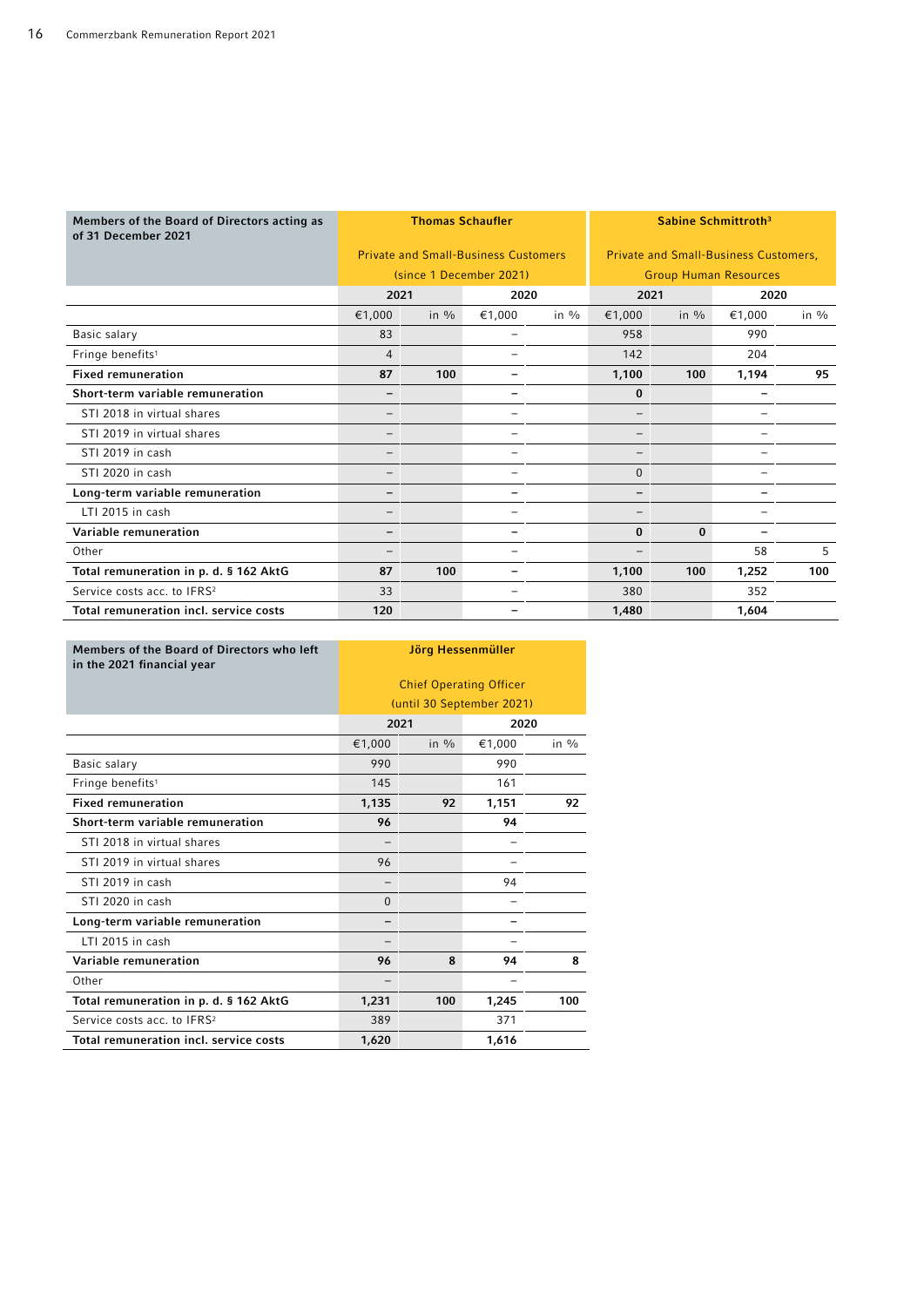| Former members of the Board of Directors |                   | <b>Frank Annuscheit<sup>4</sup></b> |                          |         | <b>Markus Beumer</b> |                  |                         |         |
|------------------------------------------|-------------------|-------------------------------------|--------------------------|---------|----------------------|------------------|-------------------------|---------|
|                                          |                   | (until 28 February 2019)            |                          |         |                      |                  | (until 31 October 2016) |         |
|                                          | 2021              |                                     | 2020                     |         | 2021                 |                  | 2020                    |         |
|                                          | €1,000            | in $\frac{9}{6}$                    | €1,000                   | in $\%$ | €1,000               | in $\frac{9}{6}$ | €1,000                  | in $\%$ |
| Basic salary                             |                   |                                     | 990                      |         |                      |                  |                         |         |
| Pension payments                         |                   |                                     |                          |         |                      |                  |                         |         |
| Fringe benefits <sup>1</sup>             | 12                |                                     | 93                       |         | -                    |                  |                         |         |
| <b>Fixed remuneration</b>                | 12                | $\mathbf{1}$                        | 1,083                    | 90      | -                    |                  |                         |         |
| Short-term variable remuneration         | 94                |                                     | 123                      |         |                      |                  |                         |         |
| STI 2018 in virtual shares               | $\qquad \qquad -$ |                                     | 31                       |         |                      |                  |                         |         |
| STI 2019 in virtual shares               | 94                |                                     | $\overline{\phantom{0}}$ |         | -                    |                  |                         |         |
| STI 2019 in cash                         | $\qquad \qquad -$ |                                     | 92                       |         | -                    |                  | -                       |         |
| STI 2020 in cash                         | $\qquad \qquad -$ |                                     | -                        |         | -                    |                  |                         |         |
| Long-term variable remuneration          | 216               |                                     |                          |         | 201                  |                  |                         |         |
| LTI 2015 in cash                         | 216               |                                     |                          |         | 201                  |                  |                         |         |
| Variable remuneration                    | 310               | 38                                  | 123                      | 10      | 201                  | 100              |                         |         |
| Other                                    | 495               | 61                                  |                          |         |                      |                  |                         |         |
| Total remuneration in p. d. § 162 AktG   | 817               | 100                                 | 1,206                    | 100     | 201                  | 100              |                         |         |
| Service costs acc. to IFRS <sup>2</sup>  | $\qquad \qquad -$ |                                     | 549                      |         | -                    |                  |                         |         |
| Total remuneration incl. service costs   | 817               |                                     | 1,755                    |         | 201                  |                  | -                       |         |

| Former members of the Board of Directors |                          | <b>Martin Blessing</b> |                          |         |        |                                                                                                                                                                                                                                                   |       |         |
|------------------------------------------|--------------------------|------------------------|--------------------------|---------|--------|---------------------------------------------------------------------------------------------------------------------------------------------------------------------------------------------------------------------------------------------------|-------|---------|
|                                          |                          | former Chairman        |                          |         |        | <b>Roland Boekhout<sup>5</sup></b><br>(1 January until 31 December 2020)<br>2021<br>2020<br>€1,000<br>in $\frac{0}{0}$<br>990<br>7<br>135<br>$\overline{7}$<br>1,125<br>$\mathbf{1}$<br>$\bf{0}$<br>$\Omega$<br>$\bf{0}$<br>$\Omega$<br>99<br>324 |       |         |
|                                          |                          | (until 30 April 2016)  |                          |         |        |                                                                                                                                                                                                                                                   |       |         |
|                                          | 2021                     |                        | 2020                     |         |        |                                                                                                                                                                                                                                                   |       |         |
|                                          | €1,000                   | in $\frac{0}{0}$       | €1,000                   | in $\%$ | €1,000 |                                                                                                                                                                                                                                                   |       | in $\%$ |
| Basic salary                             |                          |                        |                          |         |        |                                                                                                                                                                                                                                                   |       |         |
| Pension payments                         |                          |                        |                          |         |        |                                                                                                                                                                                                                                                   |       |         |
| Fringe benefits <sup>1</sup>             |                          |                        |                          |         |        |                                                                                                                                                                                                                                                   |       |         |
| <b>Fixed remuneration</b>                |                          |                        |                          |         |        |                                                                                                                                                                                                                                                   |       | 78      |
| Short-term variable remuneration         | -                        |                        |                          |         |        |                                                                                                                                                                                                                                                   |       |         |
| STI 2018 in virtual shares               |                          |                        |                          |         |        |                                                                                                                                                                                                                                                   |       |         |
| STI 2019 in virtual shares               |                          |                        |                          |         |        |                                                                                                                                                                                                                                                   |       |         |
| STI 2019 in cash                         |                          |                        |                          |         |        |                                                                                                                                                                                                                                                   |       |         |
| STI 2020 in cash                         | $\overline{\phantom{0}}$ |                        | $\overline{\phantom{0}}$ |         |        |                                                                                                                                                                                                                                                   |       |         |
| Long-term variable remuneration          | 445                      |                        |                          |         |        |                                                                                                                                                                                                                                                   |       |         |
| LTI 2015 in cash                         | 445                      |                        |                          |         |        |                                                                                                                                                                                                                                                   |       |         |
| Variable remuneration                    | 445                      | 100                    |                          |         |        |                                                                                                                                                                                                                                                   |       |         |
| Other                                    |                          |                        |                          |         | 1,142  |                                                                                                                                                                                                                                                   |       | 22      |
| Total remuneration in p. d. § 162 AktG   | 445                      | 100                    |                          |         | 1,149  | 100                                                                                                                                                                                                                                               | 1,449 | 100     |
| Service costs acc. to IFRS <sup>2</sup>  |                          |                        |                          |         |        |                                                                                                                                                                                                                                                   | 333   |         |
| Total remuneration incl. service costs   | 445                      |                        |                          |         | 1,149  |                                                                                                                                                                                                                                                   | 1,782 |         |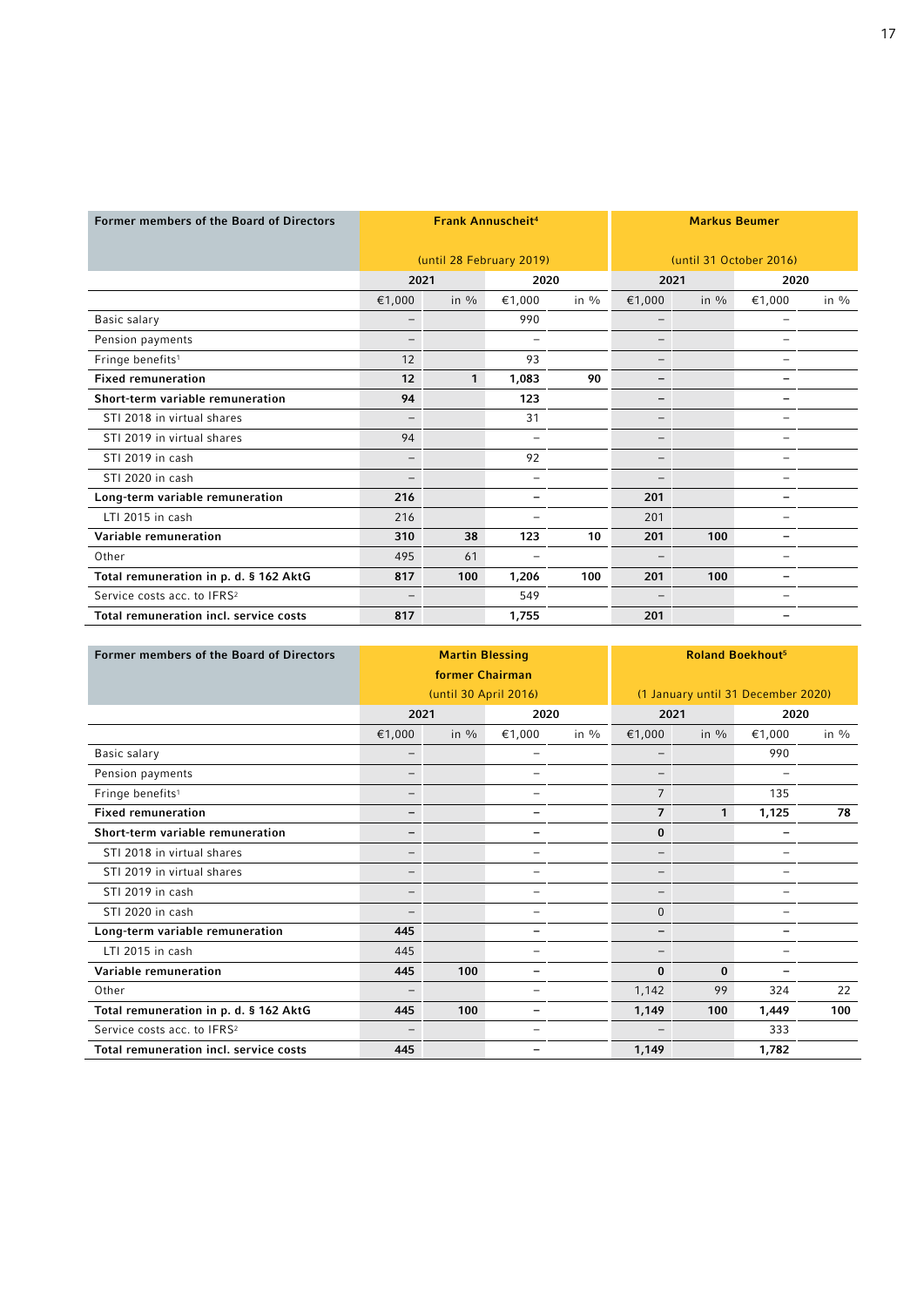| Former members of the Board of Directors |                   |                       | <b>Stephan Engels<sup>6</sup></b> |         | <b>Michael Mandel<sup>7</sup></b> |                  |                           |         |
|------------------------------------------|-------------------|-----------------------|-----------------------------------|---------|-----------------------------------|------------------|---------------------------|---------|
|                                          |                   | (until 31 March 2020) |                                   |         |                                   |                  | (until 30 September 2020) |         |
|                                          | 2021              |                       | 2020                              |         | 2021                              |                  | 2020                      |         |
|                                          | €1,000            | in $\frac{0}{0}$      | €1,000                            | in $\%$ | €1,000                            | in $\frac{0}{0}$ | €1,000                    | in $\%$ |
| Basic salary                             | -                 |                       | 248                               |         |                                   |                  | 743                       |         |
| Pension payments                         | -                 |                       |                                   |         | $\overline{\phantom{0}}$          |                  |                           |         |
| Fringe benefits <sup>1</sup>             | -                 |                       | 34                                |         | 8                                 |                  | 135                       |         |
| <b>Fixed remuneration</b>                | -                 |                       | 282                               | 31      | 8                                 | 1                | 878                       | 70      |
| Short-term variable remuneration         | 99                |                       | 129                               |         | 87                                |                  | 121                       |         |
| STI 2018 in virtual shares               | $\qquad \qquad -$ |                       | 31                                |         | $\qquad \qquad -$                 |                  | 35                        |         |
| STI 2019 in virtual shares               | 99                |                       | $\overline{\phantom{m}}$          |         | 87                                |                  | $\qquad \qquad$           |         |
| STI 2019 in cash                         | $\qquad \qquad -$ |                       | 98                                |         | -                                 |                  | 86                        |         |
| STI 2020 in cash                         | $\overline{0}$    |                       |                                   |         | $\mathbf{0}$                      |                  |                           |         |
| Long-term variable remuneration          | 216               |                       |                                   |         | -                                 |                  |                           |         |
| LTI 2015 in cash                         | 216               |                       | $\qquad \qquad$                   |         | $\qquad \qquad -$                 |                  |                           |         |
| Variable remuneration                    | 315               | 100                   | 129                               | 14      | 87                                | $\overline{7}$   | 121                       | 10      |
| Other                                    | $\qquad \qquad -$ |                       | 495                               | 55      | 1,067                             | 92               | 248                       | 20      |
| Total remuneration in p. d. § 162 AktG   | 315               | 100                   | 906                               | 100     | 1,162                             | 100              | 1,247                     | 100     |
| Service costs acc. to IFRS <sup>2</sup>  | $\qquad \qquad -$ |                       | 84                                |         |                                   |                  | 267                       |         |
| Total remuneration incl. service costs   | 315               |                       | 990                               |         | 1,162                             |                  | 1,514                     |         |

| Former members of the Board of Directors |        | <b>Klaus Peter Müller</b> |                                          |         |                   | <b>Michael Reuther<sup>8</sup></b> |                          |         |  |
|------------------------------------------|--------|---------------------------|------------------------------------------|---------|-------------------|------------------------------------|--------------------------|---------|--|
|                                          |        | former Chairman           |                                          |         |                   |                                    |                          |         |  |
|                                          |        | 8 May 2018)               | (Chairman of the Supervisory Board until |         |                   |                                    | (until 31 December 2019) |         |  |
|                                          | 2021   |                           | 2020                                     |         | 2021              |                                    | 2020                     |         |  |
|                                          | €1,000 | in $\frac{0}{0}$          | €1,000                                   | in $\%$ | €1,000            | in $\%$                            | €1,000                   | in $\%$ |  |
| Basic salary                             |        |                           |                                          |         |                   |                                    |                          |         |  |
| Pension payments                         | 516    |                           | 511                                      |         |                   |                                    |                          |         |  |
| Fringe benefits <sup>1</sup>             |        |                           |                                          |         |                   |                                    | 3                        |         |  |
| <b>Fixed remuneration</b>                | 516    | 100                       | 511                                      | 100     | $\qquad \qquad -$ |                                    | 3                        | 0       |  |
| Short-term variable remuneration         |        |                           |                                          |         | 77                |                                    | 103                      |         |  |
| STI 2018 in virtual shares               |        |                           |                                          |         | $\qquad \qquad -$ |                                    | 28                       |         |  |
| STI 2019 in virtual shares               |        |                           |                                          |         | 77                |                                    | $\overline{\phantom{0}}$ |         |  |
| STI 2019 in cash                         | -      |                           | $\overline{\phantom{0}}$                 |         | $\qquad \qquad -$ |                                    | 75                       |         |  |
| STI 2020 in cash                         | -      |                           |                                          |         | $\qquad \qquad -$ |                                    |                          |         |  |
| Long-term variable remuneration          |        |                           |                                          |         | 231               |                                    |                          |         |  |
| LTI 2015 in cash                         | -      |                           | -                                        |         | 231               |                                    | -                        |         |  |
| Variable remuneration                    |        |                           |                                          |         | 308               | 100                                | 103                      | 16      |  |
| Other                                    |        |                           |                                          |         |                   |                                    | 543                      | 84      |  |
| Total remuneration in p. d. § 162 AktG   | 516    | 100                       | 511                                      | 100     | 308               | 100                                | 649                      | 100     |  |
| Service costs acc. to IFRS <sup>2</sup>  |        |                           |                                          |         |                   |                                    |                          |         |  |
| Total remuneration incl. service costs   | 516    |                           | 511                                      |         | 308               |                                    | 649                      |         |  |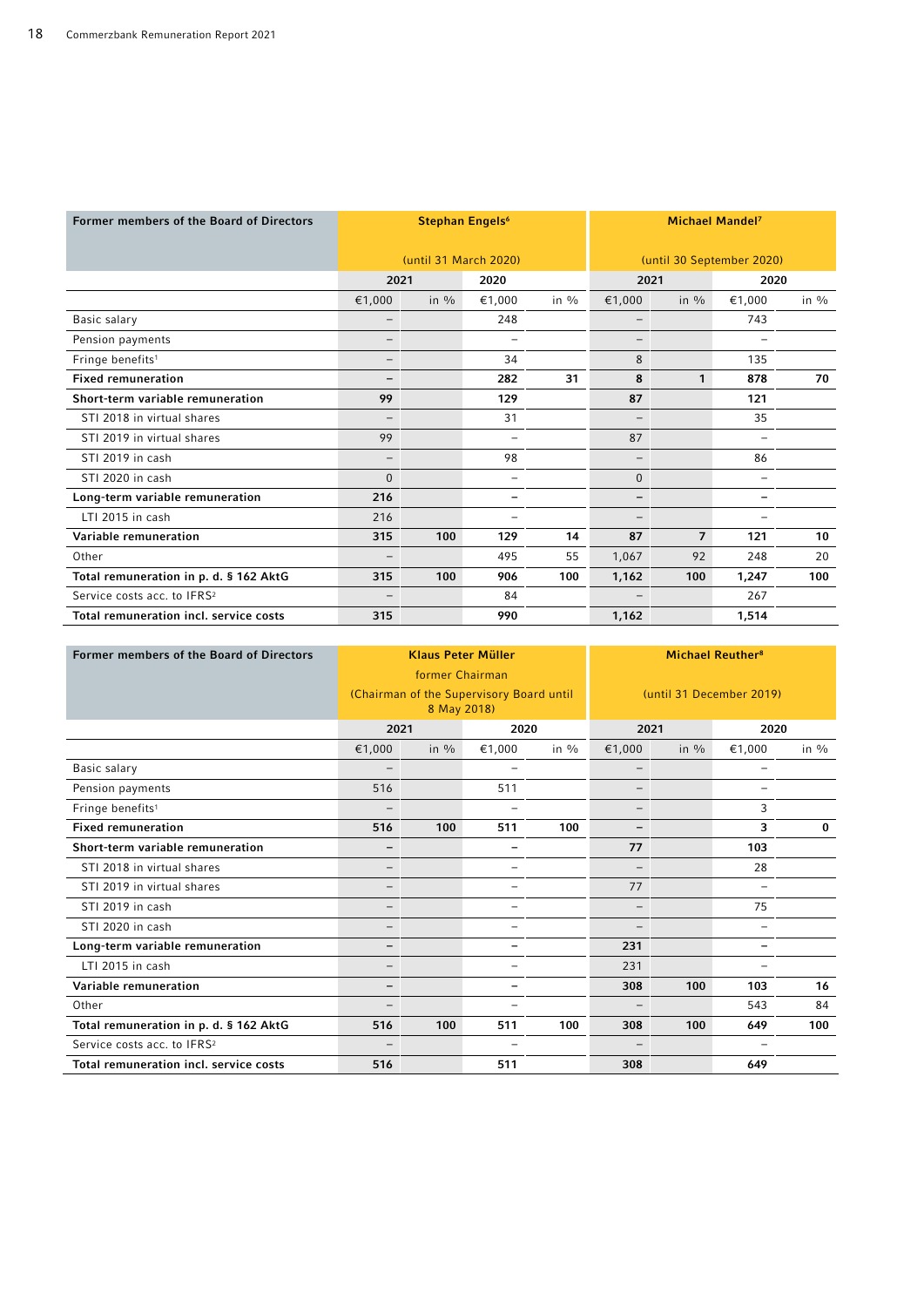| Former members of the Board of Directors      |                          | Dr. Stefan Schmittmann <sup>9</sup>                        |                          |         |                          |                                                             | Nicholas Teller <sup>10</sup> |         |  |
|-----------------------------------------------|--------------------------|------------------------------------------------------------|--------------------------|---------|--------------------------|-------------------------------------------------------------|-------------------------------|---------|--|
|                                               |                          | (Chairman of the Supervisory Board until<br>3 August 2020) |                          |         |                          | (Member of the Supervisory Board until 31<br>December 2020) |                               |         |  |
|                                               | 2021                     |                                                            | 2020                     |         | 2021                     |                                                             | 2020                          |         |  |
|                                               | €1,000                   | in $\frac{0}{0}$                                           | €1,000                   | in $\%$ | €1,000                   | in $\frac{9}{6}$                                            | €1,000                        | in $\%$ |  |
| Basic salary                                  | $\qquad \qquad -$        |                                                            |                          |         |                          |                                                             |                               |         |  |
| Pension payments                              | 22                       |                                                            |                          |         | 14                       |                                                             |                               |         |  |
| Fringe benefits <sup>1</sup>                  | $\qquad \qquad -$        |                                                            | -                        |         | $\qquad \qquad -$        |                                                             |                               |         |  |
| <b>Fixed remuneration</b>                     | 22                       | 9                                                          |                          |         | 14                       | 100                                                         |                               |         |  |
| Short-term variable remuneration              | $\qquad \qquad -$        |                                                            |                          |         | -                        |                                                             |                               |         |  |
| STI 2018 in virtual shares                    | -                        |                                                            |                          |         |                          |                                                             |                               |         |  |
| STI 2019 in virtual shares                    | $\qquad \qquad -$        |                                                            |                          |         |                          |                                                             |                               |         |  |
| STI 2019 in cash                              | $\qquad \qquad -$        |                                                            |                          |         | $\overline{\phantom{0}}$ |                                                             |                               |         |  |
| STI 2020 in cash                              | $\qquad \qquad -$        |                                                            |                          |         |                          |                                                             |                               |         |  |
| Long-term variable remuneration               | 231                      |                                                            |                          |         | -                        |                                                             |                               |         |  |
| LTI 2015 in cash                              | 231                      |                                                            | -                        |         | $\overline{\phantom{0}}$ |                                                             |                               |         |  |
| Variable remuneration                         | 231                      | 91                                                         |                          |         |                          | $\bf{0}$                                                    |                               |         |  |
| Other                                         | $\overline{\phantom{m}}$ |                                                            | 233                      | 100     | $\qquad \qquad -$        |                                                             | 202                           | 100     |  |
| Total remuneration in p. d. § 162 AktG        | 253                      | 100                                                        | 233                      | 100     | 14                       | 100                                                         | 202                           | 100     |  |
| Service costs acc. to IFRS <sup>2</sup>       | $\overline{\phantom{m}}$ |                                                            | $\overline{\phantom{0}}$ |         | -                        |                                                             |                               |         |  |
| <b>Total remuneration incl. service costs</b> | 253                      |                                                            | 233                      |         | 14                       |                                                             | 202                           |         |  |

| Former members of the Board of Directors |                          | <b>Ulrich Sieber<sup>11</sup></b> |                          |         |                   | <b>Martin Zielke<sup>12</sup></b><br>former Chairman |                          |                  |
|------------------------------------------|--------------------------|-----------------------------------|--------------------------|---------|-------------------|------------------------------------------------------|--------------------------|------------------|
|                                          |                          | (until 31 December 2013)          |                          |         |                   | (until 31 December 2020)                             |                          |                  |
|                                          | 2021                     |                                   | 2020                     |         | 2021              |                                                      | 2020                     |                  |
|                                          | €1,000                   | in $\frac{9}{6}$                  | €1,000                   | in $\%$ | €1,000            | in $\frac{0}{0}$                                     | €1,000                   | in $\frac{9}{6}$ |
| Basic salary                             | $\overline{\phantom{m}}$ |                                   | $\overline{\phantom{0}}$ |         |                   |                                                      | 1,674                    |                  |
| Pension payments                         | 322                      |                                   | 319                      |         |                   |                                                      |                          |                  |
| Fringe benefits <sup>1</sup>             |                          |                                   |                          |         | 3                 |                                                      | 151                      |                  |
| <b>Fixed remuneration</b>                | 322                      | 64                                | 319                      | 71      | 3                 | $\bf{0}$                                             | 1,825                    | 90               |
| Short-term variable remuneration         | -                        |                                   | -                        |         | 164               |                                                      | 212                      |                  |
| STI 2018 in virtual shares               |                          |                                   |                          |         |                   |                                                      | 51                       |                  |
| STI 2019 in virtual shares               |                          |                                   |                          |         | 164               |                                                      |                          |                  |
| STI 2019 in cash                         |                          |                                   |                          |         |                   |                                                      | 161                      |                  |
| STI 2020 in cash                         |                          |                                   |                          |         |                   |                                                      |                          |                  |
| Long-term variable remuneration          | 178                      |                                   | 128                      |         | 240               |                                                      |                          |                  |
| LTI 2015 in cash                         | $\qquad \qquad -$        |                                   | $\overline{\phantom{0}}$ |         | 240               |                                                      |                          |                  |
| LTI 2015 in virtual shares               | $\overline{\phantom{0}}$ |                                   | 50                       |         |                   |                                                      |                          |                  |
| LTI 2016 in cash                         | $\qquad \qquad -$        |                                   | 78                       |         | $\qquad \qquad -$ |                                                      |                          |                  |
| LTI 2016 in virtual shares               | 72                       |                                   | $\overline{\phantom{0}}$ |         |                   |                                                      |                          |                  |
| LTI 2017 in cash                         | 106                      |                                   | $\overline{\phantom{0}}$ |         | -                 |                                                      |                          |                  |
| Variable remuneration                    | 178                      | 36                                | 128                      | 29      | 404               | 19                                                   | 212                      | 10               |
| Other                                    | $\qquad \qquad -$        |                                   | $\overline{\phantom{m}}$ |         | 1,674             | 80                                                   | $\overline{\phantom{a}}$ |                  |
| Total remuneration in p. d. § 162 AktG   | 500                      | 100                               | 447                      | 100     | 2,081             | 100                                                  | 2,037                    | 100              |
| Service costs acc. to IFRS <sup>2</sup>  | $\overline{\phantom{m}}$ |                                   | $\overline{\phantom{0}}$ |         |                   |                                                      | 1,177                    |                  |
| Total remuneration incl. service costs   | 500                      |                                   | 447                      |         | 2,081             |                                                      | 3,214                    |                  |

<sup>1</sup> Non-monetary remuneration awarded, tax due on non-monetary remuneration and employer contributions to the BVV occupational retirement fund are shown under fringe benefits. 2 Pension expense = service cost for the relevant financial year in line with the IFRS definition. Dr. Manfred Knof also received an additional one-off contribution of €1,000,000 to his company pension scheme. This increased the service costs by €1,216,000.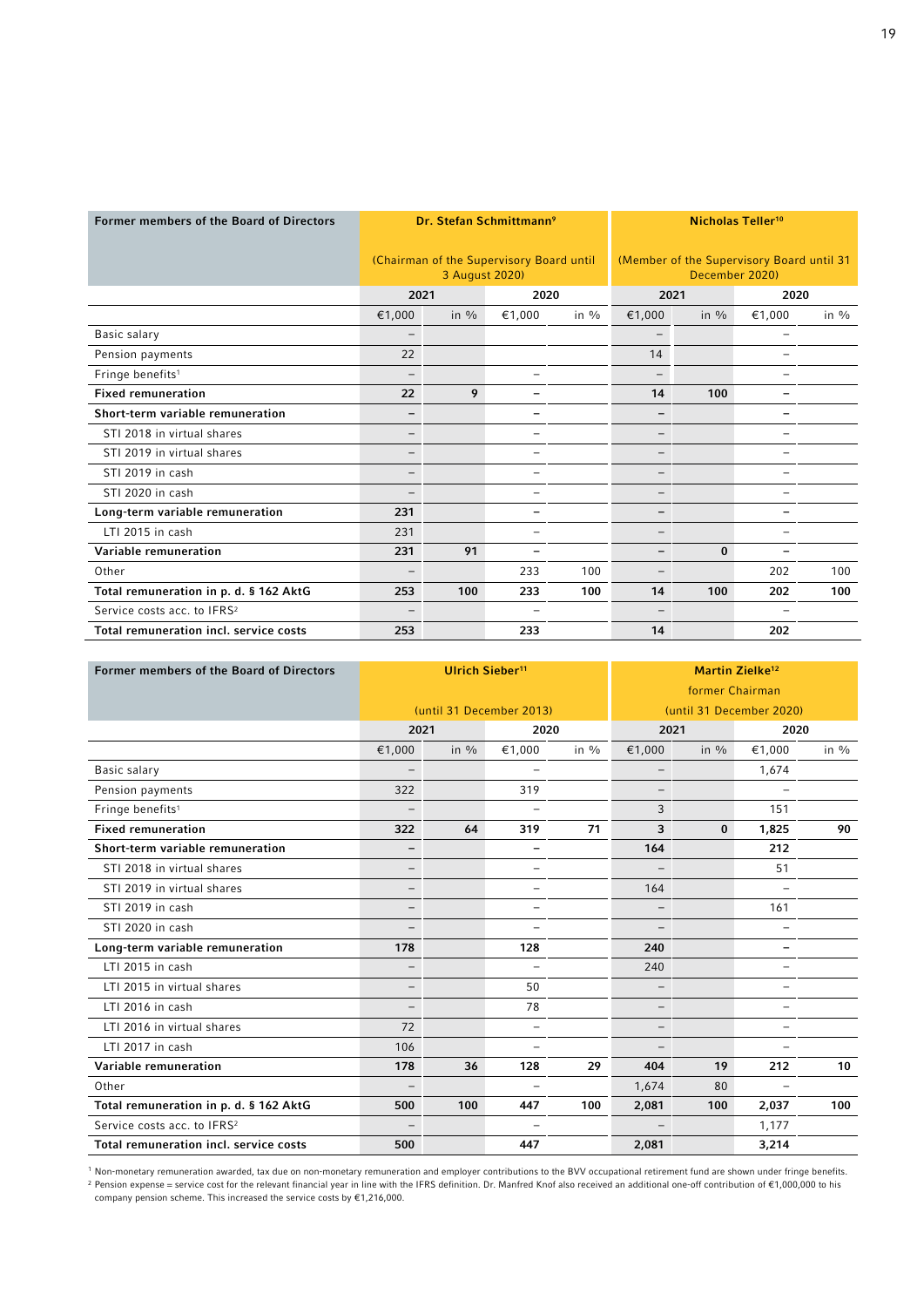- 3 In the 2020 financial year, Sabine Schmittroth received remuneration of €35,000, €13,000 and €10,000 respectively for her mandates with comdirect bank Aktiengesellschaft, Commerz Real AG and Commerz Real Investmentgesellschaft mbH. In the 2021 financial year, €32,000 of this was offset against her basic salary and the remaining €26,000 against subsequent employee remuneration claims.
- 4 In the case of Frank Annuscheit, "Other" in the 2021 financial year relates to the transitional pay until 30 June 2021.
- 5 In the case of Roland Boekhout, "Other" in the 2021 financial year relates to payments of €1,067,000 received following the termination of his term of office until 31 December 2021 and the pro rata buy-out payment of €75,000 for 2021. In the 2020 financial year, "Other" relates to the sign-on bonus of €250,000 and the pro rata buy-out payment of €74,000 for 2020.
- 6 In the case of Stephan Engels, "Other" in the 2020 financial year relates to the transitional pay until 30 September 2020.
- $^7$  In the case of Michael Mandel, "Other" in the 2021 financial year relates to payments received following the termination of his term of office until 31 December 2021, and in the 2020 financial year to payments received following the termination of his term of office until 31 December 2020.
- 8 In the case of Michael Reuther, "Other" in the 2020 financial year relates to the transitional pay of €495,000 until 30 June 2020 and fees of €48,000 for consulting services.
- 9 In the case of Dr. Stefan Schmittmann, "Other" in the 2020 financial year relates to his Supervisory Board remuneration for the 2020 financial year.
- <sup>10</sup>In the case of Nicholas Teller, "Other" in the 2020 financial year relates to his Supervisory Board remuneration for the 2020 financial year.
- 11The LTI of Ulrich Sieber for the 2015 to 2017 financial years are subjected to the regulations of the previous remuneration system.
- <sup>12</sup>In the case of Martin Zielke, "Other" in the 2021 financial year relates to payments received following the termination of his term of office until 31 December 2021.

#### Remuneration for the 2021 financial year

The following table shows all remuneration awarded to the individual members of the Board of Managing Directors for the 2021 financial year. The table includes all payments that active members of the Board of Managing Directors or those who stepped down during the 2021 financial year received or will receive for their work in the 2021 financial year, and thus goes beyond disclosure of the remuneration awarded and due in the 2021 financial year pursuant to Art. 162 AktG.

The basic salary and fringe benefits are shown in the "Fixed remuneration" column. The "Variable remuneration" column shows the variable remuneration in the form of the total target

achievement amount set, the minimum, target and maximum amount of variable remuneration for each individual member of the Board of Managing Directors for the 2021 financial year, and the number of virtual shares for the STI component. Entitlement to the LTI and thus also to the virtual shares arises only after the retention period and the retrospective performance evaluation. As a result, only the number of virtual shares for the STI is shown. Pension expense and other benefits are specified in separate columns.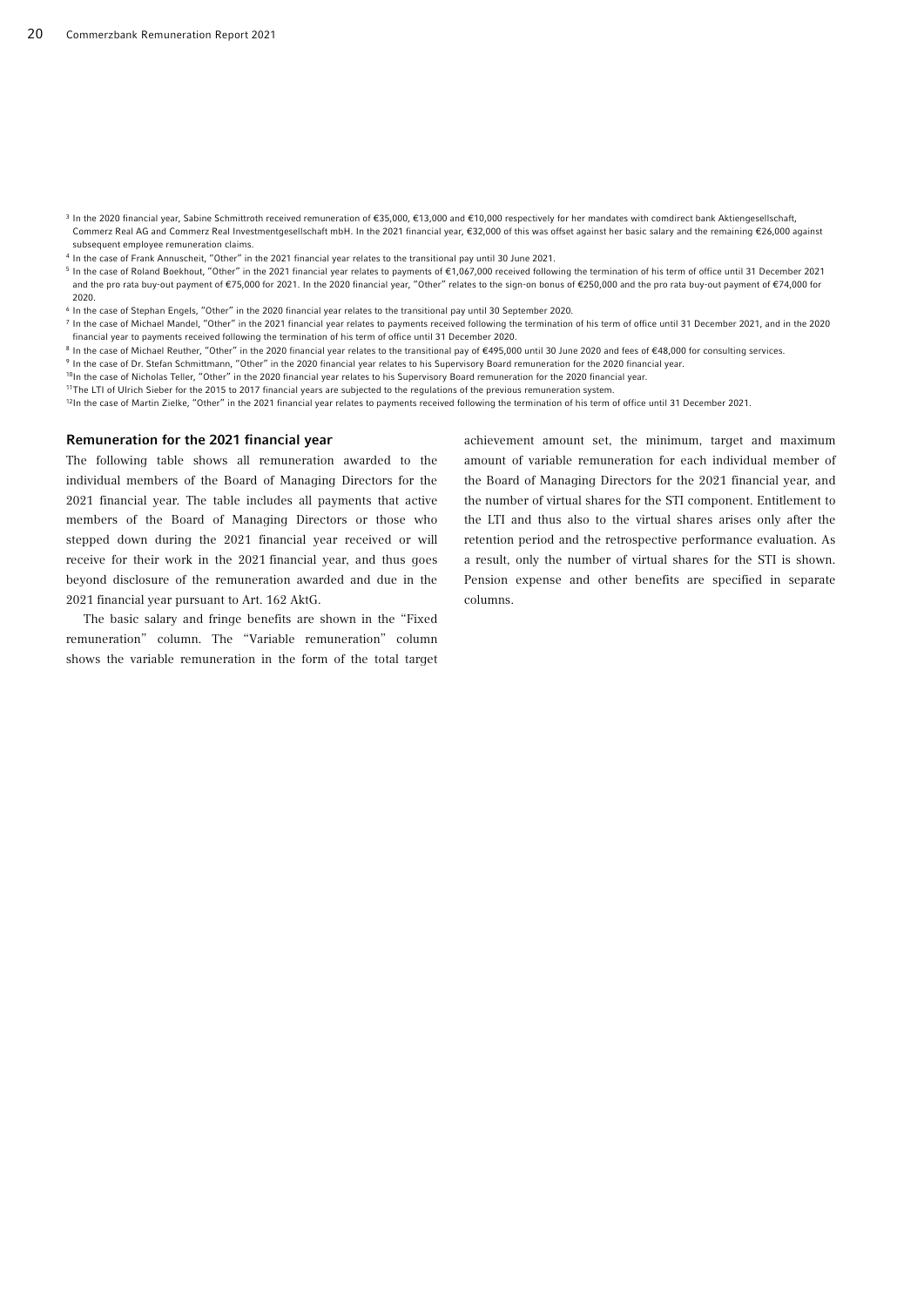|                                                                       |      |                          | Fixed remuneration              |                                               | Variable remuneration for fiscal year 2021 |                                                                                                                 | Service costs<br>acc. to IFRS1 | Other                    | Total  |
|-----------------------------------------------------------------------|------|--------------------------|---------------------------------|-----------------------------------------------|--------------------------------------------|-----------------------------------------------------------------------------------------------------------------|--------------------------------|--------------------------|--------|
| €1,000                                                                |      | <b>Basic</b><br>salary   | Fringe<br>benefits <sup>2</sup> | <b>Total</b><br>target<br>amount <sup>3</sup> | Minimum/<br>Target/<br>Maximum value       | Number of<br>virtual<br>shares<br>(STI only)<br>from total<br>target<br>achieve-<br>ment<br>amount <sup>4</sup> |                                |                          |        |
| Members of the Board of Directors acting as of 31 December 2021       |      |                          |                                 |                                               |                                            |                                                                                                                 |                                |                          |        |
| Dr. Manfred Knof<br>(Chairman) <sup>5</sup>                           | 2021 | 1,924                    | 153                             | 1,430                                         | 0/1,283/1,924                              | 38,274                                                                                                          | 1,850                          | 387                      | 5,744  |
| (since 1 January 2021)                                                | 2020 | $\overline{\phantom{a}}$ | $\overline{\phantom{m}}$        | $\overline{\phantom{m}}$                      |                                            |                                                                                                                 |                                | $\overline{\phantom{0}}$ |        |
| Dr. Marcus Chromik                                                    | 2021 | 990                      | 77                              | 560                                           | 0/660/990                                  | 14,993                                                                                                          | 404                            | $\overline{\phantom{a}}$ | 2,031  |
|                                                                       | 2020 | 990                      | 135                             | $\mathbf 0$                                   | 0/660/990                                  | $\mathbf 0$                                                                                                     | 383                            |                          | 1,508  |
| Michael Kotzbauer                                                     | 2021 | 955                      | 176                             | 745                                           | 0/637/955                                  | 19,924                                                                                                          | 382                            |                          | 2,258  |
| (since 14 January 2021)                                               | 2020 |                          |                                 | $\overline{\phantom{a}}$                      |                                            |                                                                                                                 | $\overline{\phantom{a}}$       | $\overline{\phantom{0}}$ |        |
| Dr. Bettina Orlopp                                                    | 2021 | 990                      | 120                             | 502                                           | 0/660/990                                  | 13,421                                                                                                          | 391                            |                          | 2,003  |
|                                                                       | 2020 | 990                      | 90                              | $\mathbf 0$                                   | 0/660/990                                  | $\mathbf 0$                                                                                                     | 374                            |                          | 1,454  |
| Thomas Schaufler                                                      | 2021 | 83                       | $\overline{4}$                  | 62                                            | 0/55/83                                    | 1,653                                                                                                           | 33                             |                          | 182    |
| (since 1 December 2021)                                               | 2020 | $\overline{\phantom{m}}$ | $\overline{\phantom{a}}$        | $\overline{\phantom{m}}$                      |                                            |                                                                                                                 | $\overline{\phantom{m}}$       |                          |        |
| Sabine Schmittroth <sup>6</sup>                                       | 2021 | 990                      | 142                             | 530                                           | 0/660/990                                  | 14,177                                                                                                          | 380                            | $\qquad \qquad -$        | 2,042  |
|                                                                       | 2020 | 990                      | 204                             | $\mathbf 0$                                   | 0/660/990                                  | $\mathbf 0$                                                                                                     | 352                            |                          | 1,546  |
| Total                                                                 | 2021 | 5,932                    | 672                             | 3,829                                         | 0/3,955/5,932                              | 102,442                                                                                                         | 3,440                          | 387                      | 14,260 |
|                                                                       | 2020 | 2,970                    | 429                             | $\bf{0}$                                      | 0/1,980/2,970                              | 0                                                                                                               | 1,109                          | $\qquad \qquad -$        | 4,508  |
| Members of the Board of Directors who left in the 2021 financial year |      |                          |                                 |                                               |                                            |                                                                                                                 |                                |                          |        |
| lära Hossanmüllar <sup>7</sup>                                        | 2021 | 000                      | 115                             |                                               |                                            |                                                                                                                 | 290                            | 1.090                    | 3.501  |

| Jörg Hessenmüller7        | 2021 | 990 | 145 | -                        | $\overline{\phantom{0}}$ | $\overline{\phantom{m}}$ | 389 | .980                     | 3,504 |
|---------------------------|------|-----|-----|--------------------------|--------------------------|--------------------------|-----|--------------------------|-------|
| (until 30 September 2021) | 2020 | 990 | 161 |                          | 0/660/990                |                          | 371 | $\overline{\phantom{0}}$ | .522  |
| Total                     | 2021 | 990 | 145 | $\overline{\phantom{0}}$ | $\qquad \qquad -$        | $\overline{\phantom{0}}$ | 389 | 1,980                    | 3,504 |
|                           | 2020 | 990 | 161 |                          | 0/660/990                |                          | 371 | -                        | 522,، |

1 Pension expense = service cost for the relevant financial year in line with the IFRS definition. Dr. Manfred Knof also received an additional one-off contribution of €1,000,000 to his company pension scheme. This increased the service costs by €1,216,000.

2 Non-monetary remuneration awarded, tax due on non-monetary remuneration and employer contributions to the BVV occupational retirement fund are shown under fringe benefits. <sup>3</sup> The total target achievement amount is broken down as follows: STI in cash (20%), STI in virtual shares (20%), LTI in cash (30%) and LTI in virtual shares (30%).

4 Entitlement to the LTI and thus also to the virtual shares arises only after the deferral period and the retrospective performance evaluation. As a result, only the number of virtual shares for the STI is shown.

5 In the case of Dr. Manfred Knof, "Other" relates to a commitment for reimbursement of forfeited variable remuneration due to moving to Commerzbank.

6 Remuneration of €32,000 for Sabine Schmittroth's mandates in Group companies was offset against her basic salary in the 2021 financial year.

7 Member of the Board of Managing Directors until 30 September 2021, contract expired at the close of 31 December 2021, remuneration details therefore for full-year 2021. In the case of Jörg Hessenmüller, "Other" relates to a one-off payment due in 2022 as a result of the early termination of his contract.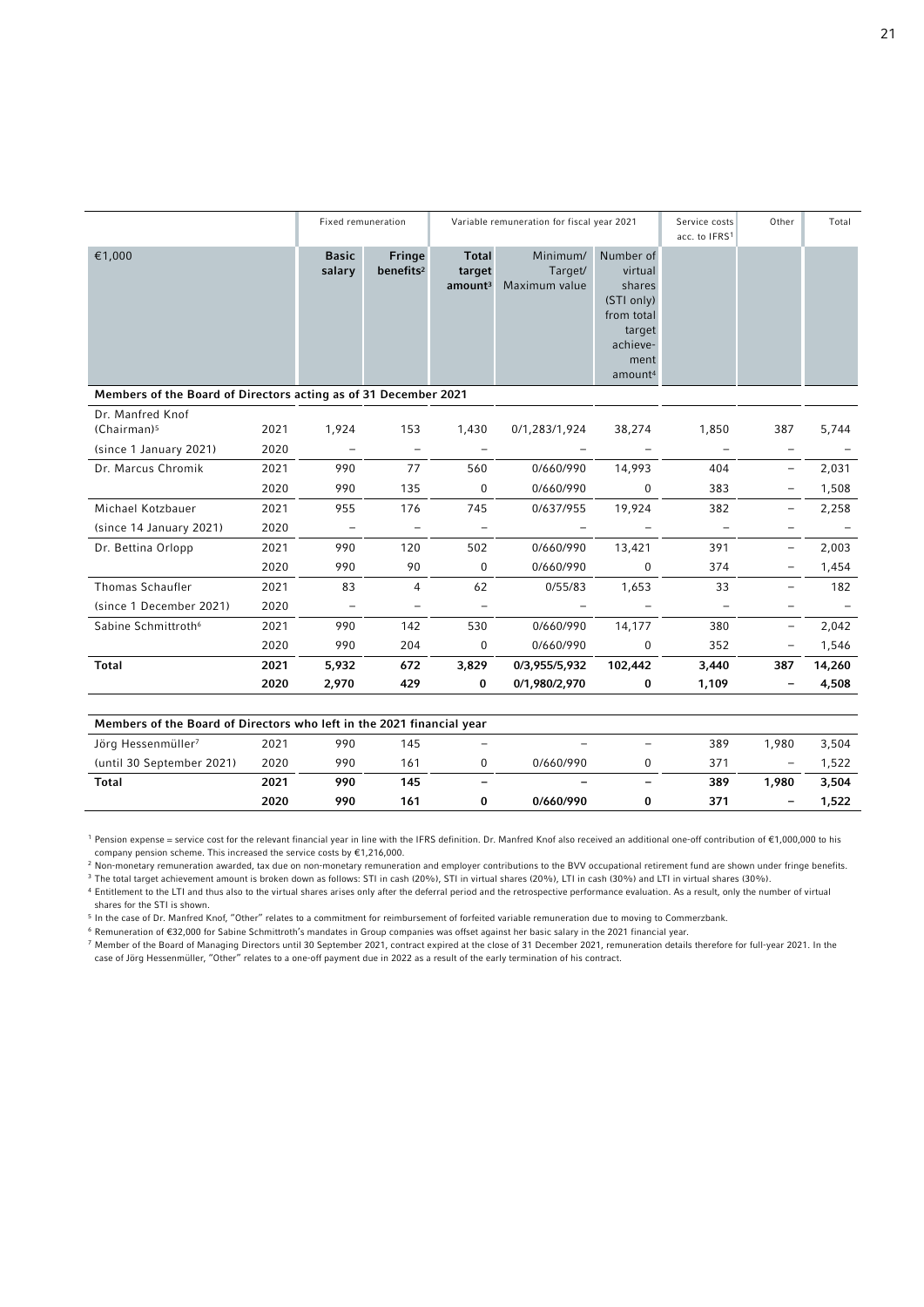#### Outstanding virtual shares from variable remuneration

As described in the presentation of the remuneration system, half of variable remuneration is share-based. The share-based part of the STI is paid out after a 12-month retention period following payment of the respective cash part of the STI. The LTI is subject to a deferral period of five years and a retrospective performance

evaluation that the Supervisory Board uses to decide on entitlement. The share-based part of the LTI is then also subject to a further 12-month retention period and is then paid out. The virtual shares are not equity options that must be disclosed in accordance with legal requirements. They are nevertheless disclosed in order to provide an overview of outstanding virtual shares. The table shows the number of virtual shares as at 31 December 2021.

|                                                                       | LTI<br>2015              | LTI<br>2016 | LTI<br>20171 | LTI<br>20181             | LTI<br>20191             | <b>STI</b><br>2020       | LTI<br>2020              | <b>STI</b><br>2021       | <b>LTI</b><br>20211      | <b>Total</b> |
|-----------------------------------------------------------------------|--------------------------|-------------|--------------|--------------------------|--------------------------|--------------------------|--------------------------|--------------------------|--------------------------|--------------|
| Due Date                                                              | 2022                     | 2023        | 2024         | 2025                     | from<br>2026             | 2022                     | from<br>2027             | 2023                     | from<br>2028             |              |
| To the 31.12.2021 acting member of the Board of Directors             |                          |             |              |                          |                          |                          |                          |                          |                          |              |
| Dr. Manfred Knof <sup>2</sup>                                         |                          |             |              |                          |                          | $\overline{\phantom{0}}$ | $\overline{\phantom{0}}$ | 38,274                   | 83,298                   | 121,572      |
| Dr. Marcus Chromik                                                    |                          | 25,286      | 22,776       | 10,815                   | 28,026                   | 0                        | 0                        | 14,993                   | 22,489                   | 124,385      |
| Michael Kotzbauer                                                     | $\qquad \qquad$          |             |              | $\equiv$                 | $\overline{\phantom{0}}$ | $\overline{\phantom{m}}$ | $\overline{\phantom{a}}$ | 19,924                   | 29,886                   | 49,810       |
| Dr. Bettina Orlopp                                                    | $\overline{\phantom{0}}$ |             | 3,633        | 10,815                   | 26,570                   | 0                        | $\Omega$                 | 13,421                   | 20,132                   | 74,571       |
| <b>Thomas Schaufler</b>                                               |                          |             |              | $\overline{\phantom{0}}$ | $\overline{\phantom{0}}$ | $=$                      | $\overline{\phantom{0}}$ | 1,653                    | 2,480                    | 4,133        |
| Sabine Schmittroth                                                    |                          |             |              |                          |                          | 0                        | 0                        | 14,177                   | 21,265                   | 35,442       |
|                                                                       |                          |             |              |                          |                          |                          |                          |                          |                          |              |
| Members of the Board of Directors who left in the 2021 financial year |                          |             |              |                          |                          |                          |                          |                          |                          |              |
| Jörg Hessenmüller <sup>3</sup>                                        |                          |             |              |                          | 25,921                   | 0                        | 0                        |                          |                          | 25,921       |
| Former members of the Board of Directors                              |                          |             |              |                          |                          |                          |                          |                          |                          |              |
| Frank Annuscheit                                                      | 21,514                   | 26,5721     | 19,347       | 10,815                   | 25,418                   | $\overline{\phantom{0}}$ |                          |                          |                          | 103,666      |
| Roland Boekhout <sup>4</sup>                                          |                          |             |              | $\overline{\phantom{0}}$ | $\overline{\phantom{0}}$ | 0                        | 40,617                   |                          |                          | 40,617       |
| Markus Beumer                                                         | 20,020                   | 16,072      |              |                          |                          | $\overline{\phantom{0}}$ |                          |                          |                          | 36,092       |
| Martin Blessing                                                       | 44,285                   | 15,822      |              |                          |                          | $\overline{\phantom{0}}$ | $\overline{\phantom{0}}$ |                          |                          | 60,107       |
| Stephan Engels                                                        | 21,514                   | 26,893      | 20,817       | 10,815                   | 26,934                   | 0                        | 0                        | -                        | $\overline{\phantom{m}}$ | 106,973      |
| Michael Mandel                                                        | $\overline{\phantom{m}}$ | 16,267      | 20,817       | 12,017                   | 23,659                   | 0                        | $\mathbf 0$              | -                        | $\overline{\phantom{0}}$ | 72,760       |
| Michael Reuther                                                       | 23,008                   | 21,858      | 15,674       | 9,613                    | 20,747                   | $\overline{\phantom{0}}$ | $\overline{\phantom{0}}$ | $\overline{\phantom{0}}$ | $\overline{\phantom{m}}$ | 90,900       |
| Dr. Stefan Schmittmann                                                | 23,008                   |             |              | $\overline{\phantom{0}}$ |                          | $\overline{\phantom{0}}$ | $\overline{\phantom{0}}$ | $\overline{\phantom{0}}$ |                          | 23,008       |
| Martin Zielke                                                         | 23,905                   | 40,247      | 35,099       | 17,613                   | 44,319                   | 0                        | 0                        |                          |                          | 161,183      |

<sup>1</sup> Subiect to a reduction based on the retrospective performance evaluation.

<sup>2</sup> The LTI 2021 includes 25,887 virtual shares from a reimbursement of variable remuneration forfeited as a result of moving to Commerzbank. By way of deviation, they are payable in 2026.

<sup>3</sup> The Supervisory Board will decide Jörg Hessenmüller's variable remuneration for the 2021 financial year at its meeting in March 2022.

4 Roland Boekhout's virtual shares are based on a reimbursement of variable remuneration forfeited as a result of moving to Commerzbank (2016 tranche: 4,684 shares due in 2023, 2017 tranche: 16,323 shares due in 2024, and 2019 tranche: 19,610 shares due in 2026).

#### **Outlook**

#### Further development of the remuneration system for members of the Board of Managing Directors

At its meeting on 16 February 2022, the Supervisory Board decided to further develop the remuneration system for members of the Board of Managing Directors. The planned changes are to be submitted to the 2022 Annual General Meeting for endorsement and will then apply from the 2023 financial year. The amount of remuneration for the new position of Deputy Chairperson of the Board of Managing Directors is to take effect in the remuneration system immediately after the system has been submitted for endorsement at the Annual General Meeting. By

implementing the changes, the Supervisory Board is placing a deliberate emphasis on reducing complexity and creating clarity and transparency in line with the expectations of shareholders, the public and regulators. The Supervisory Board is also seeking to strengthen the performance-oriented mindset among the members of the Board of Managing Directors in order to boost shareholders' confidence in the ability of Commerzbank to deliver on its promises. Finally, the Supervisory Board believes it is particularly important for variable remuneration to be linked even more closely than before to sustainable corporate development. The further development of the remuneration system for the Board of Managing Directors is therefore intended to provide the best possible support for Commerzbank's successful transformation by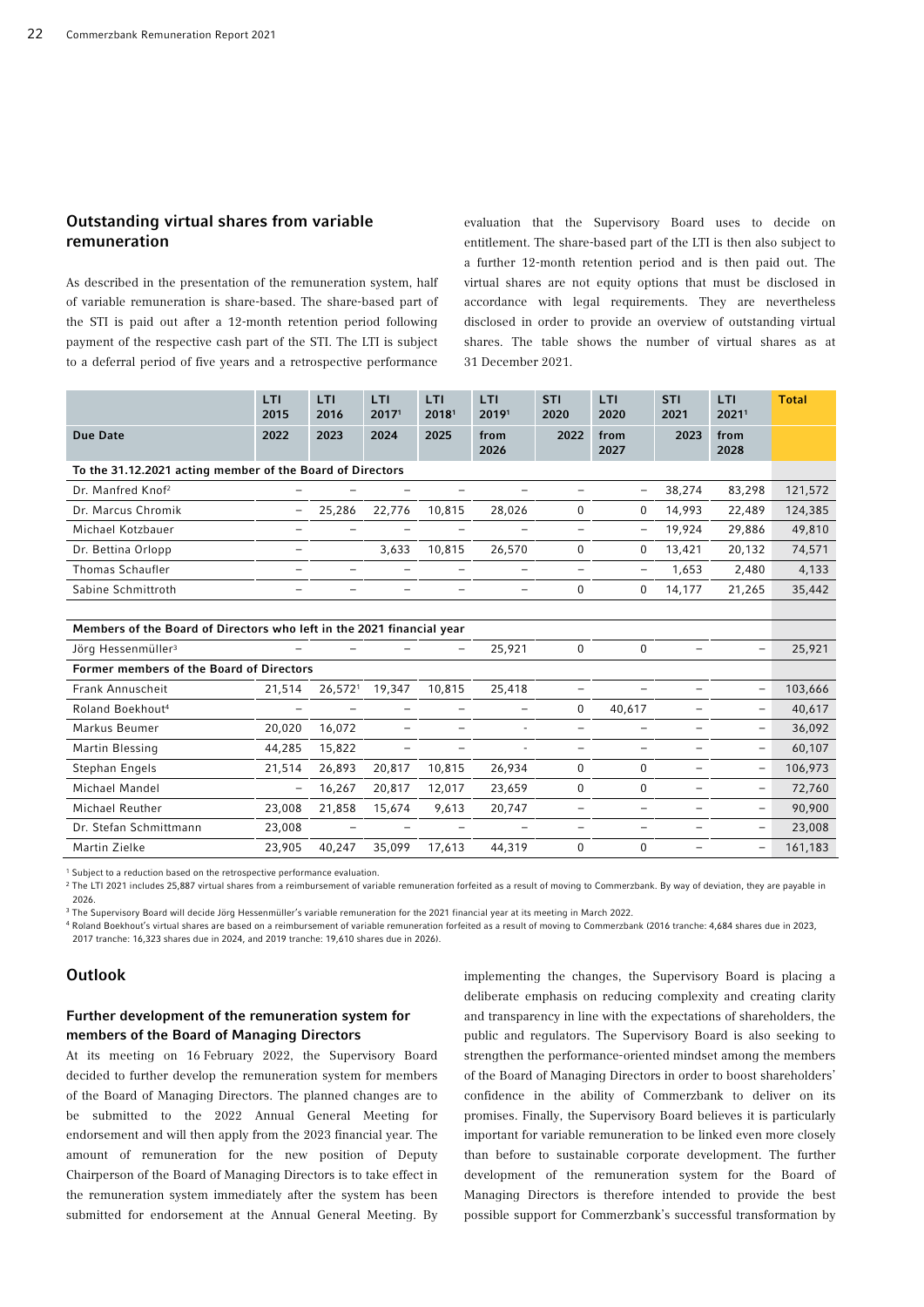

ensuring that the remuneration system is optimally adapted to the situation. The following overview shows the main changes:

In future, achievement of the Group target will be determined from i) the consolidated operating result, ii) the net return on tangible equity (NetRoTE), and iii) qualitative and quantitative environmental, social and corporate governance (ESG) targets. These three indicators will replace economic value added (EVA), which was the indicator previously used to measure achievement of the Group target. The operating result comprises income, the risk result and operating expenses and is therefore a simple and transparent measure of the performance of the Commerzbank Group. The use of NetRoTE targets the return on capital and is thus particularly important for aligning the interests of the Board of Managing Directors with those of shareholders. Anchoring ESG targets as part of the Group target clearly demonstrates the strategic importance of sustainable corporate governance for Commerzbank. As has already been the case in recent years, further ESG targets can also be included in departmental and/or individual targets. This allows the growing importance of ESG targets to be incorporated flexibly into the revised remuneration system for the Board of Managing Directors.

Finally, to ensure more transparent governance, financial targets will in future be based on achievement of the annual targets set in the multi-year plan for the respective financial year. This will strengthen the link between variable remuneration and long-term, forward-looking business objectives.

An entry threshold from which target achievement for the Group target will begin is also planned for the future achievement of the Group target. The threshold will be 60% of the planned operating result for the respective financial year according to the multi-year plan. Through this change, the Supervisory Board wishes to take account of the fact that financial success justifying payment of variable remuneration for the Group target only exists above this threshold, while at the same time strengthening the delivery promise of the Board of Managing Directors with regard

to the achievement of the Group's plans. The ESG targets within the Group target are not covered by this entry threshold, to avoid weakening their incentive effect.

In addition, the share-based component of the STI and LTI is to be increased from 50% to 60%. Share ownership guidelines will also be introduced for the members of the Board of Managing Directors, requiring them to buy Commerzbank shares using their own funds and hold them throughout their appointment as a member of the Board of Managing Directors. It is envisaged that each member of the Board of Managing Directors must hold shares with a value equivalent to a year's basic salary. The increase in the share-based part of the STI and LTI and the introduction of the share ownership guidelines strengthen the extent to which members of the Board of Managing Directors identify with the company and its shareholders and supports a sustained commitment to Commerzbank's performance.

Another aspect of the revised remuneration system for the Board of Managing Directors is the elimination of the previous factor for individual target achievement. This is being replaced by an individual target achievement of 10%, which now stands directly next to the Group target and the departmental/segment targets. This will ensure that individual targets are geared more closely to the specific fields of action of the members of the Board of Managing Directors.

The LTI will in future be paid out in annual instalments over the entire regular deferral period of five years, following the threeyear accrual period. This will increase the incentive effect for the individual members of the Board of Managing Directors, as the timing of the payments will be more closely linked to success within a given financial year. To date, payment of the LTI did not begin until five years after the end of the regular three-year accrual period at the earliest.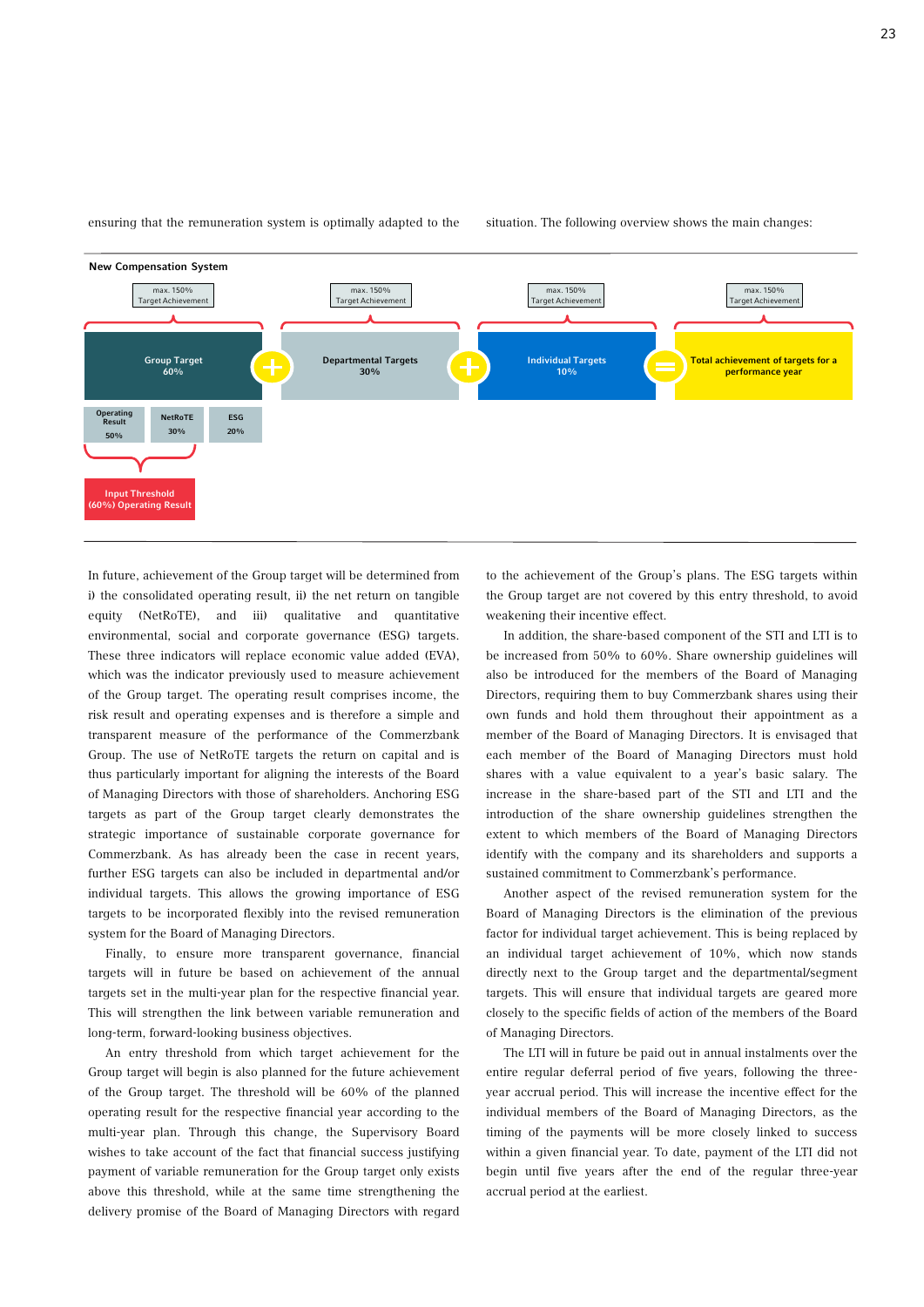There are currently still no plans to have separate STI and LTI targets. The Supervisory Board has weighed up the relative advantages and disadvantages. Having separate targets for the LTI would significantly increase the complexity of the remuneration system. Moreover, it would make it less compatible with the remuneration system for employees, which also does not have separate STI and LTI targets.

In view of the ongoing transformation phase up to 2024, aligning STI and LTI targets on the basis of annual tranches is sensible in order to provide greater incentives with regard to the targets set up to the 2024 financial year. Further changes will be considered once the "Strategy 2024" programme has been concluded.

#### Remuneration for the Deputy Chairperson of the Board of Managing Directors

In the 2021 financial year, the Supervisory Board also resolved to establish the position of Deputy Chairperson of the Board of Managing Directors with a view to putting the Bank's corporate governance on a more stable footing. Dr. Bettina Orlopp has taken on this position. The Supervisory Board decided to adjust the remuneration accordingly based on the increased requirements and responsibilities of the position and to increase it relative to the remuneration of ordinary members of the Board of Managing Directors. The Supervisory Board ensured that the level of remuneration remained in line with the market. After submission for endorsement by the Annual General Meeting in May 2022, fixed remuneration will amount to  $\epsilon$ 1,332,000 per year. The target amount for variable remuneration will be increased to €888,000. The annual contribution to the company pension scheme will continue to be calculated on the basis of 40% of the pensionable portion of the basic salary. The calculation is therefore based on €424,400 per year.

### Supervisory Board

#### Principles of the remuneration system and remuneration for the 2021 financial year

The remuneration of the Supervisory Board is regulated in Art. 15 of the Articles of Association; the current version was approved by the Annual General Meeting on 13 May 2020.

Under the remuneration system, members of the Supervisory Board receive basic remuneration of €80,000 for each financial year. The Chairman receives triple and the Deputy Chairman double this amount. The following table shows the remuneration awarded and due pursuant to Art. 162 (1) sentence 2 no. 1 AktG and includes all payments that were due in the 2021 financial year.

Members also receive an additional €30,000 annually for sitting on either the Audit Committee or the Risk Committee. Members also receive an additional €20,000 annually for sitting on any other committee of the Supervisory Board that meets at least once in the calendar year. The committee chairman receives double these amounts. Additional remuneration is paid for a maximum of three committee appointments, taking the figures for the three highest paid positions. Members of the Supervisory Board who only belonged to the Board or one of its committees for part of a financial year receive reduced remuneration for that year calculated pro rata temporis. In addition, each member of the Supervisory Board receives an attendance fee of €1,500 for each meeting of the Supervisory Board or one of its committees in which the member participates. Where several meetings take place on a single day, only one attendance fee is paid. The basic remuneration, remuneration for serving on committees and attendance fees are payable at the end of the financial year.

Commerzbank Aktiengesellschaft reimburses any expenses incurred by members of the Supervisory Board in the performance of their duties and any VAT due on remuneration or expenses. Any employer contributions due under foreign law for Supervisory Board activities are also paid for each member of the Supervisory Board. The Chairman of the Supervisory Board is provided with appropriate human and material resources and, in particular, is reimbursed for travel costs incurred as part of the duties of representation and costs for requisite security measures arising from his position.

Members of the Supervisory Board thus received total net remuneration for the 2021 financial year of  $\epsilon$ 3,283,400 (previous year: €3,464,500). Of this figure, the basic remuneration amounted to  $\epsilon$ 1,805,800 (previous year:  $\epsilon$ 1,840,200) and remuneration for committee memberships to €946,500 (previous year: €949,300). Attendance fees were €531,000 (previous year:  $£675,000$ 

The remuneration for the 2021 financial year, which was due at the end of the year, is shown below: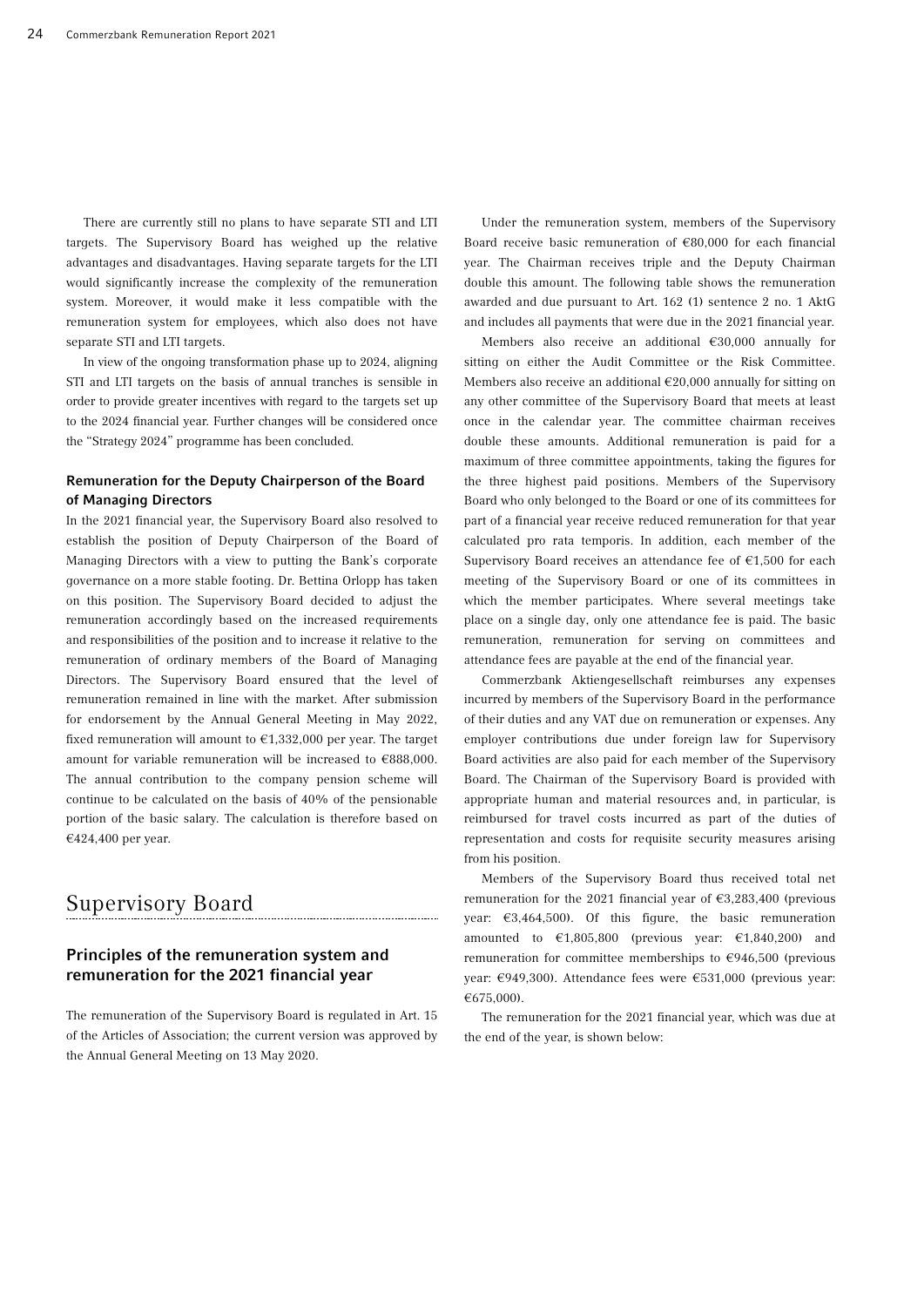| €1,000                                   |      | <b>Basic</b><br>remu-<br>neration | in $%$<br><b>TR</b> | Remu-<br>neration<br>for serving<br>on com-<br>mittees | in $%$<br><b>TR</b>      | Atten-<br>dance fee      | in $%$<br><b>TR</b>      | <b>Total remu-</b><br>neration |
|------------------------------------------|------|-----------------------------------|---------------------|--------------------------------------------------------|--------------------------|--------------------------|--------------------------|--------------------------------|
| Helmut Gottschalk (since 14 April 2021)  | 2021 | 165                               | 63                  | 81                                                     | 31                       | 18                       | 7                        | 264                            |
|                                          | 2020 | ÷.                                |                     | $\qquad \qquad -$                                      | $\qquad \qquad -$        | $\equiv$                 | $\overline{\phantom{0}}$ |                                |
| Uwe Tschäge                              | 2021 | 160                               | 64                  | 60                                                     | 24                       | 29                       | 11                       | 249                            |
|                                          | 2020 | 160                               | 62                  | 60                                                     | 23                       | 36                       | 14                       | 256                            |
| Heike Anscheit                           | 2021 | 80                                | 66                  | 20                                                     | 17                       | 21                       | 17                       | 121                            |
|                                          | 2020 | 80                                | 64                  | 20                                                     | 16                       | 26                       | 20                       | 126                            |
| Alexander Boursanoff                     | 2021 | 80                                | 82                  | $\qquad \qquad -$                                      | $\overline{\phantom{m}}$ | 18                       | 18                       | 98                             |
|                                          | 2020 | 80                                | 79                  | $\qquad \qquad -$                                      | $\qquad \qquad -$        | 21                       | 21                       | 101                            |
| Gunnar de Buhr                           | 2021 | 80                                | 50                  | 50                                                     | 32                       | 29                       | 18                       | 159                            |
|                                          | 2020 | 80                                | 47                  | 50                                                     | 29                       | 41                       | 24                       | 171                            |
| Stefan Burghardt                         | 2021 | 80                                | 49                  | 50                                                     | 31                       | 33                       | 20                       | 163                            |
|                                          | 2020 | 80                                | 49                  | 50                                                     | 30                       | 35                       | 21                       | 165                            |
| Dr. Frank Czichowski (since 13 May 2020) | 2021 | 80                                | 43                  | 70                                                     | 38                       | 36                       | 19                       | 186                            |
|                                          | 2020 | 51                                | 43                  | 44                                                     | 37                       | 24                       | 20                       | 119                            |
| Sabine U. Dietrich                       | 2021 | 80                                | 48                  | 60                                                     | 36                       | 26                       | 15                       | 166                            |
|                                          | 2020 | 80                                | 47                  | 60                                                     | 36                       | 29                       | 17                       | 169                            |
| Dr. Jutta A. Dönges (since 13 May 2020)  | 2021 | 80                                | 44                  | 70                                                     | 38                       | 33                       | 18                       | 183                            |
|                                          | 2020 | 51                                | 39                  | 44                                                     | 34                       | 36                       | 28                       | 131                            |
| Monika Fink                              | 2021 | 80                                | 58                  | 30                                                     | 22                       | 27                       | 20                       | 137                            |
|                                          | 2020 | 80                                | 55                  | 30                                                     | 21                       | 36                       | 25                       | 146                            |
| Christian Höhn                           | 2021 | 80                                | 56                  | 40                                                     | 28                       | 24                       | 17                       | 144                            |
|                                          | 2020 | 80                                | 49                  | 49                                                     | 30                       | 36                       | 22                       | 165                            |
| Kerstin Jerchel                          | 2021 | 80                                | 67                  | 19                                                     | 16                       | 21                       | 18                       | 120                            |
|                                          | 2020 | 80                                | 79                  | $\qquad \qquad -$                                      | $\overline{\phantom{a}}$ | 21                       | 21                       | 101                            |
| Burkhard Keese (since 18 May 2021)       | 2021 | 50                                | 42                  | 56                                                     | 47                       | 14                       | 11                       | 119                            |
|                                          | 2020 | $\overline{\phantom{a}}$          | $\qquad \qquad -$   | -                                                      |                          | $\qquad \qquad -$        | -                        |                                |
| Alexandra Krieger                        | 2021 | 80                                | 82                  | $\overline{\phantom{0}}$                               | $\equiv$                 | 18                       | 18                       | 98                             |
|                                          | 2020 | 80                                | 79                  | $\overline{\phantom{0}}$                               | $\overline{\phantom{0}}$ | 21                       | 21                       | 101                            |
| Daniel Mattheus (since 18 May 2021)      | 2021 | 50                                | 68                  | 12                                                     | 17                       | 11                       | 14                       | 73                             |
|                                          | 2020 |                                   |                     |                                                        |                          |                          |                          |                                |
| Caroline Seifert (since 18 May 2021)     | 2021 | 50                                | 68                  | 12                                                     | 17                       | 11                       | 14                       | 73                             |
|                                          | 2020 | $\overline{\phantom{a}}$          | $\qquad \qquad -$   | $\qquad \qquad -$                                      | $\qquad \qquad -$        | $\overline{\phantom{0}}$ |                          | $\overline{\phantom{a}}$       |
| Robin J. Stalker                         | 2021 | 80                                | 46                  | 60                                                     | 34                       | 35                       | 20                       | 175                            |
|                                          | 2020 | 80                                | 44                  | 60                                                     | 33                       | 42                       | 23                       | 182                            |
| Dr. Gertrude Tumpel-Gugerell             | 2021 | 80                                | 46                  | 67                                                     | 38                       | 29                       | 16                       | 175                            |
|                                          | 2020 | 80                                | 43                  | 70                                                     | 37                       | 38                       | 20                       | 188                            |
| Frank Westhoff (since 18 May 2021)       | 2021 | 50                                | 37                  | 68                                                     | 51                       | 15                       | 11                       | 133                            |
|                                          | 2020 |                                   |                     | $\qquad \qquad -$                                      | $\qquad \qquad -$        | $\overline{\phantom{0}}$ | $\qquad \qquad -$        |                                |
| Stefan Wittmann                          | 2021 | 80                                | 66                  | 20                                                     | 17                       | 21                       | 17                       | 121                            |
|                                          | 2020 | 80                                | 65                  | 20                                                     | 16                       | 23                       | 18                       | 123                            |
| <b>Total</b>                             | 2021 | 1,645                             |                     | 845                                                    |                          | 469                      |                          | 2,959                          |
|                                          | 2020 | 1,222                             |                     | 557                                                    |                          | 465                      |                          | 2,244                          |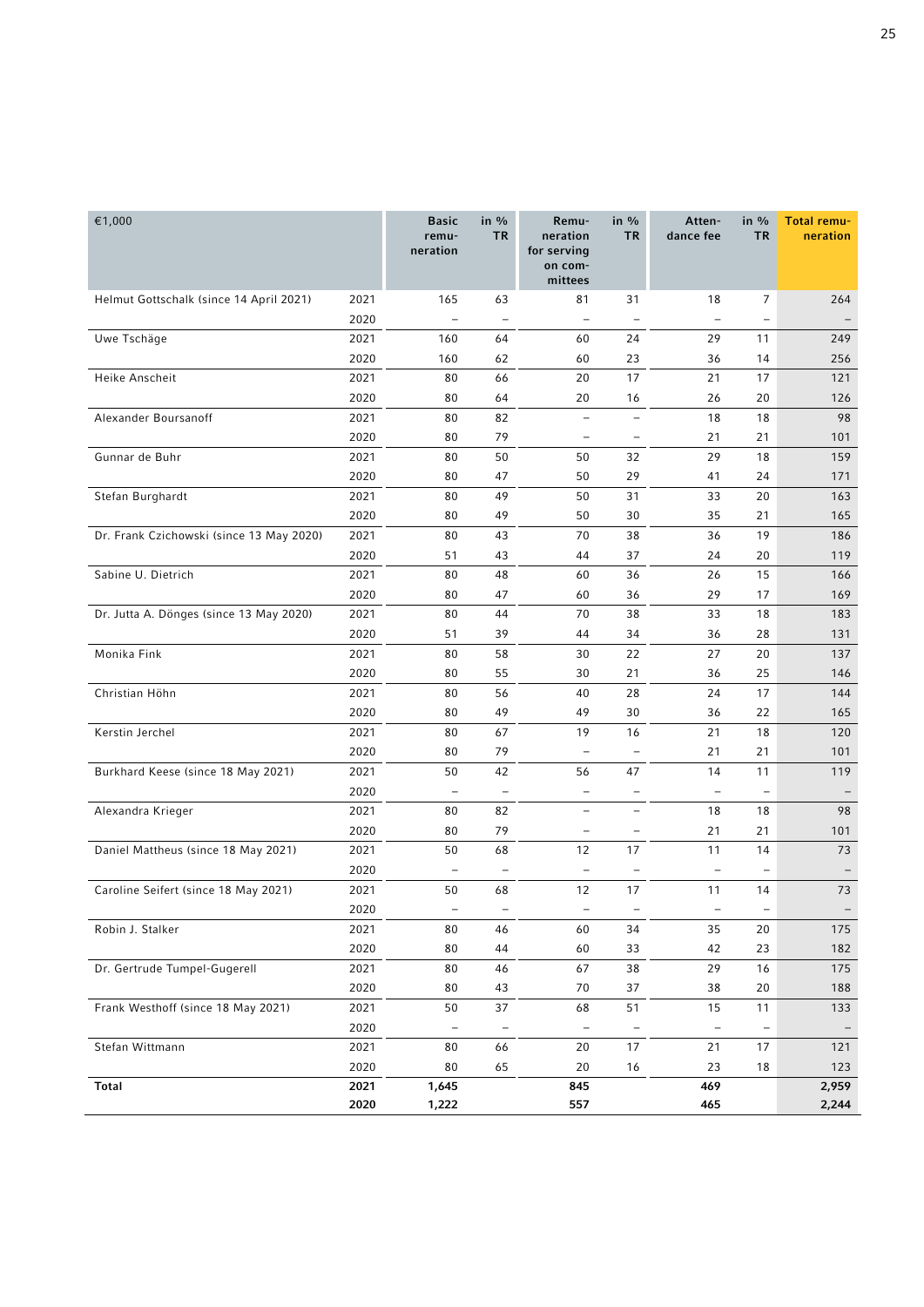| €1,000                                    |      | <b>Basic</b><br>remu-<br>neration | in $\%$<br><b>TR</b> | Remu-<br>neration<br>for serving<br>on com-<br>mittees | in $%$<br><b>TR</b> | Attendance<br>fee | in $%$<br><b>TR</b> | <b>Total</b><br>remu-<br>neration |
|-------------------------------------------|------|-----------------------------------|----------------------|--------------------------------------------------------|---------------------|-------------------|---------------------|-----------------------------------|
| Former members of the Supervisory Board   |      |                                   |                      |                                                        |                     |                   |                     |                                   |
| Hans-Jörg Vetter (until 16 March 2021)    | 2021 | 51                                | 70                   | 17                                                     | 23                  | 5                 | 6                   | 72                                |
|                                           | 2020 | 98                                | 67                   | 33                                                     | 22                  | 17                | 11                  | 147                               |
| Dr. Tobias Guldimann (until 18 May 2021)  | 2021 | 31                                | 36                   | 35                                                     | 40                  | 21                | 24                  | 86                                |
|                                           | 2020 | 80                                | 37                   | 90                                                     | 42                  | 44                | 20                  | 214                               |
| Dr. Rainer Hillebrand (until 18 May 2021) | 2021 | 31                                | 42                   | 23                                                     | 32                  | 20                | 27                  | 74                                |
|                                           | 2020 | 80                                | 48                   | 50                                                     | 30                  | 36                | 22                  | 166                               |
| Dr. Victoria Ossadnik (until 18 May 2021) | 2021 | 31                                | 63                   | 8                                                      | 16                  | 11                | 22                  | 49                                |
|                                           | 2020 | 80                                | 63                   | 20                                                     | 16                  | 27                | 21                  | 127                               |
| Andreas Schmitz (until 24 March 2021)     | 2021 | 19                                | 39                   | 19                                                     | 39                  | 11                | 22                  | 48                                |
|                                           | 2020 |                                   |                      |                                                        |                     |                   | -                   |                                   |
| Total <sup>1</sup>                        | 2021 | 163                               |                      | 102                                                    |                     | 68                |                     | 333                               |
|                                           | 2020 | 619                               |                      | 393                                                    |                     | 215               |                     | 1,227                             |
| Overall <sup>1</sup>                      | 2021 | 1,806                             |                      | 947                                                    |                     | 531               |                     | 3,283                             |
|                                           | 2020 | 1,840                             |                      | 949                                                    |                     | 675               |                     | 3,465                             |

1 Only members of the Supervisory Board who received remuneration in the 2021 financial year are shown in the table. The amounts shown in the lines "Total 2020" and "Overall 2020" comprise the remuneration of all members of the Supervisory Board, i.e. they also include the remuneration of those members of the Supervisory Board who no longer received remuneration in the 2021 financial year and are therefore not listed in the table. The amounts under "Total 2021" and "Overall 2021" do not take into account any rounding of the individual amounts in the table.

Members of the Supervisory Board once again provided no advisory, intermediary or other personal services in 2021. Accordingly, no additional remuneration was paid.

#### **Outlook**

The remuneration system for the members of the Supervisory Board is also to be further developed with regard to remuneration for serving on committees. There will be no changes to the basic structure of the remuneration system as shown in this report. The changes, which the Supervisory Board will propose to the Annual General Meeting in May 2022, relate solely to the amount of additional remuneration for serving on committees. Additional remuneration of €30,000 per year is currently paid for serving on the Audit Committee or the Risk Committee, while additional remuneration of €20,000 is paid for serving on any other committee of the Supervisory Board that meets at least once in the calendar year. In view of the expanded duties, increased responsibility and higher workload in relation to the other committees of the Supervisory Board, the difference in remuneration for serving on the different committees no longer seems appropriate. The topics of sustainability and digital transformation in particular have become increasingly important, giving rise to greater responsibility and an ever-increasing workload for the corresponding committees. In the interests of ensuring that the remuneration system remains clear and simple, the Bank will propose payment of an additional remuneration of

€30,000 per year in future for serving on any committee. Remuneration for serving on a committee of the Supervisory Board will be subject to the committee meeting several times in the calendar year. The proposed changes are due to take effect from 1 January 2022.

# Comparative presentation of income performance and the annual change in remuneration

The following table shows Commerzbank's income performance, the annual change in the remuneration of the members of the Board of Managing Directors and the Supervisory Board, and the annual change in the average remuneration of employees pursuant to Art. 162 (1) sentence 2 no. 2 AktG compared with the previous year. The comparative presentation of the change in remuneration requires a comparison of the change in the figures from one financial year to the next. The comparative result produced is shown as a percentage. To make it easier to classify the relative changes, the absolute figures are also shown.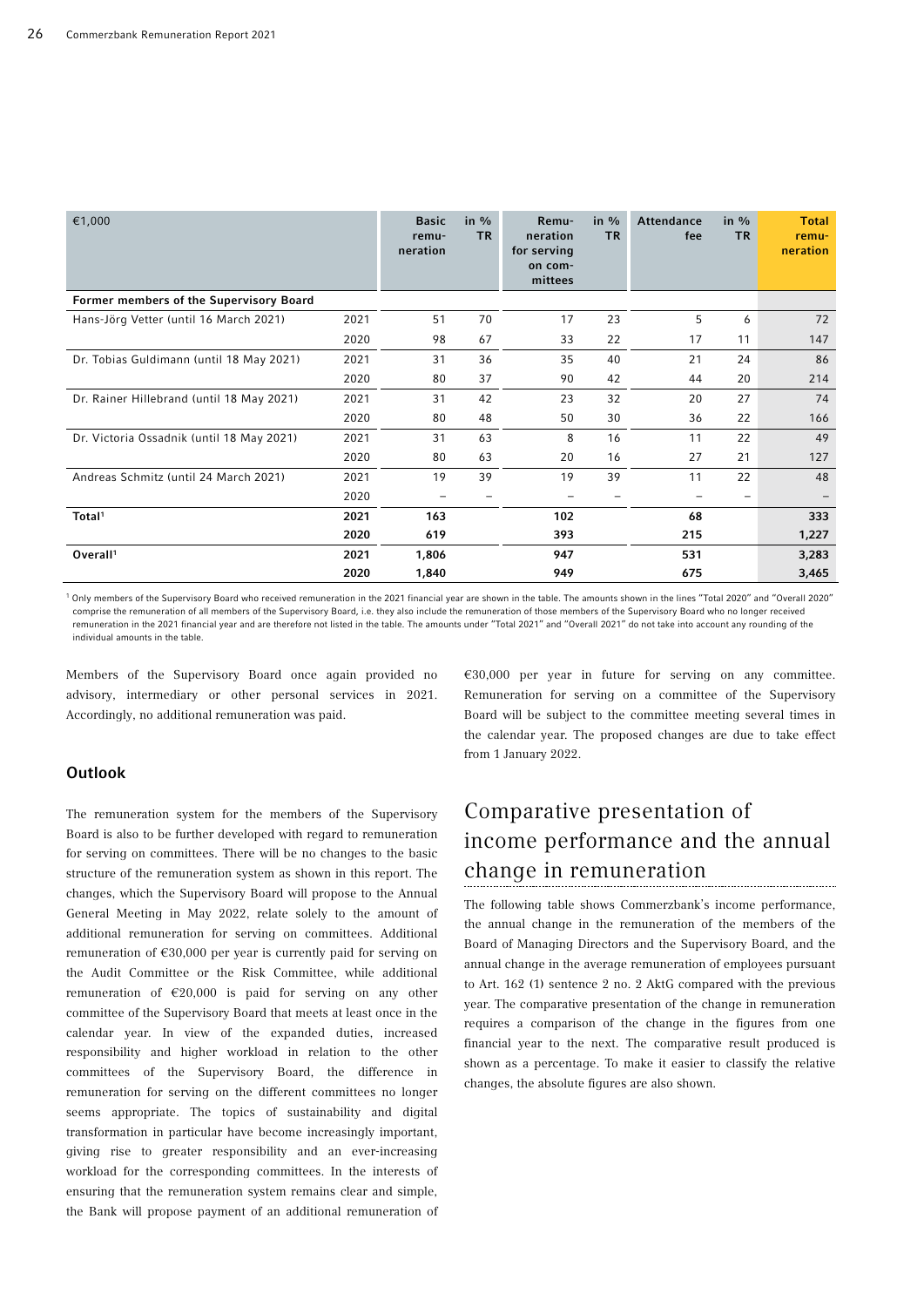#### Income performance

Commerzbank Aktiengesellschaft's income performance has to be disclosed pursuant to Art. 162 (1) sentence 2 no. 2 AktG. This is determined on the basis of the net profit or loss calculated in accordance with the German Commercial Code. The consolidated EVA that is relevant for the achievement of the targets is also disclosed, as the current remuneration system uses consolidated EVA as the key figure for determining Group target achievement and thus the amount of the variable remuneration of the members of the Board of Managing Directors. The consolidated operating result under IFRS and net RoTE are also shown, as these will be the key measures for assessing target achievement from the 2023 financial year onward.

#### Remuneration of the Board of Managing **Directors**

The comparative presentation of the remuneration of the members of the Board of Managing Directors shows the remuneration awarded and due and thus the payments made to the members of the Board of Managing Directors during the 2021 financial year. The variable remuneration for the financial year 2021, which will be paid starting from the financial year 2022, is therefore not included in the remuneration details. Due to legal requirements, the service costs for the company pension are also not covered by the remuneration awarded and due and therefore not included in the tables below.

#### Average employee remuneration

The average employee remuneration shown is based on the Group's personnel expenses on a full-time equivalent basis. The sample therefore includes all employees of the Commerzbank Group. This ensures that a representative average is determined that is independent of any restructuring within the Group. The number of employees was 38,281 (full-time equivalents/FTE) in the 2021 financial year and 39,445 FTE in the 2020 financial year. Average remuneration includes personnel expenses for basic salaries, variable remuneration, pensions, other fringe benefits and social security contributions paid for a financial year. The basis used for the presentation of employee remuneration is therefore different to that for the remuneration of members of the Board of Managing Directors or Supervisory Board. However, it allows better comparability with the income performance shown. This presentation differs from that used for Board remuneration due to legal requirements, since in the case of Board members only the remuneration components received in the financial year pursuant to Art. 162 (1) sentence 2 no. 1 AktG are presented. Alignment of the presentation of employee remuneration with that of the remuneration of the Board of Managing Directors is also limited by the fact that the LTI of the variable remuneration of the members of the Board of Managing Directors only arises after the end of the retention period and therefore cannot be included in the remuneration pursuant to Art. 162 AktG.

#### Supervisory Board remuneration

In the comparative presentation of Supervisory Board remuneration, the remuneration awarded and owed pursuant to Art. 162 (1) sentence 2 no. 1 AktG is presented in the same way as for members of the Board of Managing Directors.

| <b>Fiscal year</b>                                               | 2021     | 2020     | Change in % |
|------------------------------------------------------------------|----------|----------|-------------|
| I. Income performance $(\epsilon m)$                             |          |          |             |
| Net income/loss for the year Commerzbank AG<br>(Commercial code) | $-1.409$ | $-5.708$ | $-75$       |
| Group Operating result for Commerzbank (IFRS)                    | 1.183    | $-233$   |             |
| NetRoTE Commerzbank Group (%)                                    | 1.0      | $-11.7$  |             |
| Group EVA <sup>1</sup> Commerzbank                               | $-534$   | $-3.801$ | -86         |

 $<sup>1</sup>$  Restructuring expenses as well as possible dissolution of restructuring provisions are not taken into account in determining the achievement of targets.</sup>

| <b>Fiscal year</b>                                                          | 2021 | 2020 | Change in % |
|-----------------------------------------------------------------------------|------|------|-------------|
| II. Average employee compensation in the Group<br>on a FTE basis $(£1,000)$ |      |      |             |
|                                                                             | 90   | 88   |             |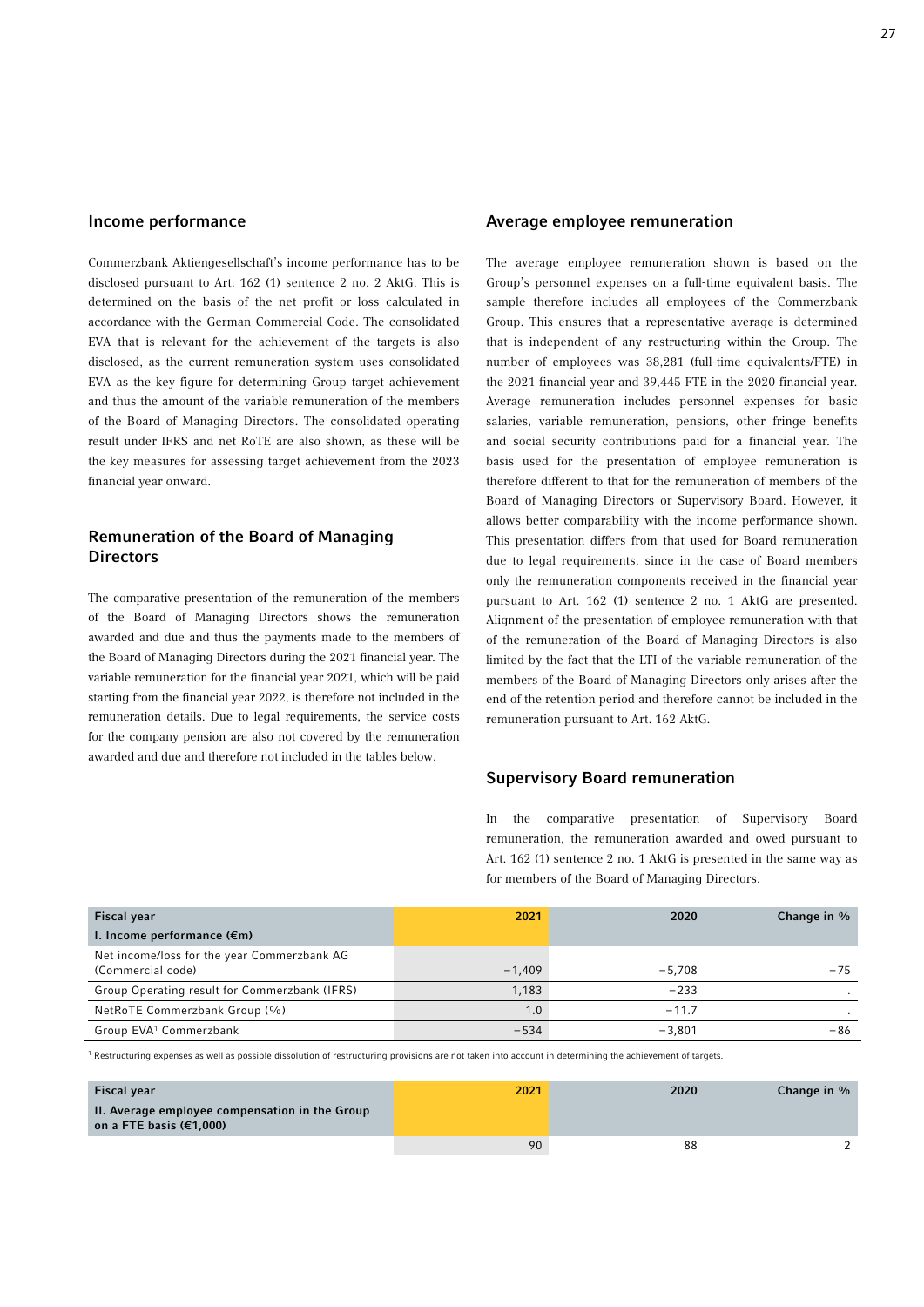| <b>Fiscal year</b>                                                                       | 2021  | 2020                     | Change in %    |
|------------------------------------------------------------------------------------------|-------|--------------------------|----------------|
| III. Compensation of the Board of<br>Managing Directors (€1,000)                         |       |                          |                |
| Dr. Manfred Knof                                                                         | 2,077 | $\overline{\phantom{m}}$ |                |
| Dr. Marcus Chromik                                                                       | 1,171 | 1,258                    | $-7$           |
| Michael Kotzbauer                                                                        | 1,131 |                          |                |
| Dr. Bettina Orlopp                                                                       | 1,208 | 1,207                    | 0              |
| <b>Thomas Schaufler</b>                                                                  | 87    |                          |                |
| Sabine Schmittroth                                                                       | 1,100 | 1,252                    | $-12$          |
| <b>Members of the Board of Managing Directors</b><br>who left in the 2021 financial year |       |                          |                |
| Jörg Hessenmüller (until 30 September 2021)                                              | 1,231 | 1,245                    | $-1$           |
| Former members of the Board of<br><b>Managing Directors</b>                              |       |                          |                |
| Frank Annuscheit (until 28 February 2019)                                                | 817   | 1,206                    | $-32$          |
| Markus Beumer (until 31 October 2016)                                                    | 201   |                          |                |
| Martin Blessing (until 30 April 2016)                                                    | 445   |                          |                |
| Roland Boekhout (until 31 December 2020)                                                 | 1,149 | 1,449                    | $-21$          |
| Stephan Engels (until 31 March 2020)                                                     | 315   | 906                      | $-65$          |
| Michael Mandel (until 30 September 2020)                                                 | 1,162 | 1,247                    | $-7$           |
| Klaus-Peter Müller (until 15. May 2008) <sup>1</sup>                                     | 516   | 511                      | $\mathbf{1}$   |
| Michael Reuther (until 31 December 2019)                                                 | 308   | 649                      | $-53$          |
| Dr. Stefan Schmittmann (until 31. December 2015) <sup>2</sup>                            | 253   | 233                      | 9              |
| Ulrich Sieber (until 31 December 2013)                                                   | 500   | 447                      | 12             |
| Nicholas Teller (until 31. May 2008) <sup>3</sup>                                        | 14    | 202                      | $-93$          |
| Martin Zielke (until 31 December 2020)                                                   | 2,081 | 2,037                    | $\overline{2}$ |

<sup>1</sup> Chairman of the Supervisory Board until 8 May 2018. The figures for the 2020 and 2021 financial years relate to entitlements under company pension arrangements from his time as a member of the Board of Managing Directors.

<sup>2</sup> Chairman of the Supervisory Board until 3 August 2020. The figure for the 2020 financial year relates to Supervisory Board remuneration. The figure for the 2021 financial year relates to benefits from his relationship as a member of the Board of Managing Directors.

<sup>3</sup> Member of the Supervisory Board until 31 December 2020. The figure for the 2020 financial year relates to Supervisory Board remuneration. The figure for the 2021 financial year relates to entitlements under company pension arrangements from his time as a member of the Board of Managing Directors.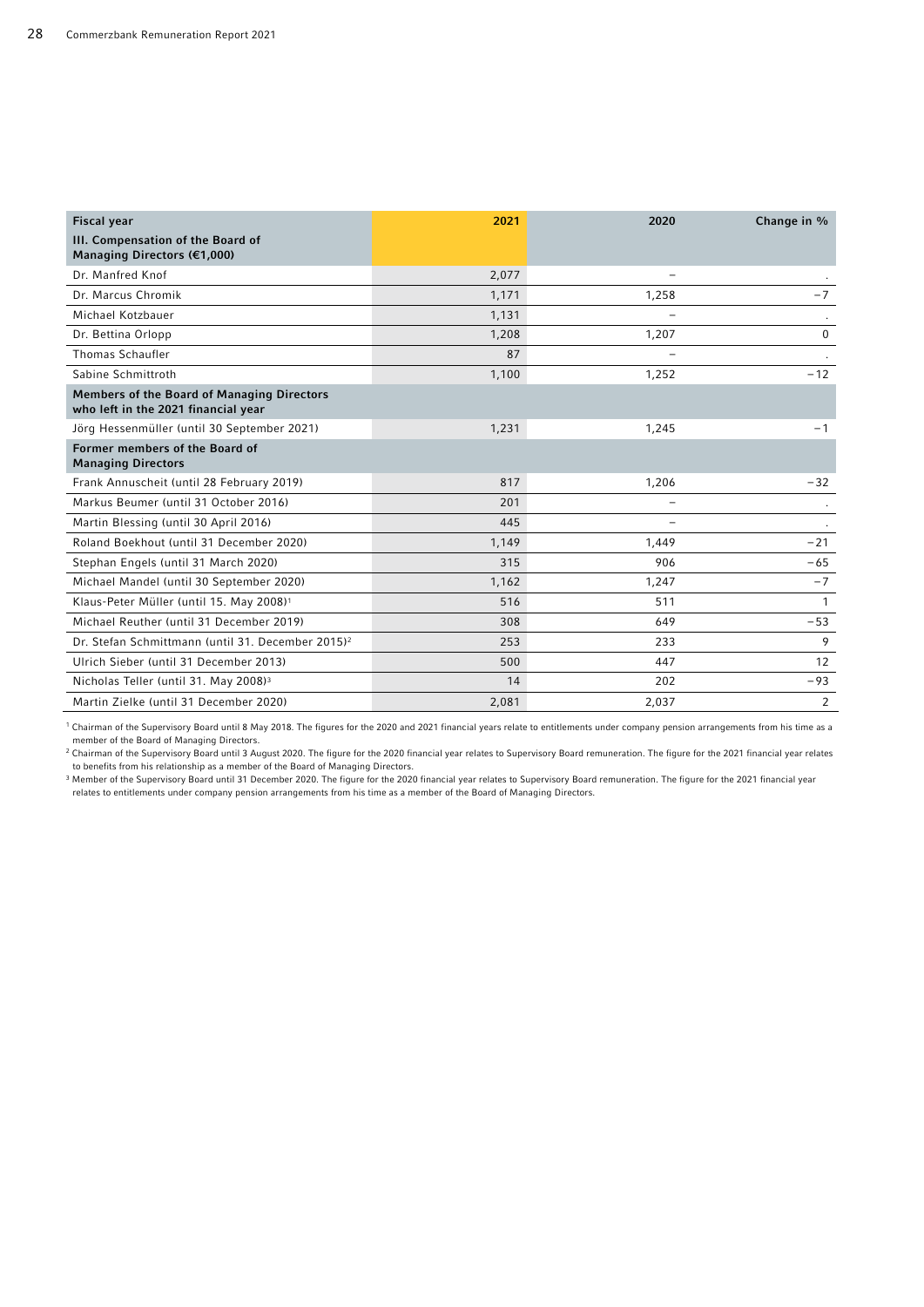| <b>Fiscal year</b>                                                                 | 2021                     | 2020                     | Change in % |
|------------------------------------------------------------------------------------|--------------------------|--------------------------|-------------|
| IV. Compensation of the Supervisory Board (€1,000)                                 |                          |                          |             |
| Helmut Gottschalk (since 14 April 2021)                                            | 264                      |                          |             |
| Uwe Tschäge                                                                        | 249                      | 256                      | $-3$        |
| Heike Anscheit                                                                     | 121                      | 126                      | $-4$        |
| Alexander Boursanoff                                                               | 98                       | 101                      | -3          |
| Gunnar de Buhr                                                                     | 159                      | 171                      | $-7$        |
| Stefan Burghardt                                                                   | 163                      | 165                      | $-1$        |
| Dr. Frank Czichowski (since 13 May 2020)                                           | 186                      | 119                      | 57          |
| Sabine Ursula Dietrich                                                             | 166                      | 169                      | $-2$        |
| Dr. Jutta A. Dönges (since 13 May 2020)                                            | 183                      | 131                      | 40          |
| Monika Fink                                                                        | 137                      | 146                      | -6          |
| Christian Höhn                                                                     | 144                      | 165                      | $-13$       |
| Kerstin Jerchel                                                                    | 120                      | 101                      | 19          |
| Burkhard Keese (since 18 May 2021)                                                 | 119                      |                          |             |
| Alexandra Krieger                                                                  | 98                       | 101                      | $-3$        |
| Daniela Mattheus (since 18 May 2021)                                               | 73                       | $\overline{\phantom{0}}$ |             |
| Caroline Seifert (since 18 May 2021)                                               | 73                       | L.                       | $\cdot$     |
| Robin J. Stalker                                                                   | 175                      | 182                      | $-4$        |
| Dr. Gertrude Tumpel-Gugerell                                                       | 175                      | 188                      | $-7$        |
| Frank Westhoff (since 18 May 2021)                                                 | 133                      | $\qquad \qquad -$        |             |
| Stefan Wittmann                                                                    | 121                      | 123                      | $-1$        |
| Members of the Supervisory Board who left in fiscal year 2021 or the previous year |                          |                          |             |
| Hans-Jörg Vetter (until 16 March 2021)                                             | 72                       | 147                      | $-51$       |
| Dr. Stefan Schmittmann (until 3 August 2020) <sup>1</sup>                          | 253                      | 233                      | 9           |
| Dr. Tobias Guldimann (until 18 May 2021)                                           | 86                       | 214                      | $-60$       |
| Dr. Rainer Hillebrand (until 18 May 2021)                                          | 74                       | 166                      | $-56$       |
| Dr. Markus Kerber (until 13 May 2020)                                              | $\qquad \qquad -$        | 67                       | $-100$      |
| Anja Mikus (until 13 May 2020)                                                     | $\overline{\phantom{0}}$ | 69                       | $-100$      |
| Dr. Victoria Ossadnik (until 18 May 2021)                                          | 49                       | 127                      | $-62$       |
| Andreas Schmitz (until 24 March 2021)                                              | 48                       | $\overline{\phantom{0}}$ |             |
| Nicholas Teller (until 31. December 2020) <sup>2</sup>                             | 14                       | 202                      | -93         |

1 Chairman of the Supervisory Board until 3 August 2020. The figure for the 2020 financial year relates to Supervisory Board remuneration. The figure for the 2021 financial year relates to benefits from his relationship as a member of the Board of Managing Directors.

<sup>2</sup> Member of the Supervisory Board until 31 December 2020. The figure for the 2020 financial year relates to Supervisory Board remuneration. The figure for the 2021 financial year relates to entitlements under company pension arrangements from his time as a member of the Board of Managing Directors.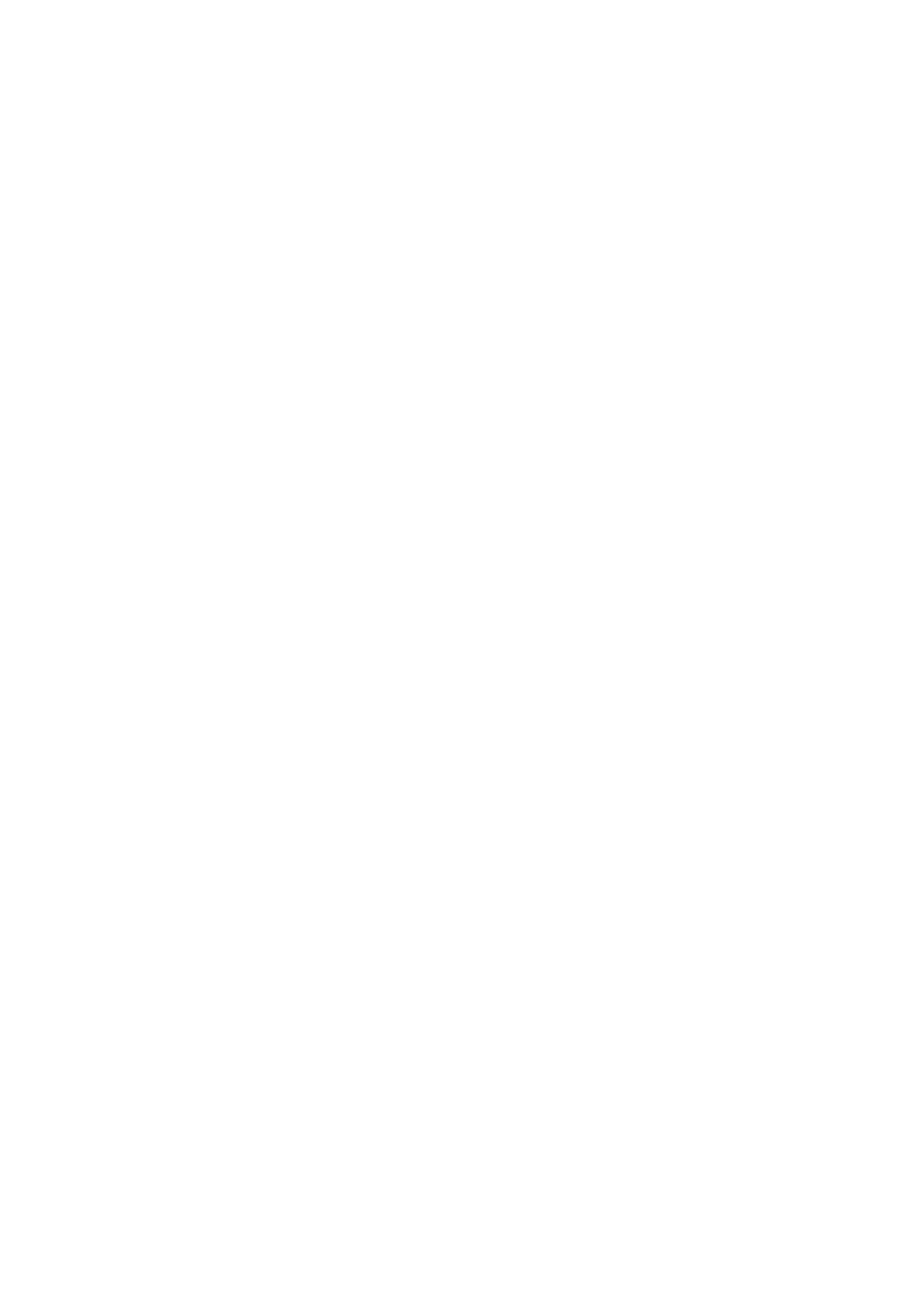# Translation from the German language Independent auditor's Report

## To Commerzbank AG

We have audited the attached remuneration report of Commerzbank AG, Frankfurt am Main, prepared to comply with Sec. 162 AktG ["Aktiengesetz": German Stock Corporation Act] for the fiscal year from 1 January 2021 to 31 December 2021 and the related disclosures. We have not audited the content of the disclosures regarding appropriateness of remuneration of the remuneration report in section "Appropriateness of remuneration" where they go beyond the scope of Sec. 162 AktG.

#### Responsibilities of the executive directors and the supervisory board

The executive directors and supervisory board of Commerzbank AG are responsible for the preparation of the remuneration report and the related disclosures in compliance with the requirements of Sec. 162 AktG. In addition, the executive directors and supervisory board are responsible for such internal control as they determine is necessary to enable the preparation of a remuneration report and the related disclosures that are free from material misstatement, whether due to fraud or error.

#### Auditor's responsibility

Our responsibility is to express an opinion on this remuneration report and the related disclosures based on our audit. We conducted our audit in compliance with German Generally Accepted Standards for Financial Statement Audits promulgated by the Institut der Wirtschaftsprüfer [Institute of Public Auditors in Germany] (IDW). Those standards require that we comply with ethical requirements and plan and perform the audit to obtain reasonable assurance about whether the remuneration report and the related disclosures are free from material misstatement.

An audit involves performing procedures to obtain audit evidence about the amounts in the remuneration report and the related disclosures. The procedures selected depend on the auditor's judgment, including the assessment of the risks of material misstatement of the remuneration report and the related disclosures, whether due to fraud or error. In making those risk assessments, the auditor considers internal control relevant to the preparation of the remuneration report and the related disclosures in order to plan and perform audit procedures that are appropriate in the circumstances, but not for the purpose of expressing an opinion on the effectiveness of the entity's internal control. An audit also includes evaluating the accounting policies used and the reasonableness of accounting estimates made by the executive directors and supervisory board, as well as evaluating the overall presentation of the remuneration report and the related disclosures.

We believe that the evidence we have obtained is sufficient and appropriate to provide a basis for our opinion.

#### Opinion

In our opinion, on the basis of the knowledge obtained in the audit, the remuneration report for the fiscal year from 1 January 2021 to 31 December 2021 and the related disclosures comply, in all material respects, with the financial reporting provisions of Sec. 162 AktG. Our opinion on the remuneration report does not cover the content of the above mentioned disclosures of the remuneration report that go beyond the scope of Sec. 162 AktG.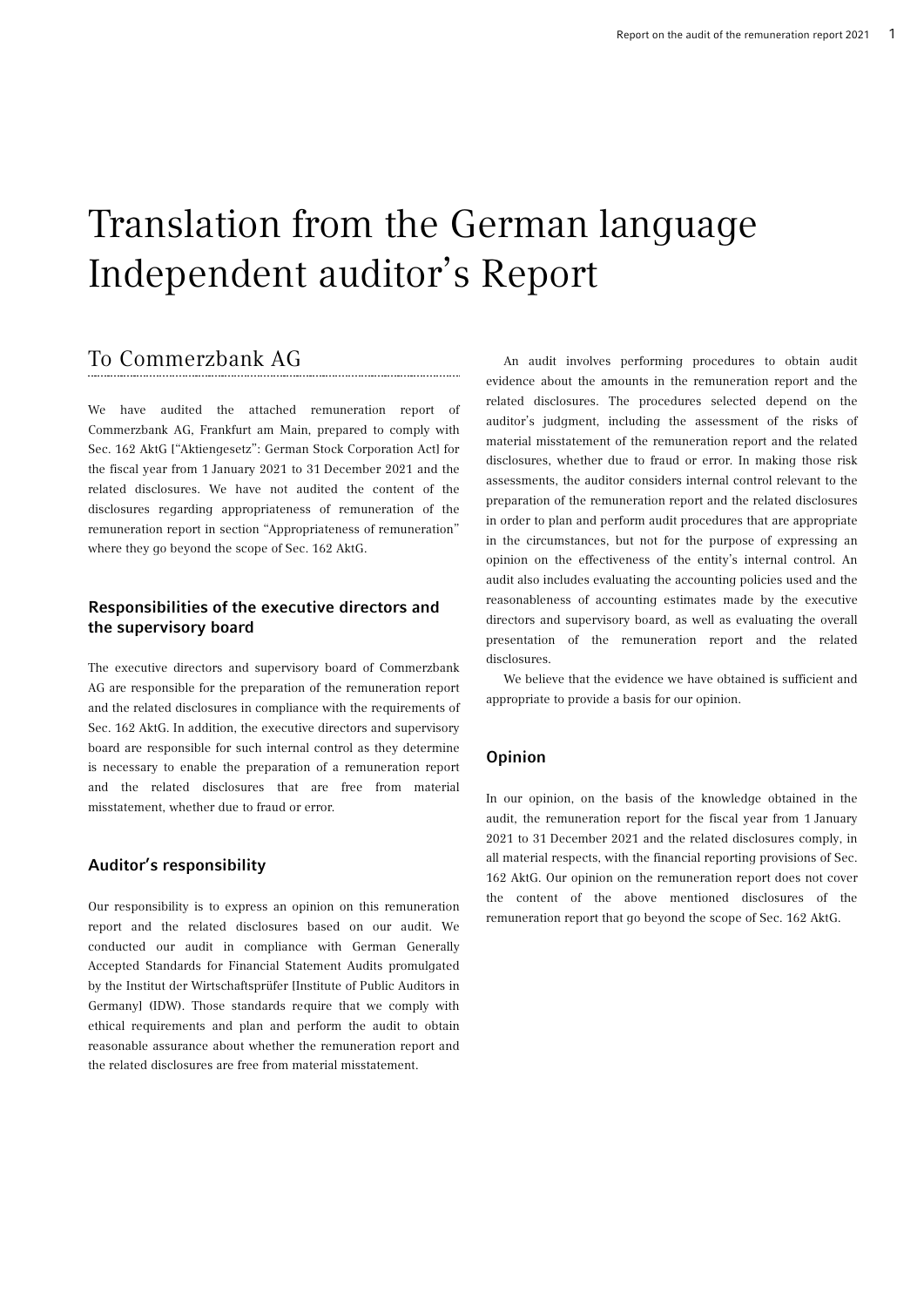#### Other matter – formal audit of the remuneration report

The audit of the content of the remuneration report described in this auditor's report comprises the formal audit of the remuneration report required by Sec. 162 (3) AktG and the issue of a report on this audit. As we are issuing an unqualified opinion on the audit of the content of the remuneration report, this also includes the opinion that the disclosures pursuant to Sec. 162 (1) and (2) AktG are made in the remuneration report in all material respects.

#### Limitation of liability

The "General Engagement Terms for Wirtschaftsprüfer and Wirtschaftsprüfungsgesellschaften [German Public Auditors and Public Audit Firms]" as issued by the IDW on 1 January 2017, which are attached to this report, are applicable to this engagement and also govern our responsibility and liability to third parties in the context of this engagement.

Eschborn, 18 March 2022

Ernst&Young GmbH Wirtschaftsprüfungsgesellschaft

Claus-Peter Wagner Marcus Binder Wirtschaftsprüfer Wirtschaftsprüfer (German Public Auditor) (German Public Auditor)